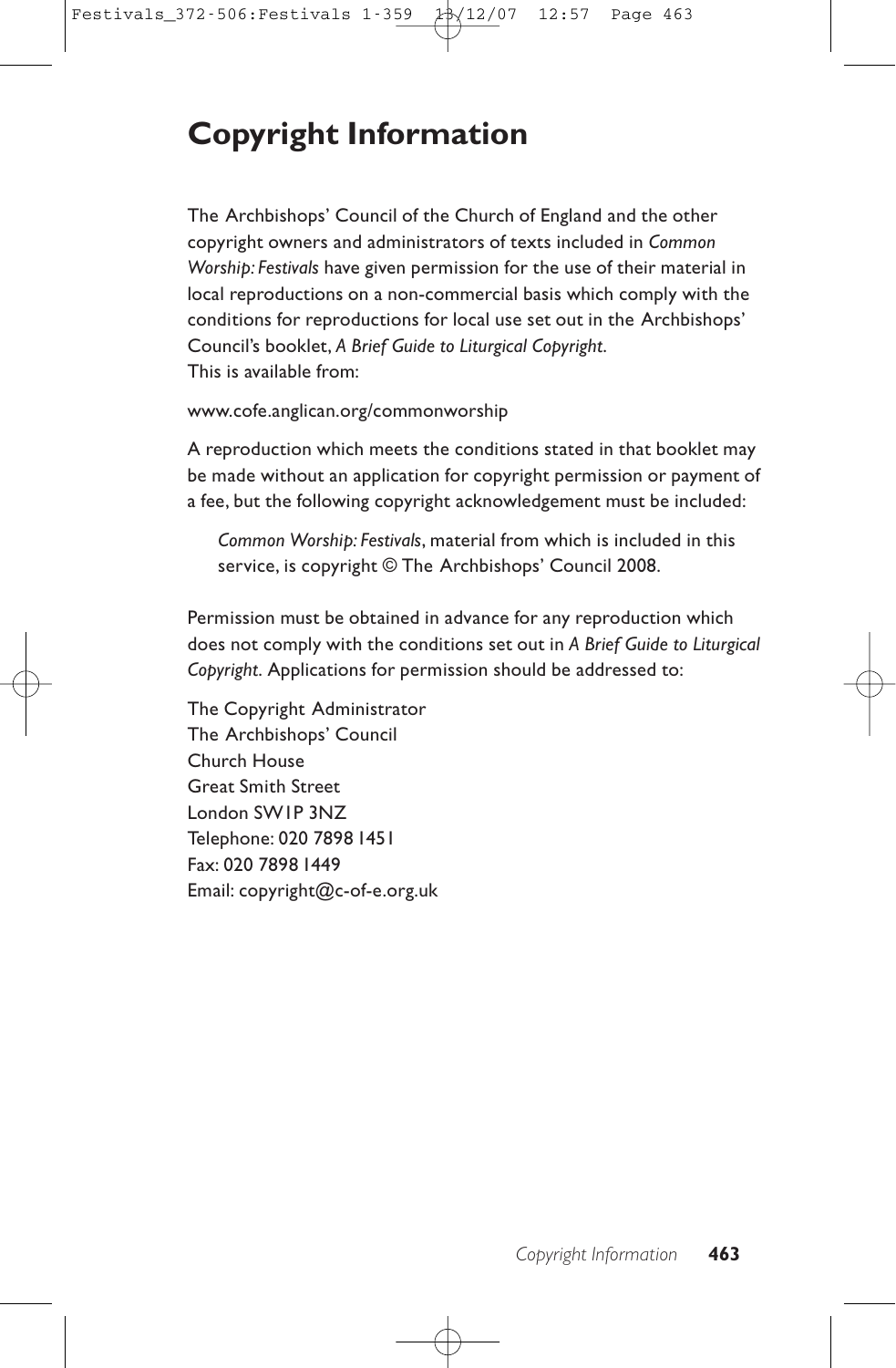# **Codes for Liturgical Texts**

In the Acknowledgements and List of Sources, the liturgical texts in the resource sections of this book (other than Collects and Post Communions) are identified by means of a code modelled on those used for the seasonal material in *Common Worship: Times and Seasons –* for example, NC.A1.

The first part of the code, which identifies the Festival, Lesser Festival, Common or Special Occasion, corresponds to the 'season markers' in *Times and Seasons.*

The second part of the code consists of a letter (indicating the type of material – for example, Invitations to Confession, Kyrie Confessions, and so on) and an individual number.The letters are those used for the same type of material in *Times and Seasons.* Texts for Special Occasions that were included in the corresponding section of *Times and Seasons* have the same code and number as in that volume.

#### **Key to Occasion Markers**

| NC         | The Naming and Circumcision of Jesus                    |
|------------|---------------------------------------------------------|
| CP.        | The Conversion of Paul                                  |
| JN.        | Joseph of Nazareth                                      |
| AN.        | The Annunciation of Our Lord to the Blessed Virgin Mary |
| <b>CC</b>  | Corpus Christi                                          |
| <b>VI</b>  | The Visit of the Blessed Virgin Mary to Elizabeth       |
| JB         | The Birth of John the Baptist                           |
| <b>PP</b>  | Peter and Paul, Apostles                                |
| МM         | Mary Magdalene                                          |
| JA         | James the Apostle                                       |
| <b>TR</b>  | The Transfiguration of Our Lord                         |
| HC.        | Holy Cross Day                                          |
| MA.        | Michael and All Angels                                  |
| <b>SD</b>  | Stephen, Deacon, First Martyr                           |
| JE         | John, Apostle and Evangelist                            |
| нг         | The Holy Innocents                                      |
| DF         | <b>Dedication Festival</b>                              |
| Asa        | All Souls' Day                                          |
| BVM        | The Blessed Virgin Mary                                 |
| <b>ApE</b> | Apostles and Evangelists                                |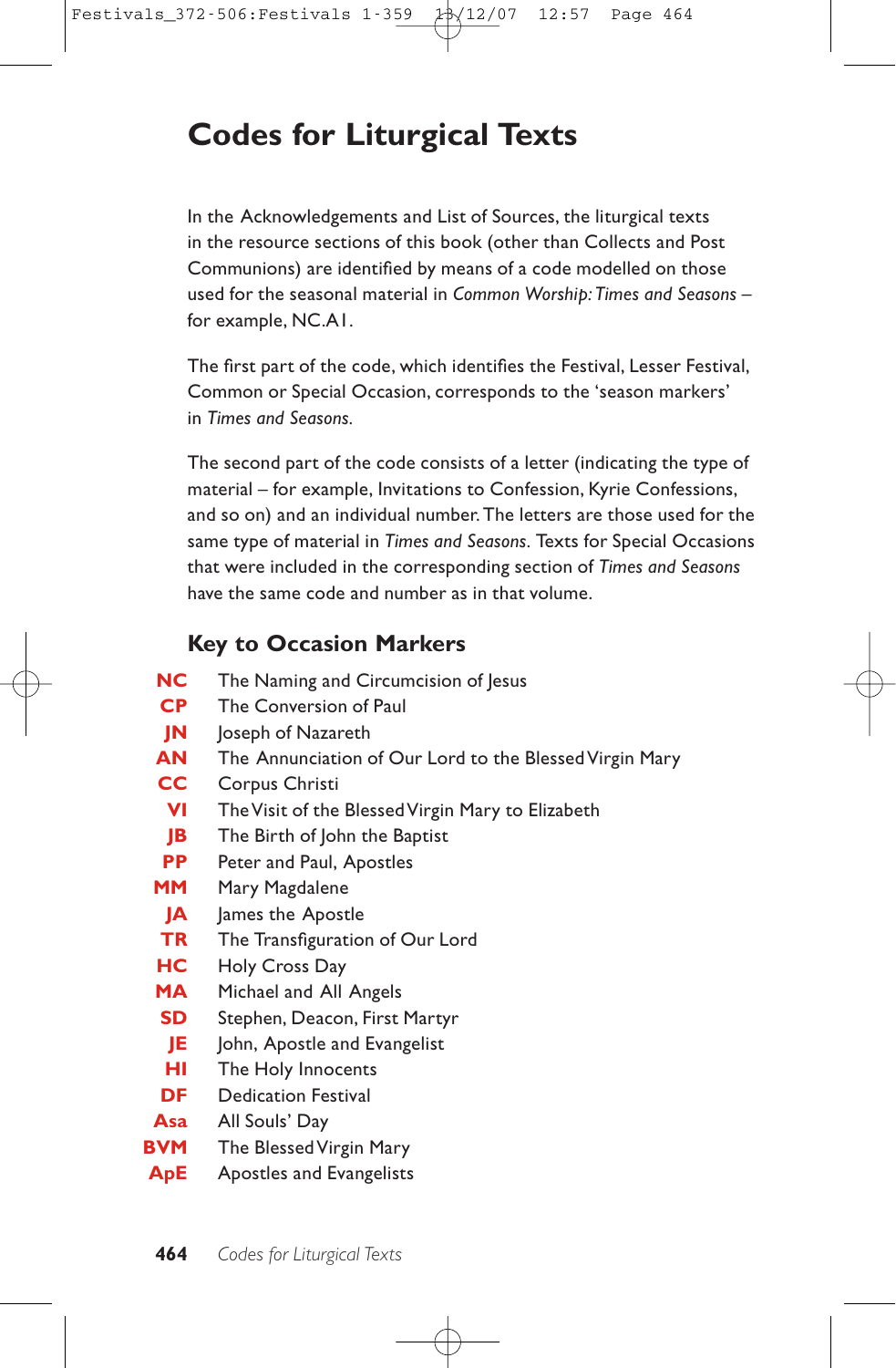- **Mar** Martyrs
- **TeF** Teachers of the Faith and Spiritual Writers
- **BpP** Bishops and other Pastors
- **Rel** Members of Religious Communities
- **Mis** Missionaries
- ASt Any Saint; Holy Men or Women
- **Asc** The Guidance of the Holy Spirit
- **Rog** Rogation Days
- **EpM** The Mission of the Church
- **EpU** The Unity of the Church
- **Pce** The Peace of the World
- **Emb** Ministry (including Ember Days)

### **Key to Types of Material**

(only those types of material included in *Festivals* are listed here)

- **A** Invitation to Confession
- **B** Kyrie Confession
- **G** Gospel Acclamation
- **H** Intercession
- **I** Introduction to the Peace
- **K** Prayer at the Preparation of the Table
- **L** Preface
- **M** Extended Preface
- **P** Blessing or Ending
- **R** Acclamation
- **S** Short Passages of Scripture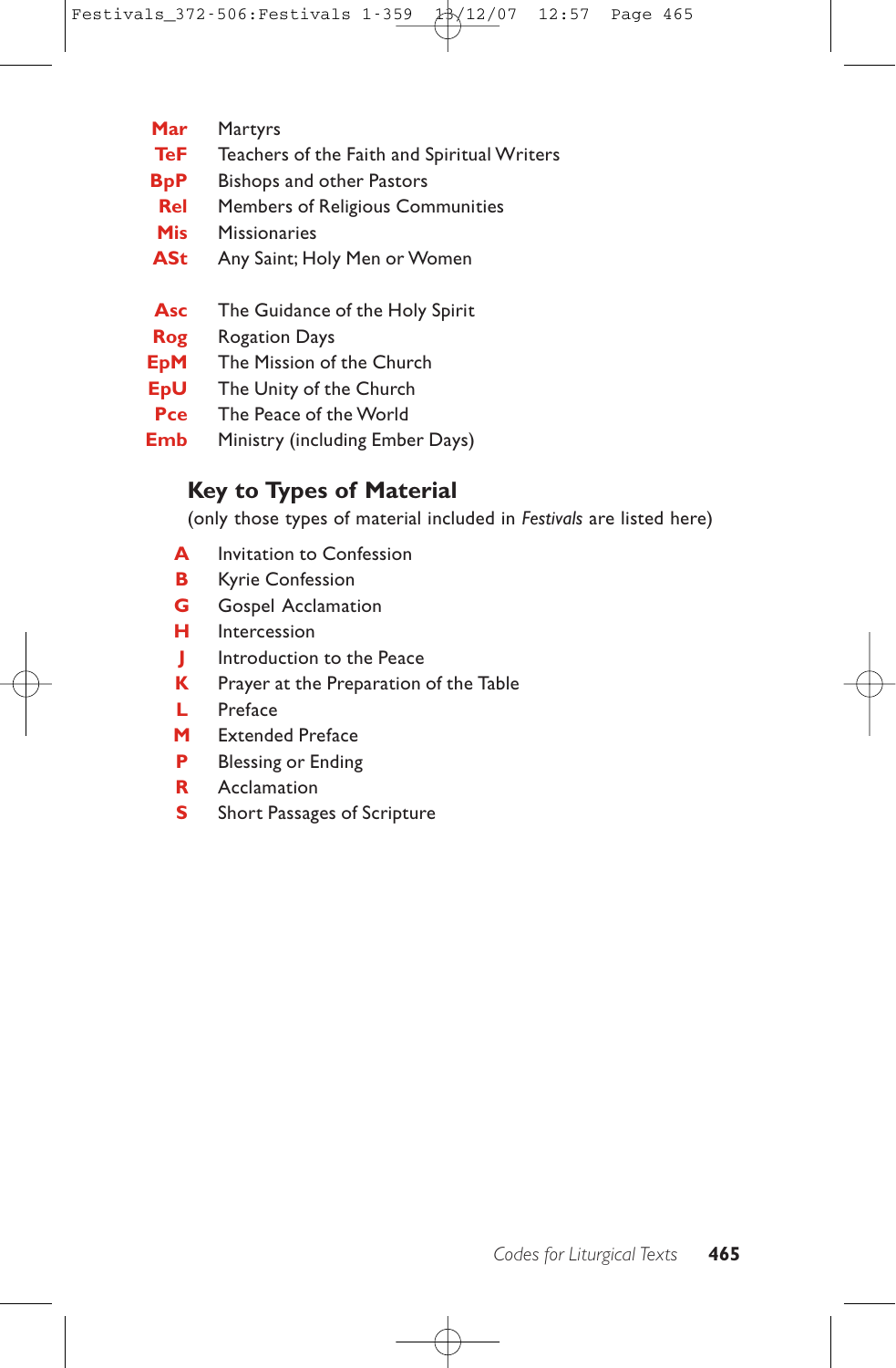Festivals\_372-506: Festivals  $1-359$   $2\frac{1}{8}\sqrt{12/07}$  12:57

### **Acknowledgements**

*The publisher gratefully acknowledges permission to reproduce copyright material in this book. Every effort has been made to trace and contact copyright holders. If there are any inadvertent omissions we apologize to those concerned and undertake to include suitable acknowledgements in all future editions.*

*An asterisk \* indicates that a prayer has been adapted.*

Published sources include the following:

The Archbishops' Council of the Church of England: *Common Worship: Services and Prayers for the Church of England*, *Common Worship: President's Edition*, *Common Worship: Pastoral Services*, *Common Worship: Collects and Post Communions*, *Common Worship: Daily Prayer*, *Common Worship: Lectionary* all of which are copyright © The Archbishops' Council of the Church of England.

Cambridge University Press: extracts (and adapted extracts) from *The Book of Common Prayer*, the rights in which are vested in the Crown, are reproduced by permission of the Crown's Patentee, Cambridge University Press.

The Division of Christian Education of the National Council of Churches in the USA: Scripture quotations from The New Revised Standard Version of the Bible, copyright © 1989 by the Division of Christian Education of the National Council of Churches in the USA. Used by permission. All rights reserved.

The English Language Liturgical Consultation: English translation of Gloria in excelsis, Kyrie eleison, Sursum corda, Sanctus and Benedictus, The Lord's Prayer, The Nicene Creed and Agnus Dei prepared by the English Language Liturgical Consultation, based on (or excerpted from) *Praying Together* © ELLC,1988.

#### Thanks are also due to the following for permission to reproduce copyright material:

The Anglican Church in Aotearoa, New Zealand and Polynesia: **MM.P***1*, **ASt.P***1* and the Post Communions for the Guidance of the Holy Spirit\* (p. 336) and Rogation Days\* (p. 341) taken/ adapted from *A New Zealand Prayer Book – He Karikia Mihinare O Aotearoa*.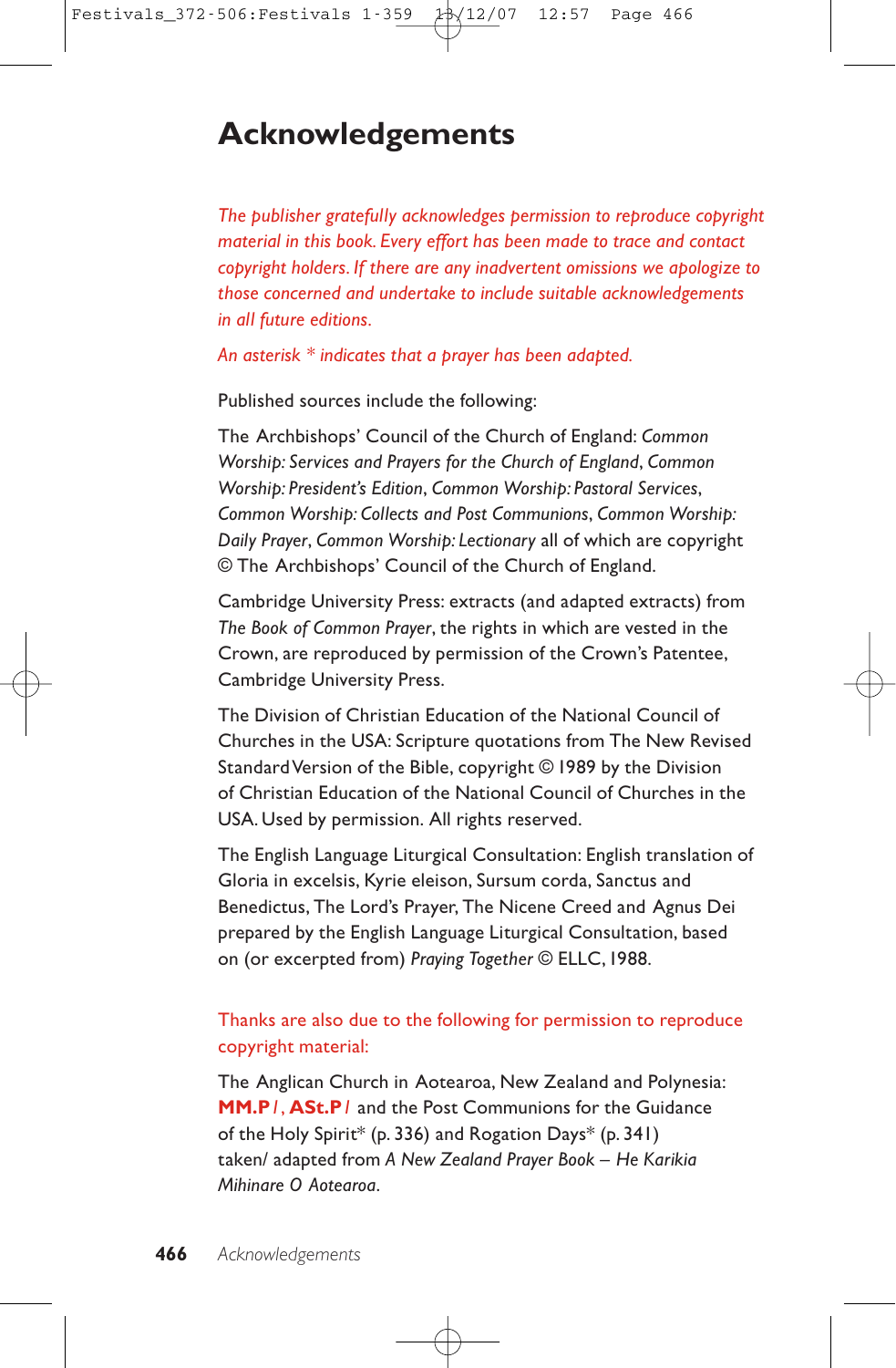The Anglican Church of Australia: **Asc.K***1* taken/adapted from *A Prayer Book for Australia* copyright © 1995 The Anglican Church of Australia Trust Corporation. All rights reserved.

The General Synod of the Anglican Church of Canada: **CP.K***1*, **JN.R***1*, **AN.K***1*, **CC.L***3*, **VI.K***1*, **PP.K***1*, **TR.K***1*, **Asa.InvCom**, **ApE.K***1*, **ApE.R***1*, **Mar.K***1*, **Mar.L***2*, **TeF.K***1*\*, **BpP.K***1*\*, **Mis.K***1*\*, **ASt.K***1*\*, **ASt.R***1*, **EpM.K***2*, **Epm.P***1*, **EpM.Dism**, the Post Communions for the Conversion of Paul (p. 46), the Transfiguration of Our Lord (p. 97), Holy Cross Day (p.106) the Faithful Departed (p.192), Apostles and Evangelists (2) (pp. 85 and 282) and Mission and Evangelism (p. 346) adapted from (or excerpted from) *The Book of Alternative Services* of the Anglican Church of Canada, copyright © 1985 by the General Synod of the Anglican Church of Canada. Used with permission.

The Cathedral and Abbey Church of St Alban: the Collect for Alban\* (p.162).

The Catholic Bishops' Conference of England and Wales: the Collects for Aelred of Hexham (p.142), Columba (p.161), Aidan (p.176), Paulinus (p.182),Willibrord of York (p.194) and Hilda (p. 201). Used with permission.

Chichester Diocesan Board of Finance: the Collect for Wilfrid of Ripon\* (p.182).

Church in Wales Publications: Collect for David (p.149) from *The Book of Common Prayer for Use in the Church in Wales*,Vol.1,1984. Used with permission.

Church of the Province of Southern Africa: the Collects for Thomas\* (p. 87), the BlessedVirgin Mary\* (p.100) and Any Saint; Holy Men and Women (general)\* (p. 324) from *Modern Collects*; the Collects for Augustine of Hippo (p.174), Bishops and other Pastors (p. 297), Rogation Days (p. 337 (1) and p. 338 (2)) and In Time of Trouble (p. 366) from *An Anglican Prayer Book, 1989*; the Collect for Timothy and Titus (p.145) from *Liturgy 75*; all © Provincial Trustees of the Church of the Province of Southern Africa. Used by permission.

The Church of Ireland: the Collect for the Transfiguration of Our Lord\* (p. 94) from *Collects and Post Communion Prayers*,1995. Reproduced by permission.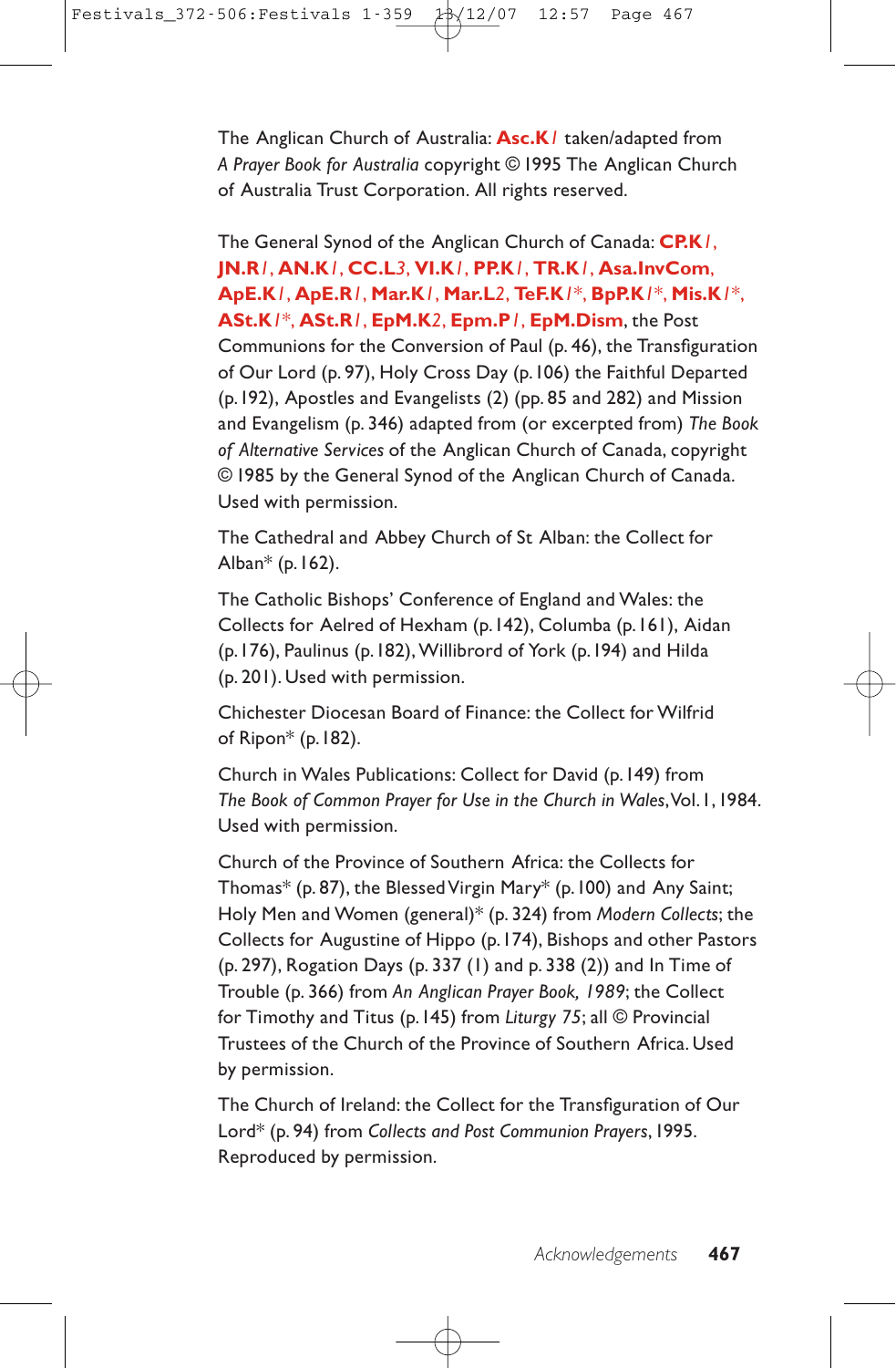The Church of Scotland Panel on Worship: **EpU.K***4* adapted from *The Book of Common Order* © The Church of Scotland Panel on Worship.

The Dean and Chapter of Durham Cathedral: Collects for Cuthbert\* (p.151) and TheVenerable Bede\* (p.158).

Episcopal Church of the USA: Collect for Ninian\* (p.178) from *The Book of Common Prayer* according to the use of the Episcopal Church of the USA,1979.The ECUSA Prayer Book is not subject to copyright.

The Dean and Chapter of Lincoln Cathedral: the Collects for Edward King\* (p.150) and Hugh\* (p.199). Reproduced by kind permission.

Winchester Diocesan Board of Finance: Collect for Swithun (p.165).

The Alcuin Club: the Collects for Ignatius\* (p.184), Nicholas\* (p. 203) and Ambrose (p. 203) from Martin Draper (ed.), *The Cloud of Witnesses*,1982. © G. B.Timms. Used with permission.

The Continuum International Publishing Group Ltd: **CP.B***2*, **JN.B**.*1*, **PP.A***1*, **PP.B***1*, **Asa.B***1*, **ApE.A***2*, **ApE.B***1*, **ApE.B***2*, **ASt.B***1*,

**ASt.B***2*, **Asc.A***1*; the Post Communions for Day of Thanksgiving for the Institution of Holy Communion\* (p. 66), Ministry (including Ember days)(2)\* (p. 362) from C. L. MacDonnell, *After Communion*, 1985 © Mowbray, and imprint of The Continuum International Publishing Group Ltd. Used by permission.The Collects for the Birth of the Blessed Virgin Mary (p.177), the Conception of the BlessedVirgin Mary (p. 204), Lucy\* (p. 204), the Common of the BlessedVirgin Mary (p. 269) and Post Communions for Michael and All Angels (p.113) from David Silk (ed.), *Prayers for Use at the Alternative Services*,1980 © Mowbray, an imprint of The Continuum International Publishing Group Ltd; **HC.A***2*, **ApE.A***1* from *In Penitence and Faith: Texts for Use with the Alternative Services*, compiled by David Silk © 1988 Continuum (Mowbray). Used by permission.

Hodder & Stoughton Publishers: the Collect for Social Justice\* (p. 364) from *Parish Prayers* © Frank Colquhoun 1967.

The International Commission on English in the Liturgy: **JN.M**1, **AN.B**1, **AN.H***1*\*, **AN.M**1, **CC.L***4*, **CC.M***1*\*, **VI.B***1*\*, **VI.M***1*, **PP.L***1*, **PP.M***1*, **MM.B***1*, **MM.M***1*, **TR.M***1*, **HC.B***1*, **HC.L***3*, **MA.L***2*, **BVM.B***1*, **BVM.M***1*\*, **ApE.H***1*, **ApE.L***2*\*, **ApE.M***1*, **Mar.M***1*, **ASt.H***1*, **Asc.M***1*, **EpU.J***4*, **EpU.K***2*, **EpU.L***2*\*, **EpU.M***1*\*,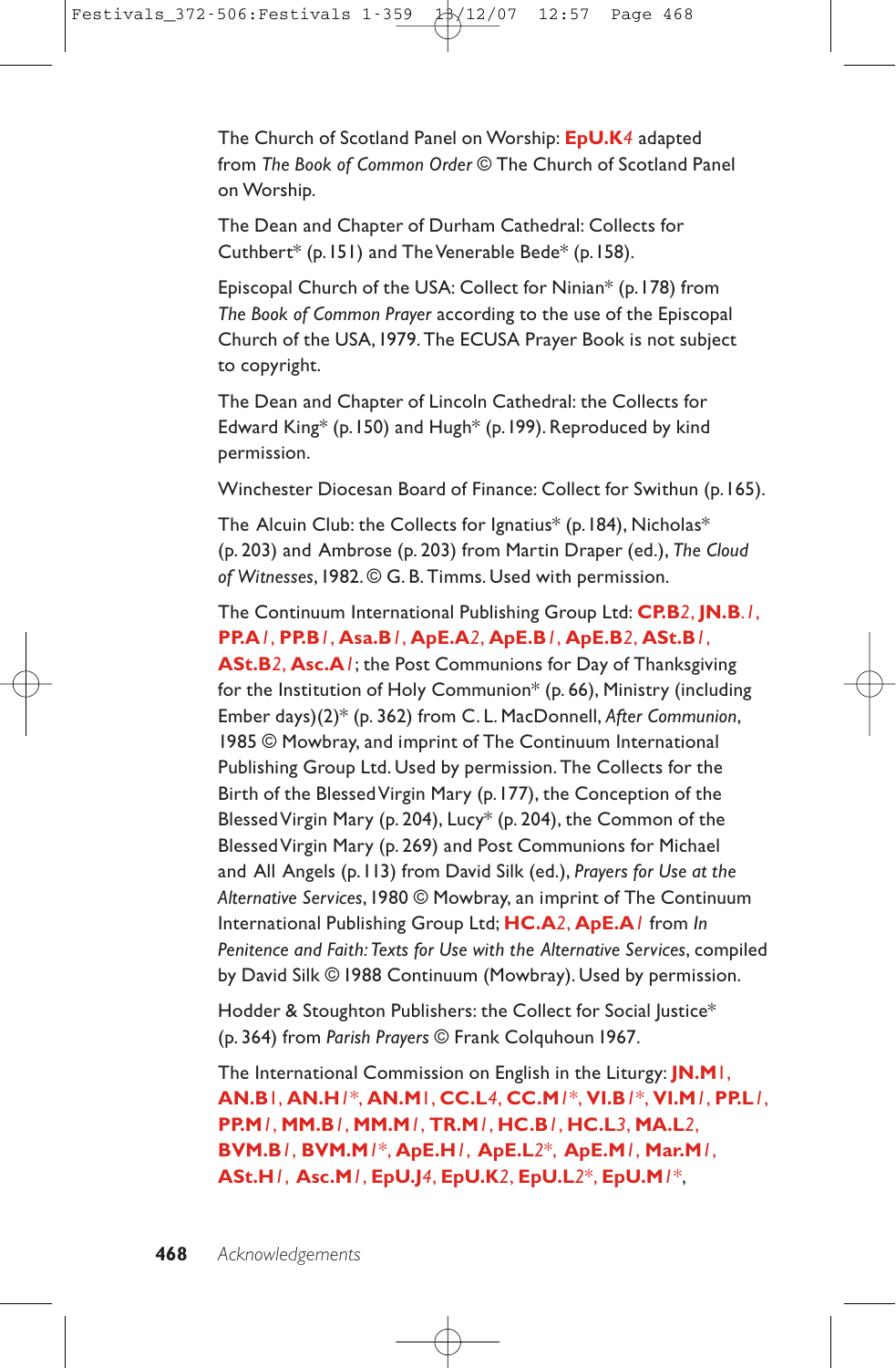the Collects for Elizabeth of Hungary\* (p. 200), Clement\* (p. 202) and the Unity of the Church (2)\* (p. 348); the Post Communions for Stephen\* (p.122), John\* (p.127) and Martyrs (1)\* (p.289) are based on (or excerpted from) *The Roman Missal* © International Commission on English in the Liturgy 1973. Used by permission.

Jubilate Group: **Mar.H***1* Copyright control. Author sought. Based on prayers from *Church Family Worship*. Reproduced by kind permission.

The Warden, Fellows and Scholars of Keble College: the Collect for John Keble\* (p.164).

SCM-Canterbury Press Norwich: **CP.M***1*\*, **MA.M***1*\*, **Mar.M***2*\*, **TeF.M***1*\* reproduced from Alan Griffiths, *We GiveYou Thanks and Praise*,1999, by permission of the publisher.

The European Province of the Society of St Francis: the Collects for Hilary (p.142), Antony of Egypt (p.143), Agnes\* (p.144), Thomas Aquinas\* (p.145), Charles (p.146), Polycarp (p.148), George Herbert\* (p.148), Chad (p.149), Perpetua, Felicity and their Companions\* (p.150),William Law (p.152), Anselm\* (p.153), Catherine of Siena (p.154), Athanasius\* (p.154), Julian of Norwich (p.156), Dunstan\* (p.156), John and Charles Wesley (p.157), Augustine of Canterbury\* (p.158), Josephine Butler\* (p.159), Justin (p.160), Boniface (Wynfrith of Crediton)(p.160), Thomas Ken  $(p.161)$ , Irenæus\* (p.163), Benedict of Nursia\* (p.164), William Wilberforce\* (p.168), Oswald (p.169), Dominic\* (p.169), Laurence\* (p.171) Clare of Assisi\* (p.171), Bernard (p.172), the Beheading of John the Baptist (p.174), John Bunyan\* (p.175), Gregory the Great (p.176), John Chrysostom\* (p.177),Vincent de Paul\* (p.180), Francis of Assisi (p.181),William Tyndale\* (p.177), Teresa of Avila\* (p.184), James Hannington (p.187), Leo the Great\* (p.196), Martin of Tours\* (p.196), Margaret of Scotland\* (p.198), Edmund\* (p. 202), John of the Cross\* (p. 205) and Thomas Becket (p. 205) from *Celebrating Common Prayer* © The Society of St Francis European Province 1992 and 1996. Used by permission.

SPCK: **MM.K***2*, from J. Priestland Young, *Enriching the Liturgy*,1998. Used by permission.

Westminster John Knox Press: **ASt.R***2* from *Daily Prayer: The Worship of God* (Supplemental Liturgical Resource 5) prepared by the Office of Worship for the Presbyterian Church (USA) and the Cumberland Presbyterian Church © 1987 The Westminster Press. Used by permission.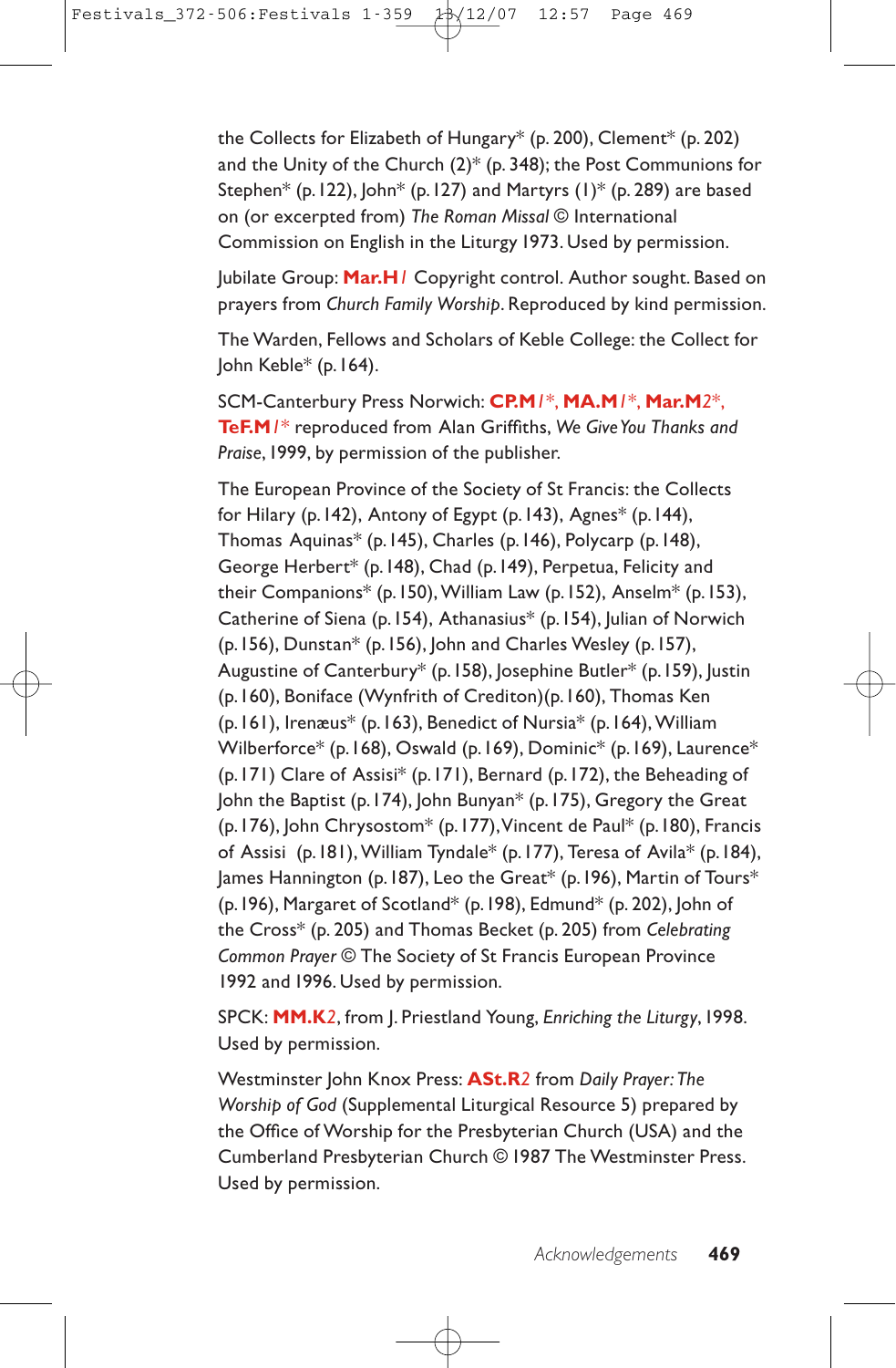The Very Revd Robert Jeffery: the Collect for Wulfstan\* (p. 143).

Simon Kershaw: **JB.H***1*\*.

TheVen.Trevor Lloyd: **DF.A***1*.

The Rt Revd Michael Perham: **CP.H***1*, **CC.H***1*, **CC.P***2*, **CC.P***3*, **CC.R***1*, **PP.H***1*, **TR.A***1*, **TR.B***1*, **TR.H***1*, **TR.J***1*, **TR.P***1*, **TR.P***2*, **TR.R***1*, **HC.H***1*, **MA.A***1*, **MA.H***1*, **MA.P***1*, **MA.R***1*, **DF.B***1*, **DF.P***1*, **DF.R***1*, **BVM.A***1*, **BVM.L***3*, **BVM.P***4*, **BVM.R***1*, from *Enriching the ChristianYear*, SPCK, 1993 © Michael Perham; the Collects for Joseph of Nazareth (p. 47) and George (p. 57) from *Celebrating Common Prayer*, the Society of St Francis European Province,1992 and 1996. Copyright © Michael Perham.

St George's Church, Oakdale: **MA.B***1*, **BVM.H***1* copyright © Michael Perham for St George's Church, Oakdale.

The Rt Revd David Stancliffe: **CC.B***1*, **Asa.B***1*, **Asc.B***1*.

The Rt Revd Kenneth Stevenson: the Collect for Richard Hooker (p.194); for Holy Trinity, Guildford: **Asc.H***1*\*.

Trustees of Westcott House, Cambridge: the Post Communion for Dedication Festival (p.137).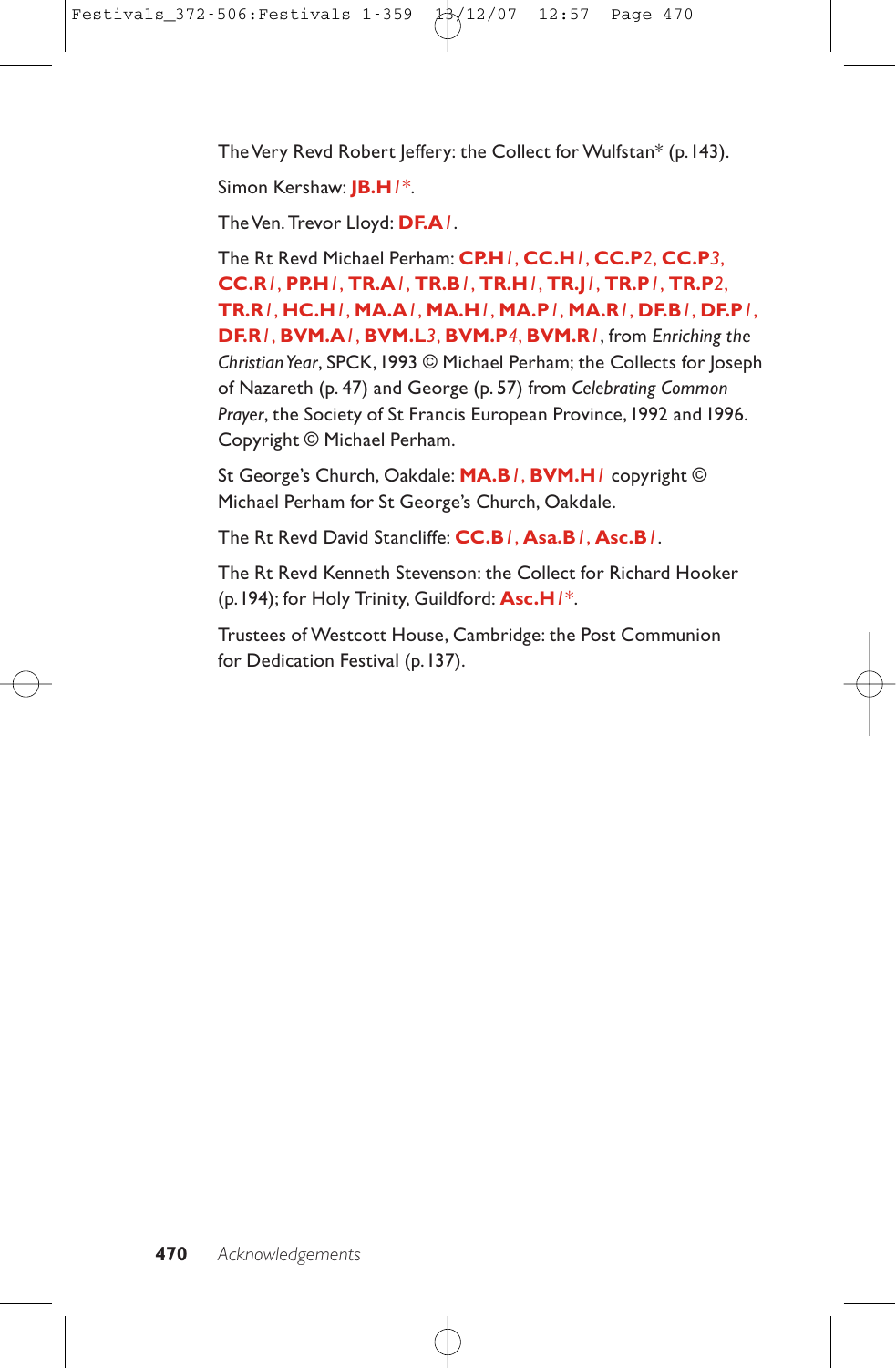# **Sources and Copyright Holders of Seasonal Material**

For the Sources of the Collects and Post Communions, see *Common Worship: Collects and Post Communions*, pages 183–185.

† denotes texts that are authorized pursuant to Canon B 2 of the Canons of the Church of England for use until further resolution of the General Synod. (The other texts have been commended by the House of Bishops of the General Synod for use by the minister in exercise of his or her discretion under Canon B 5 of the Canons of the Church of England.)

\* indicates that the text has been adapted.

|           | Code           | <b>Source</b>                                           | <b>Copyright holder</b>                                  |
|-----------|----------------|---------------------------------------------------------|----------------------------------------------------------|
| <b>NC</b> | ΔI             | Festivals                                               | Archbishops' Council                                     |
|           | BI             | <b>Festivals</b>                                        | Archbishops' Council                                     |
|           | G I            | Festivals                                               | Archbishops' Council                                     |
|           | K I            | Festivals                                               | Archbishops' Council                                     |
|           | LI             | New Patterns for Worship G117                           | Archbishops' Council                                     |
|           | P I            | Festivals                                               | Archbishops' Council                                     |
|           | R/             | Festivals                                               | Archbishops' Council                                     |
|           | SI.            | The New Revised Standard Version<br>of the Bible        | Division of Christian Education<br>of the NCC in the USA |
|           | S <sub>2</sub> | The New Revised Standard Version<br>of the Bible        | Division of Christian Education<br>of the NCC in the USA |
| <b>CP</b> | ΑI             | Festivals                                               | Archbishops' Council                                     |
|           | <b>B2</b>      | Enriching the Christian Year (David Silk)               | Continuum (Mowbray)                                      |
|           | G I            | Festivals                                               | Archbishops' Council                                     |
|           | нı             | Enriching the Christian Year;                           | Michael Perham; concluding collect                       |
|           |                | concluding collect The Alternative<br>Service Book 1980 | Archbishops' Council                                     |
|           | П              | Festivals                                               | Archbishops' Council                                     |
|           | K I            | <b>Book of Alternative Services</b>                     | Anglican Church of Canada                                |
|           | LI             | <b>Festivals</b>                                        | Archbishops' Council                                     |
|           | МI             | We Give You Thanks and Praise<br>$(A.$ Griffiths)*      | <b>SCM-Canterbury Press</b>                              |
|           | P <sub>1</sub> | <b>Festivals</b>                                        | Archbishops' Council                                     |
|           | S I            | The New Revised Standard Version<br>of the Bible        | Division of Christian Education<br>of the NCC in the USA |
|           | S <sub>2</sub> | The New Revised Standard Version<br>of the Bible        | Division of Christian Education<br>of the NCC in the USA |
|           | S <sub>3</sub> | The New Revised Standard Version                        | Division of Christian Education<br>of the NCC in the USA |
| JΝ        | $\mathbf{A}$   | Festivals                                               | Archbishops' Council                                     |
|           | BI             | Enriching the Christian Year<br>(David Silk)            | Continuum (Mowbray)                                      |
|           | G I            | Festivals                                               | Archbishops' Council                                     |
|           | нı             | Festivals                                               | Archbishops' Council                                     |
|           | JI+            | Common Worship                                          | Archbishops' Council                                     |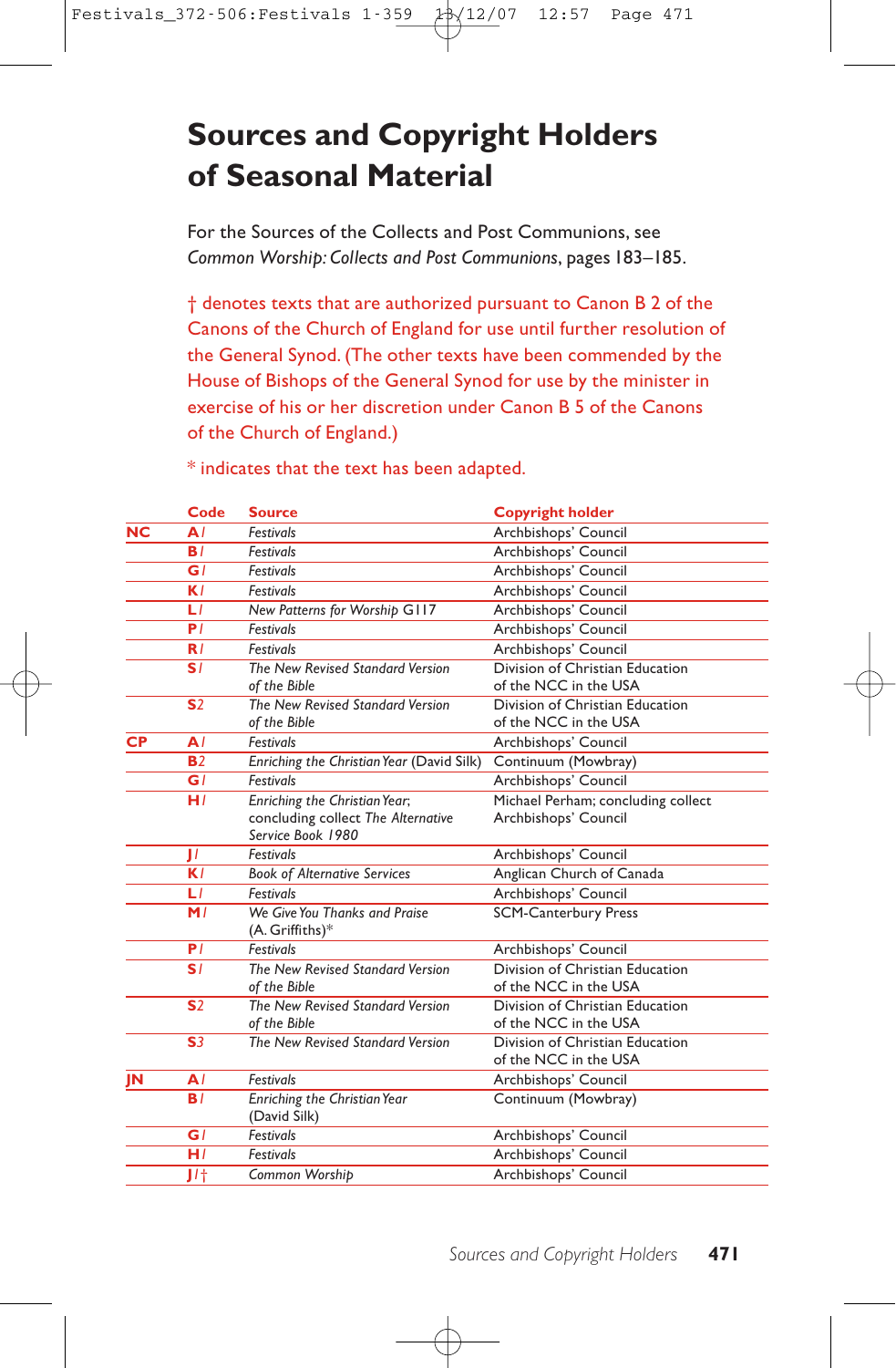| JΝ | K l                       | <b>Festivals</b>                                                         | Archbishops' Council                                     |
|----|---------------------------|--------------------------------------------------------------------------|----------------------------------------------------------|
|    | LГ                        | Common Worship (President's)                                             | Archbishops' Council                                     |
|    | M/                        | <b>Roman Missal</b>                                                      | <b>ICEL</b>                                              |
|    | P <sub>1</sub>            | <b>Festivals</b>                                                         | Archbishops' Council                                     |
|    | R/                        | Enriching the Christian Year from<br><b>Book of Alternative Services</b> | Anglican Church of Canada                                |
|    | S1                        | The New Revised Standard Version                                         | Division of Christian Education                          |
|    |                           | of the Bible                                                             | of the NCC in the USA                                    |
|    | S <sub>2</sub>            | The New Revised Standard Version<br>of the Bible                         | Division of Christian Education<br>of the NCC in the USA |
|    | $\overline{\mathbf{S}^2}$ | The New Revised Standard Version<br>of the Bible                         | Division of Christian Education<br>of the NCC in the USA |
|    | S <sub>4</sub>            | The New Revised Standard Version<br>of the Bible                         | Division of Christian Education<br>of the NCC in the USA |
|    | S <sub>5</sub>            | The New Revised Standard Version                                         | Division of Christian Education                          |
|    |                           | of the Bible                                                             | of the NCC in the USA                                    |
| AN | $A$ / $\dagger$           | Common Worship                                                           | Archbishops' Council                                     |
|    | B/I                       | Enriching the Christian Year<br>from Roman Missal                        | <b>ICEL</b>                                              |
|    | $GI+$                     | Common Worship                                                           | Archbishops' Council                                     |
|    | $G2+$                     | Common Worship                                                           | Archbishops' Council                                     |
|    | H                         | Roman Missal*                                                            | <b>ICEL</b>                                              |
|    | $11+$                     | Common Worship                                                           | Archbishops' Council                                     |
|    | KI.                       | <b>Book of Alternative Services</b>                                      | Anglican Church of Canada                                |
|    | $L$ / $\dagger$           | Common Worship                                                           | Archbishops' Council                                     |
|    | M/                        | Roman Missal                                                             | <b>ICEL</b>                                              |
|    | $P$ / $\dagger$           | Common Worship                                                           | Archbishops' Council                                     |
|    | R/                        | Common Worship: Daily Prayer                                             | Archbishops' Council                                     |
|    | S1                        | The New Revised Standard Version                                         | Division of Christian Education                          |
|    |                           | of the Bible                                                             | of the NCC in the USA                                    |
|    | <b>S2</b>                 | The New Revised Standard Version                                         | Division of Christian Education                          |
|    |                           | of the Bible                                                             | of the NCC in the USA                                    |
|    | S <sub>3</sub>            | The New Revised Standard Version<br>of the Bible                         | Division of Christian Education<br>of the NCC in the USA |
| cc | ΑI                        | <b>Times and Seasons</b>                                                 | Crown (Cambridge University Press)                       |
|    | A <sub>2</sub>            | <b>Times and Seasons</b>                                                 | Archbishops' Council                                     |
|    | A <sub>3</sub>            | <b>Times and Seasons</b>                                                 | Archbishops' Council                                     |
|    | B/                        | Enriching the Christian Year                                             | David Stancliffe                                         |
|    | <b>B2</b>                 | <b>Roman Missal</b>                                                      | <b>ICEL</b>                                              |
|    | $\overline{\mathbf{G}}$   | <b>Times and Seasons</b>                                                 | Archbishops' Council                                     |
|    | HI                        | Enriching the Christian Year                                             | Michael Perham                                           |
|    | $11+$                     | Common Worship                                                           | Archbishops' Council                                     |
|    | K1                        | <b>Times and Seasons</b>                                                 | Archbishops' Council                                     |
|    | LI                        | <b>Times and Seasons</b>                                                 | Archbishops' Council                                     |
|    | L2                        | <b>Times and Seasons</b>                                                 | Archbishops' Council                                     |
|    | L <sub>3</sub>            | <b>Book of Alternative Services</b>                                      | Anglican Church of Canada                                |
|    | L4                        | <b>Roman Missal</b>                                                      | <b>ICEL</b>                                              |
|    | M/                        | Roman Missal*                                                            | <b>ICEL</b>                                              |
|    | P <sub>1</sub>            | <b>Times and Seasons</b>                                                 | Archbishops' Council                                     |
|    | P <sub>2</sub>            | New Patterns for Worship J106*                                           | Michael Perham                                           |
|    | P <sub>3</sub>            | Enriching the Christian Year                                             | Michael Perham                                           |
|    | R/                        | Enriching the Christian Year                                             | Michael Perham                                           |
|    | S1                        | The New Revised Standard Version                                         | Division of Christian Education                          |
|    |                           | of the Bible                                                             | of the NCC in the USA                                    |

F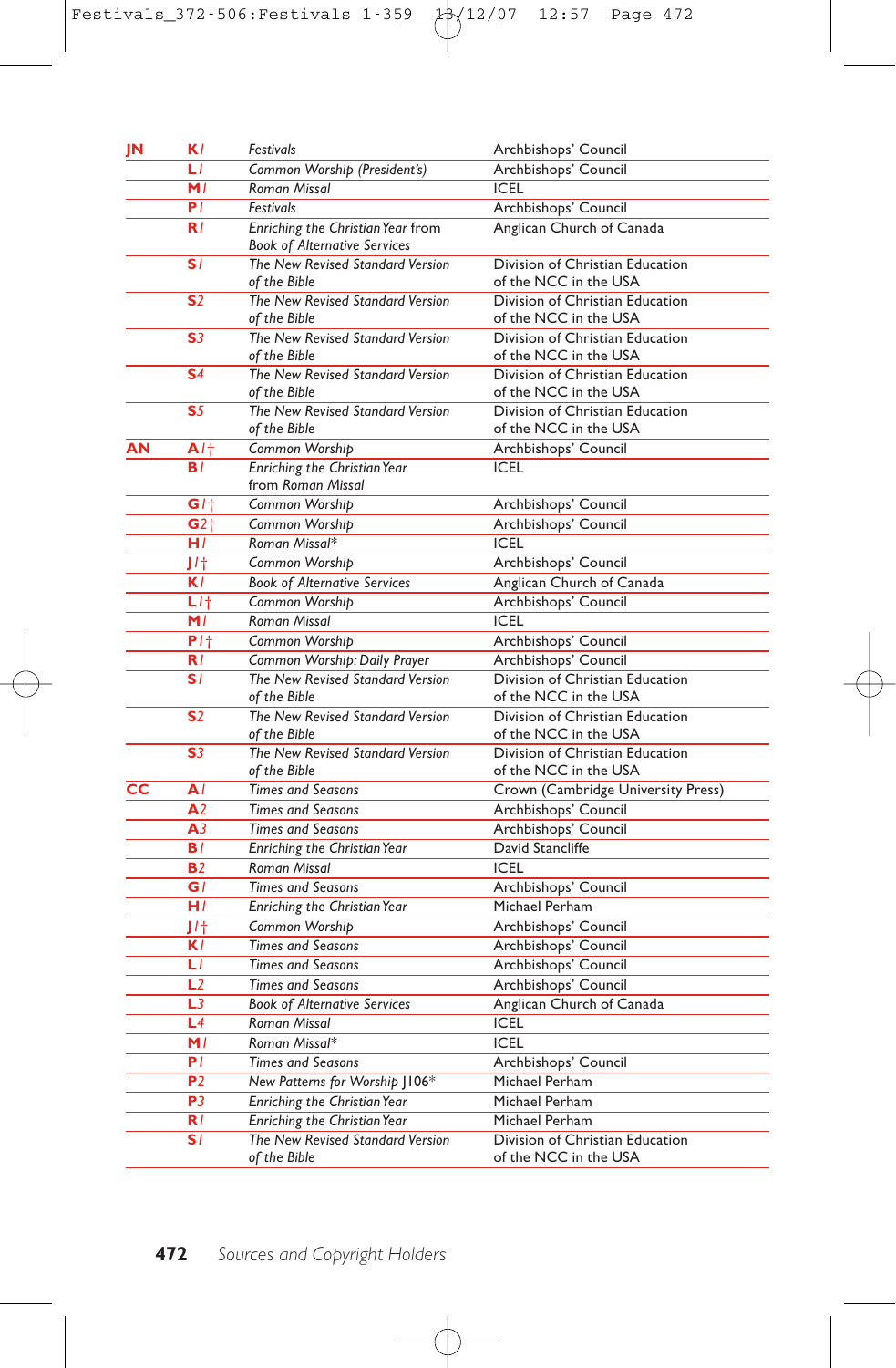| cс | S <sub>2</sub> | The New Revised Standard Version<br>of the Bible                                         | Division of Christian Education<br>of the NCC in the USA   |
|----|----------------|------------------------------------------------------------------------------------------|------------------------------------------------------------|
|    | S <sub>3</sub> | The New Revised Standard Version<br>of the Bible                                         | Division of Christian Education<br>of the NCC in the USA   |
|    | S <sub>4</sub> | The New Revised Standard Version<br>of the Bible                                         | Division of Christian Education<br>of the NCC in the USA   |
| ٧I | AI             | Festivals                                                                                | Archbishops' Council                                       |
|    | BI             | Roman Missal*                                                                            | <b>ICEL</b>                                                |
|    | G I            | Festivals                                                                                | Archbishops' Council                                       |
|    | HI.            | <b>Festivals</b>                                                                         | Archbishops' Council                                       |
|    | П              | Festivals                                                                                | Archbishops' Council                                       |
|    | K I            | Book of Alternative Services,                                                            | Anglican Church of Canada                                  |
|    | LТ             | Common Worship (President's)                                                             | Archbishops' Council                                       |
|    | M/             | Roman Missal                                                                             | <b>ICEL</b>                                                |
|    | $P1+$          | Common Worship                                                                           | Archbishops' Council                                       |
|    | P <sub>2</sub> | Festivals                                                                                | Archbishops' Council                                       |
|    | R/             | Common Worship: Daily Prayer                                                             | Archbishops' Council                                       |
|    | S1             | The New Revised Standard Version                                                         | Division of Christian Education                            |
|    |                | of the Bible                                                                             | of the NCC in the USA                                      |
|    | S <sub>2</sub> | The New Revised Standard Version                                                         | Division of Christian Education                            |
|    |                | of the Bible                                                                             | of the NCC in the USA                                      |
|    | S <sub>3</sub> | The New Revised Standard Version<br>of the Bible                                         | Division of Christian Education<br>of the NCC in the USA   |
|    | S <sub>4</sub> | The New Revised Standard Version<br>of the Bible                                         | Division of Christian Education<br>of the NCC in the USA   |
| JB | AI             | <b>Festivals</b>                                                                         | Archbishops' Council                                       |
|    | BI.            | <b>Festivals</b>                                                                         | Archbishops' Council                                       |
|    | GI             | <b>Festivals</b>                                                                         | Archbishops' Council                                       |
|    | нı             | Festivals*                                                                               | Simon Kershaw                                              |
|    | П              | <b>Festivals</b>                                                                         | Archbishops' Council                                       |
|    | K1             | <b>Book of Alternative Services</b>                                                      | Anglican Church of Canada                                  |
|    | LI             | Common Worship (President's)                                                             | Archbishops' Council                                       |
|    | M/             | <b>Roman Missal</b>                                                                      | <b>ICEL</b>                                                |
|    | P1             | Festivals                                                                                | Archbishops' Council                                       |
|    | R/             | <b>Festivals</b>                                                                         | Archbishops' Council                                       |
|    | SI.            | The New Revised Standard Version                                                         | Division of Christian Education                            |
|    |                | of the Bible                                                                             | of the NCC in the USA                                      |
|    | S <sub>2</sub> | The New Revised Standard Version                                                         | Division of Christian Education                            |
|    |                | of the Bible                                                                             | of the NCC in the USA                                      |
|    | S <sub>3</sub> | The New Revised Standard Version<br>of the Bible                                         | Division of Christian Education<br>of the NCC in the USA   |
|    | S <sub>4</sub> | The New Revised Standard Version<br>of the Bible                                         | Division of Christian Education<br>of the NCC in the USA   |
| РP | AI             | Enriching the Christian Year<br>(David Silk)                                             | Continuum (Mowbray)                                        |
|    | BI.            | Enriching the Christian Year<br>(David Silk)                                             | Continuum (Mowbray)                                        |
|    | G I            | <b>Festivals</b>                                                                         | Archbishops' Council                                       |
|    | HI             | Enriching the Christian Year;<br>concluding collect The Alternative<br>Service Book 1980 | Michael Perham; concluding collect<br>Archbishops' Council |
|    | H <sub>2</sub> | Common Worship (President's)                                                             | Crown (Cambridge University Press)                         |
|    | $11+$          | Common Worship                                                                           | Archbishops' Council                                       |
|    | K I            | <b>Book of Alternative Services</b>                                                      | Anglican Church of Canada                                  |

Œ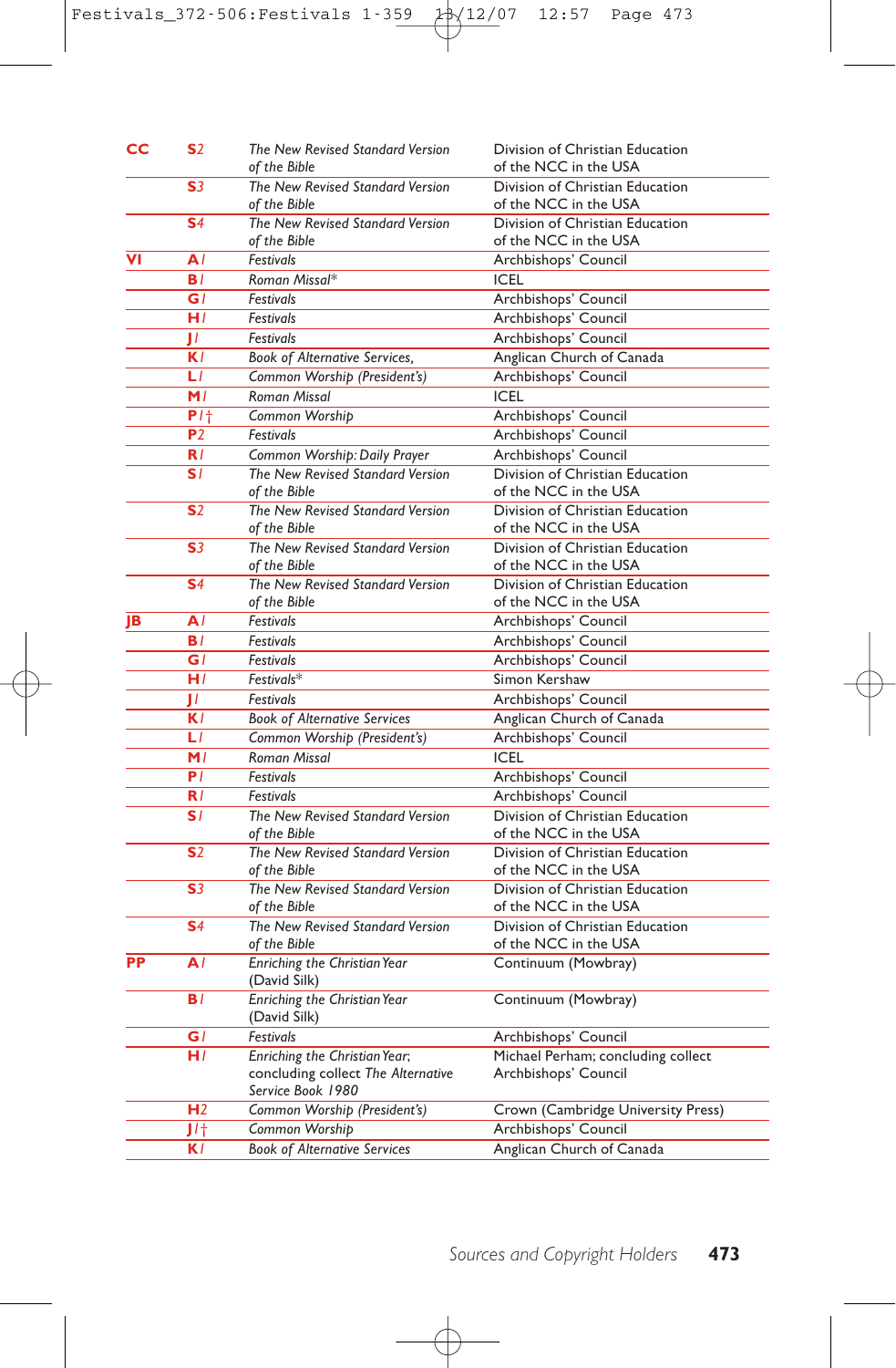| <b>PP</b> | LI             | Enriching the Christian Year<br>from Roman Missal*                        | <b>ICEL</b>                                              |
|-----------|----------------|---------------------------------------------------------------------------|----------------------------------------------------------|
|           | M/             | <b>Roman Missal</b>                                                       | <b>ICEL</b>                                              |
|           | P1             | Enriching the Christian Year from<br>Patterns for Worship*                | Archbishops' Council                                     |
|           | R/             | Enriching the Christian Year from<br><b>Book of Alternative Services</b>  | Anglican Church of Canada                                |
|           | S1             | The New Revised Standard Version<br>of the Bible                          | Division of Christian Education<br>of the NCC in the USA |
|           | S <sub>2</sub> | The New Revised Standard Version<br>of the Bible                          | Division of Christian Education<br>of the NCC in the USA |
|           | S <sub>3</sub> | The New Revised Standard Version<br>of the Bible                          | Division of Christian Education<br>of the NCC in the USA |
| MM        | BI             | <b>Roman Missal</b>                                                       | <b>ICEL</b>                                              |
|           | GI             | Festivals                                                                 | Archbishops' Council                                     |
|           | HI.            | Festivals                                                                 | Archbishops' Council                                     |
|           | $11+$          | Common Worship                                                            | Archbishops' Council                                     |
|           | K I            | <b>Book of Alternative Services</b>                                       | Anglican Church of Canada                                |
|           | <b>K2</b>      | <b>Enriching the Liturgy</b><br>(J. Priestland Young)                     | <b>SPCK</b>                                              |
|           | M/             | <b>Roman Missal</b>                                                       | <b>ICEL</b>                                              |
|           | P <sub>I</sub> | New Patterns for Worship       0                                          | Anglican Church in Aotearoa,                             |
|           |                | from New Zealand Prayer Book                                              | New Zealand and Polynesia                                |
|           | R I            | Festivals                                                                 | Archbishops' Council                                     |
|           | S1             | The New Revised Standard Version<br>of the Bible                          | Division of Christian Education<br>of the NCC in the USA |
|           | S <sub>2</sub> | The New Revised Standard Version<br>of the Bible                          | Division of Christian Education<br>of the NCC in the USA |
|           | S <sub>3</sub> | The New Revised Standard Version<br>of the Bible                          | Division of Christian Education<br>of the NCC in the USA |
| ΤR        | A۱             | Enriching the Christian Year                                              | Michael Perham                                           |
|           | B/             | <b>Enriching the Christian Year</b>                                       | Michael Perham                                           |
|           | G I            | Festivals                                                                 | Archbishops' Council                                     |
|           | HI.            | Enriching the Christian Year                                              | Michael Perham                                           |
|           | П              | Enriching the Christian Year                                              | Michael Perham                                           |
|           | K1             | <b>Book of Alternative Services</b>                                       | Anglican Church of Canada                                |
|           | LI             | Common Worship (President's)                                              | Archbishops' Council                                     |
|           | M/             | We Give Thanks and Praise<br>(A. Griffiths) from Roman Missal*            | ICFL                                                     |
|           | PI.            | Enriching the Christian Year                                              | Michael Perham                                           |
|           | P <sub>2</sub> | Enriching the Christian Year                                              | Michael Perham                                           |
|           | R/             | <b>Enriching the Christian Year</b>                                       | Michael Perham                                           |
|           | S1             | The New Revised Standard Version<br>of the Bible                          | Division of Christian Education<br>of the NCC in the USA |
|           | S <sub>2</sub> | The New Revised Standard Version<br>of the Bible                          | Division of Christian Education<br>of the NCC in the USA |
|           | S <sub>3</sub> | The New Revised Standard Version<br>of the Bible                          | Division of Christian Education<br>of the NCC in the USA |
|           | S <sub>4</sub> | The New Revised Standard Version<br>of the Bible                          | Division of Christian Education<br>of the NCC in the USA |
|           | S <sub>5</sub> | The New Revised Standard Version<br>of the Bible                          | Division of Christian Education<br>of the NCC in the USA |
| HС        | A/t            | Common Worship                                                            | Archbishops' Council                                     |
|           | A <sub>2</sub> | Enriching the Christian Year* from<br>In Penitence and Faith (David Silk) | Continuum (Mowbray)                                      |

F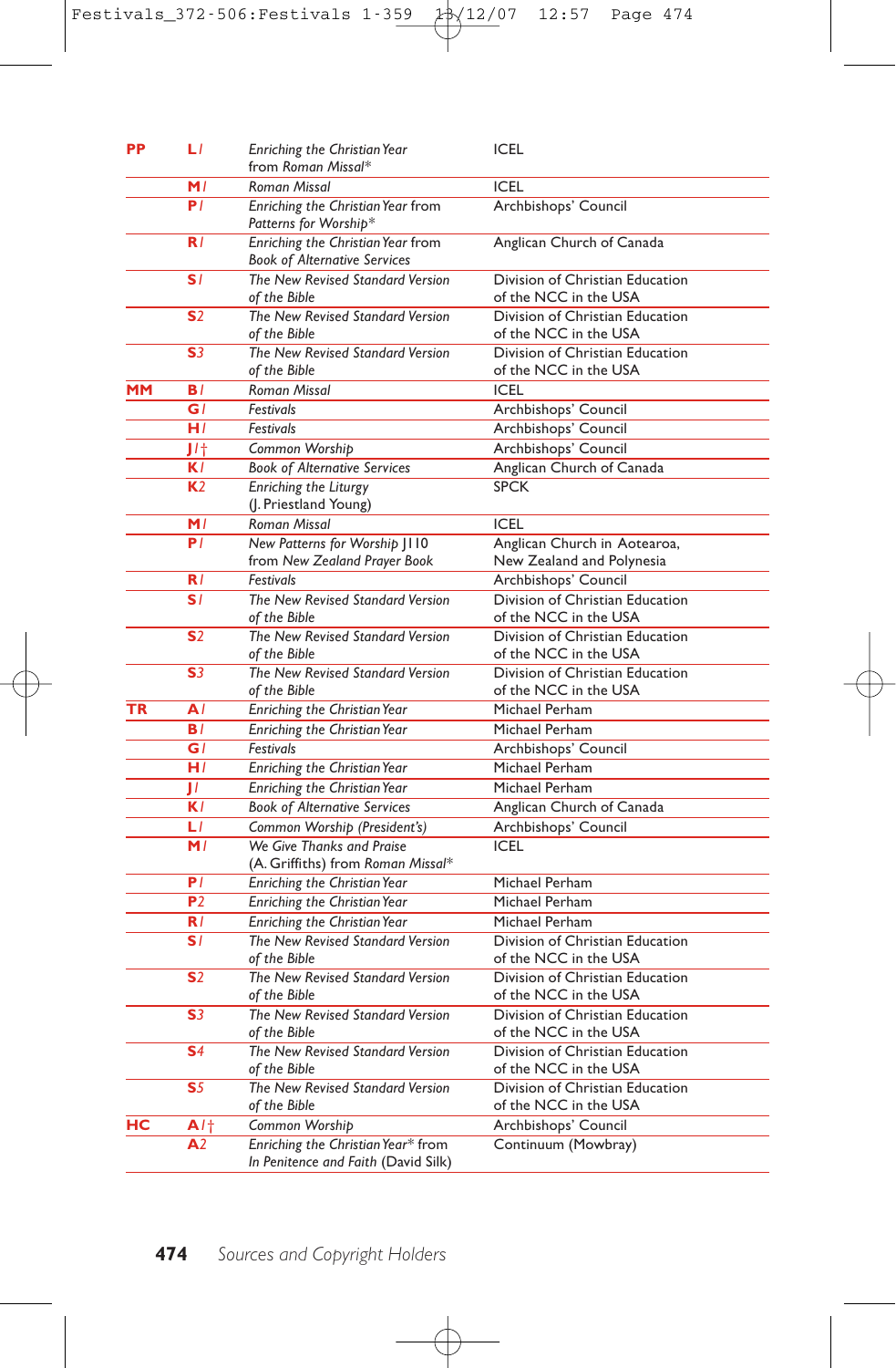| HС | B/                | Enriching the Christian Year from<br><b>Roman Missal</b>   | ICEL                                                     |
|----|-------------------|------------------------------------------------------------|----------------------------------------------------------|
|    | GI                | <b>Festivals</b>                                           | Archbishops' Council                                     |
|    | H                 | <b>Enriching the Christian Year</b>                        | Michael Perham                                           |
|    | $11+$             | Common Worship                                             | Archbishops' Council                                     |
|    | $12+$             | Common Worship                                             | Archbishops' Council                                     |
|    | KI.               | <b>Book of Alternative Services</b>                        | Anglican Church of Canada                                |
|    | $L$ / $\dagger$   | Common Worship                                             | Archbishops' Council                                     |
|    | $L2+$             | Common Worship (President's)                               | Archbishops' Council                                     |
|    | L3                | Roman Missal                                               | <b>ICEL</b>                                              |
|    | M/                | Festivals                                                  | Archbishops' Council                                     |
|    | $P1+$             | Common Worship                                             | Archbishops' Council                                     |
|    | R/I               | Common Worship: Daily Prayer                               | Archbishops' Council                                     |
|    | S1                | The New Revised Standard Version                           | Division of Christian Education                          |
|    |                   | of the Bible                                               | of the NCC in the USA                                    |
|    | S <sub>2</sub>    | The New Revised Standard Version                           | Division of Christian Education                          |
|    |                   | of the Bible                                               | of the NCC in the USA                                    |
|    | S <sub>3</sub>    | The New Revised Standard Version                           | Division of Christian Education                          |
|    |                   | of the Bible                                               | of the NCC in the USA                                    |
| MA | A                 | Enriching the Christian Year                               | Michael Perham                                           |
|    | B/                | Enriching the Christian Year                               | Michael Perham, for                                      |
|    |                   |                                                            | St George's Church, Oakdale                              |
|    | G/                | Festivals                                                  | Archbishops' Council                                     |
|    | HI                | Enriching the Christian Year                               | Michael Perham                                           |
|    | П                 | Festivals                                                  | Archbishops' Council                                     |
|    | K I               | <b>Book of Alternative Services</b>                        | Anglican Church of Canada                                |
|    | Ш                 | Common Worship (President's)                               | Archbishops' Council                                     |
|    | L2                | Enriching the Christian Year<br>from Roman Missal*         | <b>ICEL</b>                                              |
|    | M <sub>l</sub>    | We Give You Thanks and Praise<br>$(A.$ Griffiths)*         | <b>SCM-Canterbury Press</b>                              |
|    | PI                | Enriching the Christian Year                               | Michael Perham                                           |
|    | P <sub>2</sub>    | Enriching the Christian Year from<br>Patterns for Worship* | Archbishops' Council                                     |
|    | PI                | Enriching the Christian Year                               | Thomas Ken                                               |
|    | R/                | <b>Enriching the Christian Year</b>                        | Michael Perham                                           |
|    | SI.               | The New Revised Standard Version                           | Division of Christian Education                          |
|    |                   | of the Bible                                               | of the NCC in the USA                                    |
|    | S <sub>2</sub>    | The New Revised Standard Version<br>of the Bible           | Division of Christian Education<br>of the NCC in the USA |
|    | S <sub>3</sub>    | The New Revised Standard Version<br>of the Bible           | Division of Christian Education<br>of the NCC in the USA |
| SD | AI                | Festivals                                                  | Archbishops' Council                                     |
|    | B/                | <b>Festivals</b>                                           | Archbishops' Council                                     |
|    | HI                | Festivals                                                  | Archbishops' Council                                     |
|    | П                 | <b>Festivals</b>                                           | Archbishops' Council                                     |
|    | $K1$ <sup>+</sup> | Common Worship                                             | Archbishops' Council                                     |
|    | LТ                | Promise of His Glory                                       | Archbishops' Council                                     |
|    | M/                | Promise of His Glory*                                      | Archbishops' Council                                     |
|    | P <sub>1</sub>    | Festivals                                                  | Archbishops' Council                                     |
|    | R/                | Festivals                                                  | Archbishops' Council                                     |
|    | SI.               | The New Revised Standard Version                           | Division of Christian Education                          |
|    |                   | of the Bible                                               | of the NCC in the USA                                    |
|    | S <sub>2</sub>    | The New Revised Standard Version                           | Division of Christian Education                          |
|    |                   | of the Bible                                               | of the NCC in the USA                                    |

Œ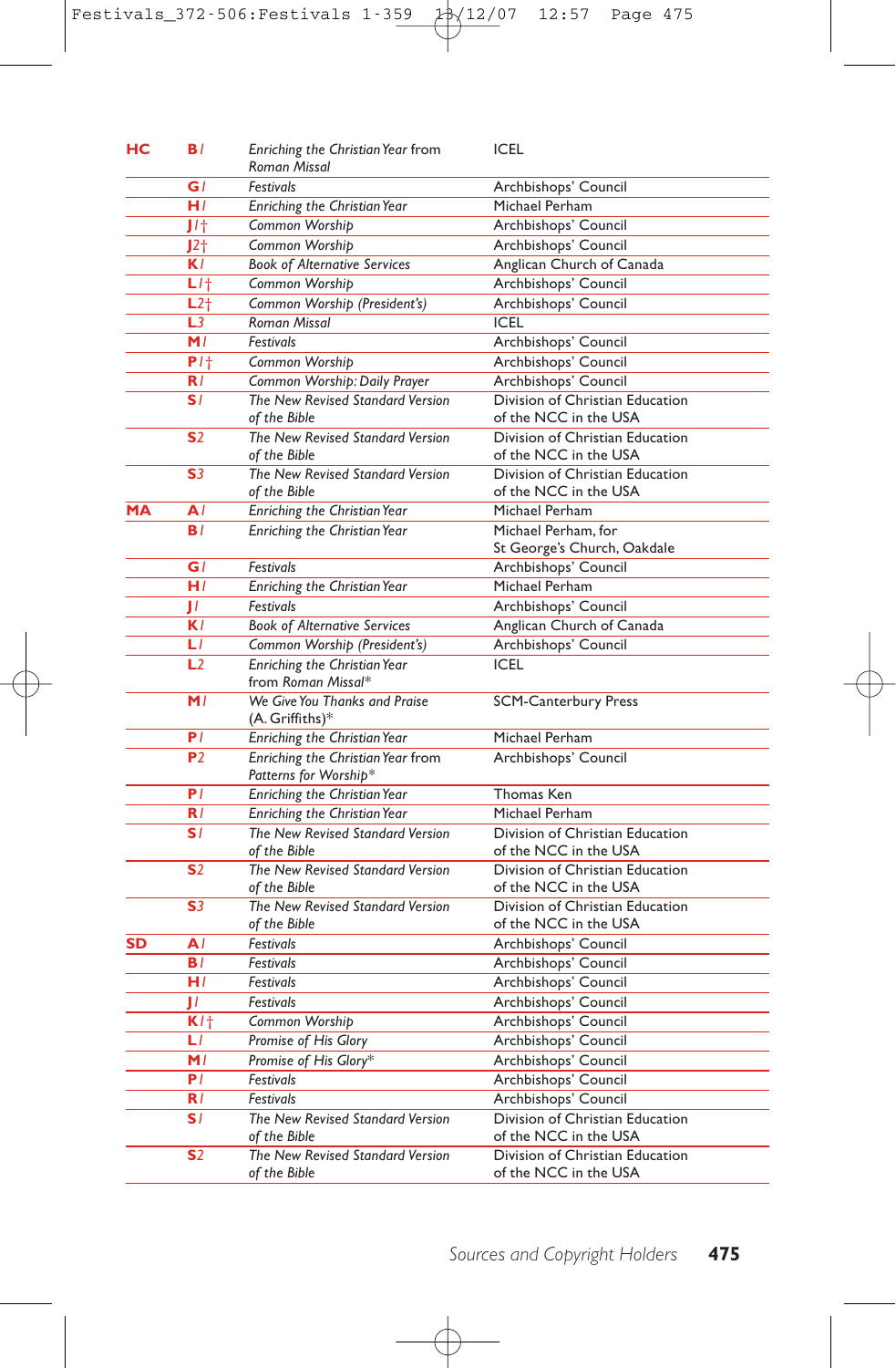| JE  | A <sub>l</sub>           | Alternative Service Book 1980                    | Archbishops' Council                                     |
|-----|--------------------------|--------------------------------------------------|----------------------------------------------------------|
|     | BI                       | Festivals                                        | Archbishops' Council                                     |
|     | $GI+$                    | Common Worship                                   | Archbishops' Council                                     |
|     | HI                       | Festivals                                        | Archbishops' Council                                     |
|     | П                        | Festivals                                        | Archbishops' Council                                     |
|     | LГ                       | Promise of His Glory                             | Archbishops' Council                                     |
|     | M/                       | Festivals                                        | Archbishops' Council                                     |
|     | P <sub>1</sub>           | Festivals                                        | Archbishops' Council                                     |
|     | R/                       | Festivals                                        | Archbishops' Council                                     |
|     | S1                       | The New Revised Standard Version                 | Division of Christian Education                          |
|     |                          | of the Bible                                     | of the NCC in the USA                                    |
|     | S <sub>2</sub>           | The New Revised Standard Version                 | Division of Christian Education                          |
|     |                          | of the Bible                                     | of the NCC in the USA                                    |
| нг  | A <sub>l</sub>           | <b>Festivals</b>                                 | Archbishops' Council                                     |
|     | B/                       | Festivals                                        | Archbishops' Council                                     |
|     | G/                       | Festivals                                        | Archbishops' Council                                     |
|     | HI.                      | Festivals                                        | Archbishops' Council                                     |
|     | П                        | Festivals                                        | Archbishops' Council                                     |
|     | LI                       | Promise of His Glory                             | Archbishops' Council                                     |
|     | M/                       | Festivals                                        | Archbishops' Council                                     |
|     | P <sub>1</sub>           | Festivals                                        | Archbishops' Council                                     |
|     | R/                       | Festivals                                        | Archbishops' Council                                     |
|     | S1                       | The New Revised Standard Version                 | Division of Christian Education                          |
|     |                          | of the Bible                                     | of the NCC in the USA                                    |
|     | S <sub>2</sub>           | The New Revised Standard Version                 | Division of Christian Education                          |
|     |                          | of the Bible                                     | of the NCC in the USA                                    |
| DF  | AI                       | <b>Times and Seasons</b>                         | <b>Trevor Lloyd</b>                                      |
|     | B/                       | <b>Times and Seasons</b>                         | Michael Perham                                           |
|     | GI                       | <b>Times and Seasons</b>                         | Archbishops' Council                                     |
|     | HI                       | <b>Book of Alternative Services</b>              | Anglican Church of Canada                                |
|     | П                        | Traditional                                      |                                                          |
|     | K l                      | <b>Times and Seasons</b>                         | Archbishops' Council                                     |
|     | $\overline{\mathsf{L}I}$ | Festivals                                        | Archbishops' Council                                     |
|     | M/                       | Festivals                                        | Archbishops' Council                                     |
|     | P <sub>1</sub>           | <b>Times and Seasons</b>                         | Michael Perham                                           |
|     | P <sub>2</sub>           | <b>Times and Seasons</b>                         | Archbishops' Council                                     |
|     | <b>Dism</b>              | Festivals                                        | Archbishops' Council                                     |
|     | R/                       | Enriching the Christian Year                     | Michael Perham                                           |
|     | S1                       | The New Revised Standard Version                 | Division of Christian Education                          |
|     |                          | of the Bible                                     | of the NCC in the USA                                    |
|     | S <sub>2</sub>           | The New Revised Standard Version<br>of the Bible | Division of Christian Education<br>of the NCC in the USA |
|     | S <sub>3</sub>           | The New Revised Standard Version                 | Division of Christian Education                          |
|     |                          | of the Bible                                     | of the NCC in the USA                                    |
|     | S <sub>4</sub>           | The New Revised Standard Version                 | Division of Christian Education                          |
|     |                          | of the Bible                                     | of the NCC in the USA                                    |
|     | S <sub>5</sub>           | The New Revised Standard Version                 | Division of Christian Education                          |
|     |                          | of the Bible                                     | of the NCC in the USA                                    |
| Asa | AI                       | <b>Times and Seasons</b>                         | Archbishops' Council                                     |
|     | BI                       | <b>Times and Seasons</b>                         | David Stancliffe                                         |
|     | G I                      | <b>Times and Seasons</b>                         | Archbishops' Council                                     |
|     | HI                       | <b>Times and Seasons</b>                         | Archbishops' Council                                     |
|     | П                        | <b>Times and Seasons</b>                         | Archbishops' Council                                     |
|     | K1                       | <b>Times and Seasons</b>                         | Archbishops' Council                                     |
|     | LI                       | <b>Times and Seasons</b>                         | Archbishops' Council                                     |

F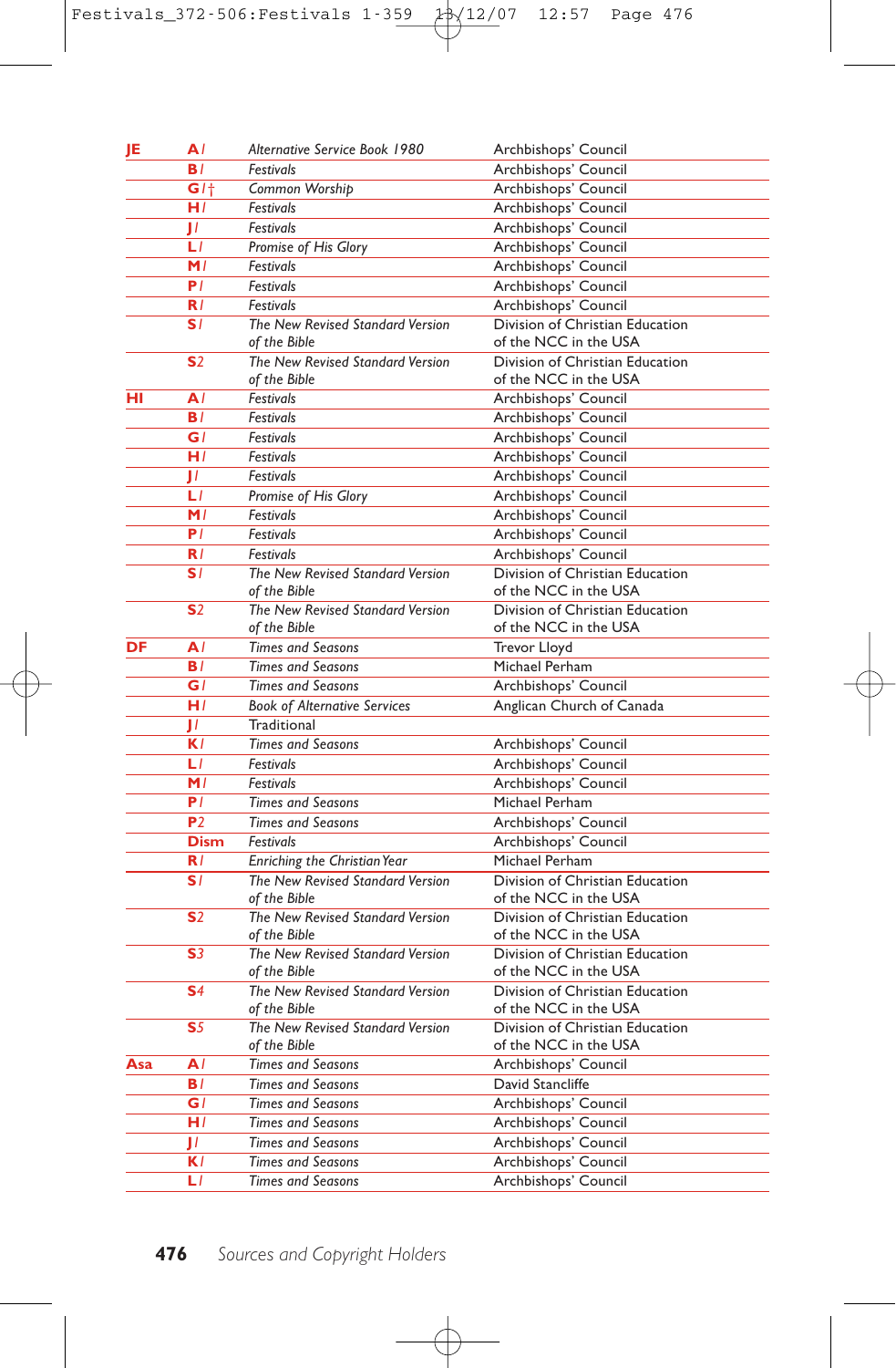| Asa        | M/             | <b>Times and Seasons</b>                                                                          | Archbishops' Council                                                     |
|------------|----------------|---------------------------------------------------------------------------------------------------|--------------------------------------------------------------------------|
|            |                | <b>InvCom</b> Book of Alternative Services                                                        | Anglican Church of Canada                                                |
|            | PI.            | <b>Times and Seasons</b>                                                                          | Archbishops' Council                                                     |
|            | P <sub>2</sub> | <b>Times and Seasons</b>                                                                          | Archbishops' Council                                                     |
|            | P <sub>3</sub> | <b>Times and Seasons</b>                                                                          | Archbishops' Council                                                     |
|            | <b>Dism</b>    | Festivals                                                                                         | Archbishops' Council                                                     |
| <b>BVM</b> | AI             | Enriching the Christian Year                                                                      | Michael Perham                                                           |
|            | A <sub>2</sub> | Festivals                                                                                         | Archbishops' Council                                                     |
|            | B/             | Enriching the Christian Year from                                                                 | <b>ICEL</b>                                                              |
|            |                | Roman Missal                                                                                      |                                                                          |
|            | GI             | Festivals                                                                                         | Archbishops' Council                                                     |
|            | G <sub>2</sub> | Festivals                                                                                         | Archbishops' Council                                                     |
|            | G <sub>3</sub> | Festivals                                                                                         | Archbishops' Council                                                     |
|            | G4             | Festivals                                                                                         | Archbishops' Council                                                     |
|            | HI.            | Enriching the Christian Year*;                                                                    | Michael Perham for St George's Church,                                   |
|            |                | concluding collect from, Prayers for                                                              | Oakdale; concluding collect Continuum                                    |
|            |                | Use at the Alternative Services                                                                   | (Mowbray)                                                                |
|            |                | (David Silk)                                                                                      |                                                                          |
|            | П              | Festivals                                                                                         | Archbishops' Council                                                     |
|            | K I            | Festivals                                                                                         | Archbishops' Council                                                     |
|            | L/t            | Common Worship                                                                                    | Archbishops' Council                                                     |
|            | L2             | Common Worship (President's)                                                                      | Archbishops' Council                                                     |
|            | L3             | <b>Enriching the Christian Year</b>                                                               | Michael Perham                                                           |
|            | L4             | New Patterns for Worship G99                                                                      | Archbishops' Council                                                     |
|            | M/             | Roman Missal*                                                                                     | <b>ICEL</b>                                                              |
|            | M <sub>2</sub> | Festivals                                                                                         | Archbishops' Council                                                     |
|            | P <sub>I</sub> | Common Worship (President's)                                                                      | Archbishops' Council                                                     |
|            | P <sub>2</sub> | New Patterns for Worship J78                                                                      | Archbishops' Council                                                     |
|            | P <sub>3</sub> | Common Worship (President's)                                                                      | Archbishops' Council                                                     |
|            | P <sub>4</sub> | Enriching the Christian Year                                                                      | Michael Perham                                                           |
|            | R/             | Enriching the Christian Year                                                                      | Michael Perham                                                           |
|            | S1             | The New Revised Standard Version                                                                  | Division of Christian Education                                          |
|            |                | of the Bible                                                                                      | of the NCC in the USA                                                    |
|            | S <sub>2</sub> | The New Revised Standard Version<br>of the Bible                                                  | Division of Christian Education<br>of the NCC in the USA                 |
|            | $S_3$          | The New Revised Standard Version                                                                  | Division of Christian Education                                          |
|            |                | of the Bible                                                                                      | of the NCC in the USA                                                    |
|            | S <sub>4</sub> | The New Revised Standard Version                                                                  | Division of Christian Education                                          |
|            |                | of the Bible                                                                                      | of the NCC in the USA                                                    |
| ApE        | AI             | Enriching the Christian Year from<br>In Penitence and Faith (David Silk)                          | Continuum (Mowbray                                                       |
|            | A <sub>2</sub> | Enriching the Christian Year (David Silk)                                                         | Continuum (Mowbray)                                                      |
|            | BI.            | Enriching the Christian Year (David Silk)                                                         | Continuum (Mowbray)                                                      |
|            | <b>B2</b>      | Enriching the Christian Year (David Silk)                                                         | Continuum (Mowbray)                                                      |
|            | G I            | Festivals                                                                                         | Archbishops' Council                                                     |
|            | G <sub>2</sub> | Festivals                                                                                         | Archbishops' Council                                                     |
|            | HI.            | Enriching the Christian Year;<br>concluding collect Common Worship<br>(President's)* from Book of | Michael Perham; concluding collect<br>Crown (Cambridge University Press) |
|            |                | <b>Common Prayer</b>                                                                              |                                                                          |
|            | JI+            | Common Worship                                                                                    | Archbishops' Council                                                     |
|            | ΚI             | Book of Alternative Services*                                                                     | Anglican Church of Canada                                                |
|            | LI             | Common Worship (President's)                                                                      | Archbishops' Council                                                     |
|            | L2             | Enriching the Christian Year from Roman Missal* ICEL                                              |                                                                          |
|            | M/             | <b>Roman Missal</b>                                                                               | <b>ICEL</b>                                                              |

Œ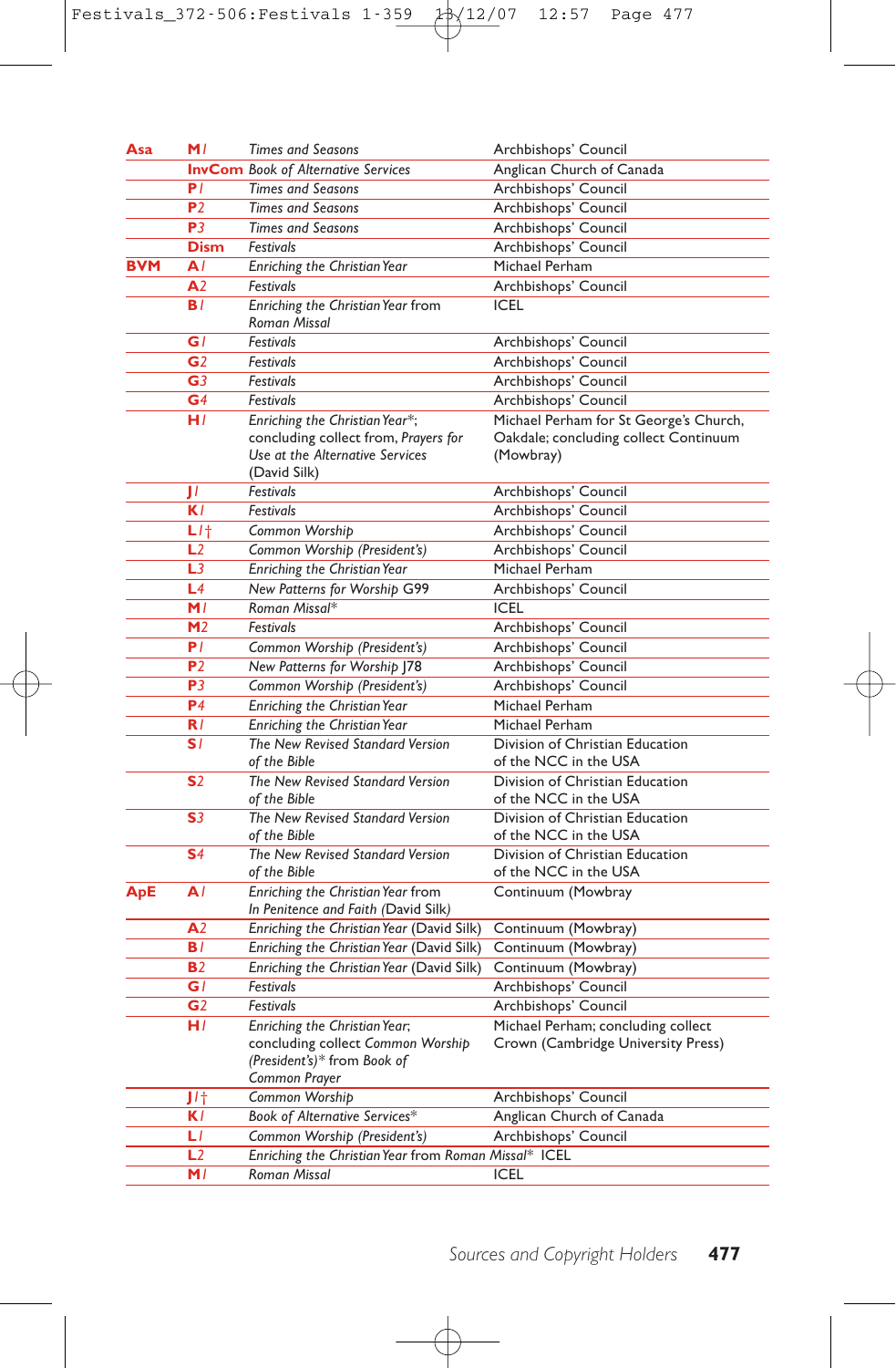| ApE | PI.                     | Enriching the Christian Year from<br>Patterns for Worship                | Archbishops' Council                                     |
|-----|-------------------------|--------------------------------------------------------------------------|----------------------------------------------------------|
|     | P <sub>2</sub>          | Common Worship: Pastoral                                                 | Archbishops' Council                                     |
|     | R1                      | Enriching the Christian Year from<br><b>Book of Alternative Services</b> | Anglican Church of Canada                                |
|     | $\overline{\mathbf{s}}$ | The New Revised Standard Version<br>of the Bible                         | Division of Christian Education<br>of the NCC in the USA |
|     | S <sub>2</sub>          | The New Revised Standard Version<br>of the Bible                         | Division of Christian Education<br>of the NCC in the USA |
|     | S <sub>3</sub>          | The New Revised Standard Version<br>of the Bible                         | Division of Christian Education<br>of the NCC in the USA |
|     | S <sub>4</sub>          | The New Revised Standard Version<br>of the Bible                         | Division of Christian Education<br>of the NCC in the USA |
| Mar | A <sub>l</sub>          | New Patterns for Worship B32                                             | Archbishops' Council                                     |
|     | BI                      | New Patterns for Worship B58                                             | Archbishops' Council                                     |
|     | G/                      | Festivals                                                                | Archbishops' Council                                     |
|     | G <sub>2</sub>          | Festivals                                                                | Archbishops' Council                                     |
|     | HI                      | New Patterns for Worship F43 from<br>Church Family Worship               | Jubilate Hymns                                           |
|     | JI+                     | Common Worship                                                           | Archbishops' Council                                     |
|     | K1                      | <b>Book of Alternative Services</b>                                      | Anglican Church of Canada                                |
|     | LГ                      | Common Worship (President's) *                                           | Archbishops' Council                                     |
|     | Ĺ2                      | Enriching the Christian Year from Book                                   | Anglican Church of Canada                                |
|     | M <sub>l</sub>          | <b>Roman Missal</b>                                                      | <b>ICEL</b>                                              |
|     | M <sub>2</sub>          | We Give You Thanks and Praise<br>(A. Griffiths)*                         | <b>SCM-Canterbury Press</b>                              |
|     | P <sub>I</sub>          | Festivals                                                                | Archbishops' Council                                     |
|     | S1                      | The New Revised Standard Version<br>of the Bible                         | Division of Christian Education<br>of the NCC in the USA |
|     | S <sub>2</sub>          | The New Revised Standard Version<br>of the Bible                         | Division of Christian Education<br>of the NCC in the USA |
|     | S <sub>3</sub>          | The New Revised Standard Version<br>of the Bible                         | Division of Christian Education<br>of the NCC in the USA |
|     | S <sub>4</sub>          | The New Revised Standard Version<br>of the Bible                         | Division of Christian Education<br>of the NCC in the USA |
| TeF | B/t                     | Common Worship                                                           | David Stancliffe                                         |
|     | G I                     | <b>Festivals</b>                                                         | Archbishops' Council                                     |
|     | G <sub>2</sub>          | <b>Festivals</b>                                                         | Archbishops' Council                                     |
|     | HI                      | New Patterns for Worship F67                                             | Archbishops' Council                                     |
|     | K I                     | Book of Alternative Services*                                            | Anglican Church of Canada                                |
|     | LΙ                      | Festivals                                                                | Archbishops' Council                                     |
|     | M/                      | We Give You Thanks and Praise<br>(A. Griffiths)*                         | <b>SCM-Canterbury Press</b>                              |
|     | P I                     | Festivals                                                                | Archbishops' Council                                     |
|     | R/                      | New Patterns for Worship G41<br>and G42                                  | Archbishops' Council                                     |
|     | S1                      | The New Revised Standard Version<br>of the Bible                         | Division of Christian Education<br>of the NCC in the USA |
|     | S <sub>2</sub>          | The New Revised Standard Version<br>of the Bible                         | Division of Christian Education<br>of the NCC in the USA |
|     | S <sub>3</sub>          | The New Revised Standard Version<br>of the Bible                         | Division of Christian Education<br>of the NCC in the USA |
|     | S <sub>4</sub>          | The New Revised Standard Version<br>of the Bible                         | Division of Christian Education<br>of the NCC in the USA |
|     | S <sub>5</sub>          | The New Revised Standard Version<br>of the Bible                         | Division of Christian Education<br>of the NCC in the USA |

F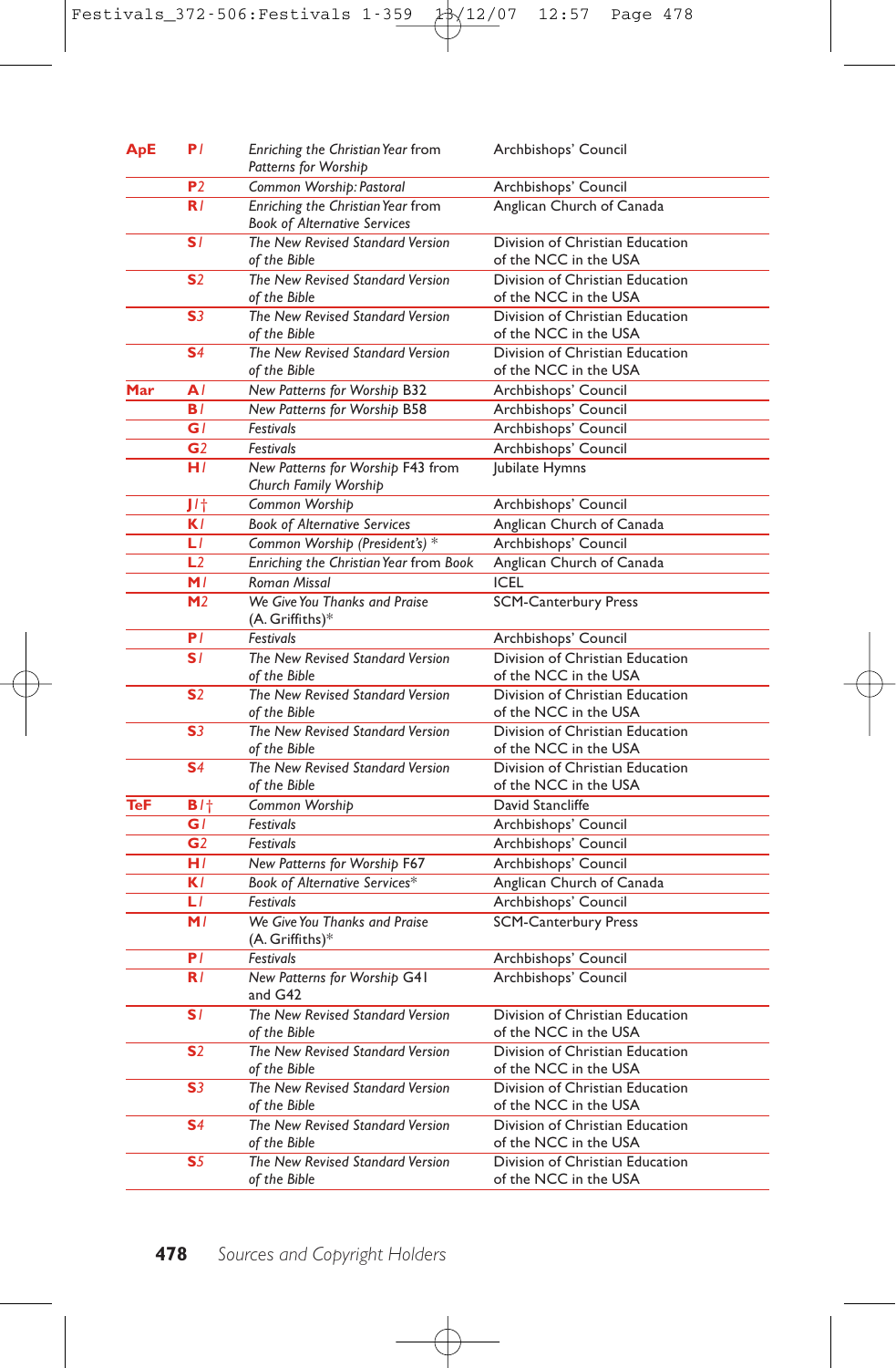| BpP | A۱                        | <b>Festivals</b>                                 | Archbishops' Council                                     |
|-----|---------------------------|--------------------------------------------------|----------------------------------------------------------|
|     | B/                        | Festivals                                        | Archbishops' Council                                     |
|     | G/I                       | Festivals                                        | Archbishops' Council                                     |
|     | G <sub>2</sub>            | Festivals                                        | Archbishops' Council                                     |
|     | нı                        | Festivals                                        | Archbishops' Council                                     |
|     | K1                        | Book of Alternative Services*                    | Anglican Church of Canada                                |
|     | LГ                        | Festivals                                        | Archbishops' Council                                     |
|     | $\overline{M}$            | Festivals                                        | Archbishops' Council                                     |
|     | P <sub>1</sub>            | New Patterns for Worship J55                     | Archbishops' Council                                     |
|     | R/                        | <b>Festivals</b>                                 | Archbishops' Council                                     |
|     | S1                        | The New Revised Standard Version                 | Division of Christian Education                          |
|     |                           | of the Bible                                     | of the NCC in the USA                                    |
|     | S <sub>2</sub>            | The New Revised Standard Version                 | Division of Christian Education                          |
|     |                           | of the Bible                                     | of the NCC in the USA                                    |
|     | S <sub>3</sub>            | The New Revised Standard Version                 | Division of Christian Education                          |
|     |                           | of the Bible                                     | of the NCC in the USA                                    |
|     | S <sub>4</sub>            | The New Revised Standard Version                 | Division of Christian Education                          |
|     |                           | of the Bible                                     | of the NCC in the USA                                    |
| Rel | A1                        | <b>Festivals</b>                                 | Archbishops' Council                                     |
|     | B/                        | Festivals                                        | Archbishops' Council                                     |
|     | G/I                       | <b>Festivals</b>                                 | Archbishops' Council                                     |
|     | G <sub>2</sub>            | Festivals                                        | Archbishops' Council                                     |
|     | П                         | <b>Festivals</b>                                 | Archbishops' Council                                     |
|     | K1                        | Festivals                                        | Archbishops' Council                                     |
|     | $\overline{\mathsf{L}^1}$ | Festivals                                        | Archbishops' Council                                     |
|     | M/                        | Festivals                                        | Archbishops' Council                                     |
|     | P1                        | Festivals                                        | Archbishops' Council                                     |
|     | R/                        | <b>Festivals</b>                                 | Archbishops' Council                                     |
|     | S I                       | The New Revised Standard Version                 | Division of Christian Education                          |
|     |                           | of the Bible                                     | of the NCC in the USA                                    |
|     | S <sub>2</sub>            | The New Revised Standard Version                 | Division of Christian Education                          |
|     |                           | of the Bible                                     | of the NCC in the USA                                    |
|     | S <sub>3</sub>            | The New Revised Standard Version                 | Division of Christian Education                          |
|     |                           | of the Bible                                     | of the NCC in the USA                                    |
|     | S <sub>4</sub>            | The New Revised Standard Version                 | Division of Christian Education                          |
|     |                           | of the Bible                                     | of the NCC in the USA                                    |
| Mis | A                         | <b>Festivals</b>                                 | Archbishops' Council                                     |
|     | B/                        | Festivals                                        | Archbishops' Council                                     |
|     | G I                       | <b>Festivals</b>                                 | Archbishops' Council                                     |
|     | G <sub>2</sub>            | Festivals                                        | Archbishops' Council                                     |
|     | $11+$                     | Common Worship                                   | Archbishops' Council                                     |
|     | KI.                       | Book of Alternative Services*                    | Anglican Church of Canada                                |
|     | Ш                         | Festivals                                        | Archbishops' Council                                     |
|     | M/                        | Festivals                                        | Archbishops' Council                                     |
|     | P <sub>1</sub>            | Festivals                                        | Archbishops' Council                                     |
|     | R I                       | <b>Festivals</b>                                 | Archbishops' Council                                     |
|     | S I                       | The New Revised Standard Version<br>of the Bible | Division of Christian Education<br>of the NCC in the USA |
|     | S <sub>2</sub>            | The New Revised Standard Version<br>of the Bible | Division of Christian Education<br>of the NCC in the USA |
|     | S <sub>3</sub>            | The New Revised Standard Version                 | Division of Christian Education                          |
|     |                           | of the Bible                                     | of the NCC in the USA                                    |
|     | S <sub>4</sub>            | The New Revised Standard Version                 | Division of Christian Education                          |
|     |                           | of the Bible                                     | of the NCC in the USA                                    |

Œ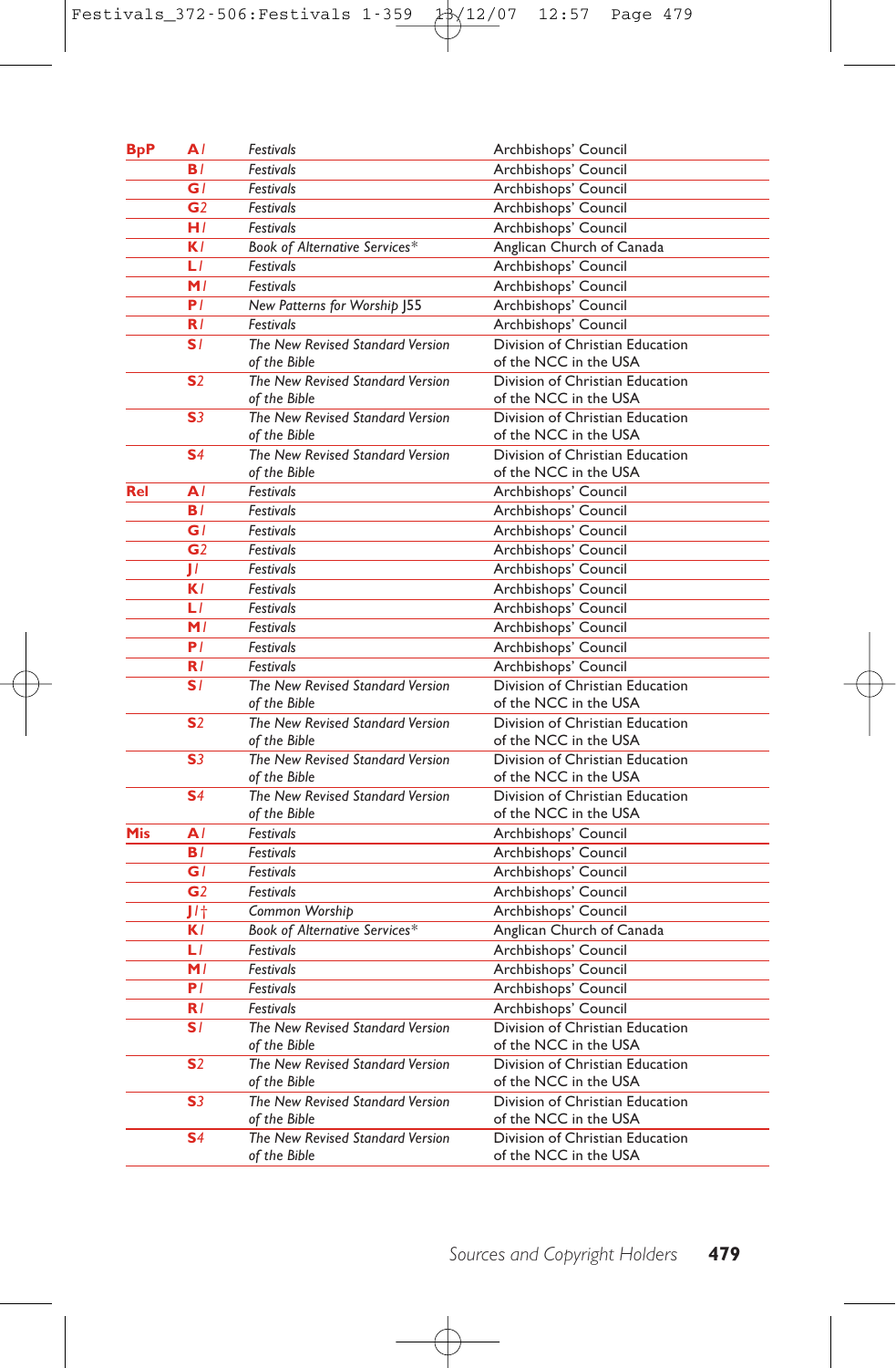| <b>Mis</b> | S <sub>5</sub>       | The New Revised Standard Version<br>of the Bible                      | Division of Christian Education<br>of the NCC in the USA |
|------------|----------------------|-----------------------------------------------------------------------|----------------------------------------------------------|
| ASt        | AI                   | New Patterns for Worship B32                                          | Archbishops' Council                                     |
|            | A <sub>2</sub>       | New Patterns for Worship B30                                          | Archbishops' Council                                     |
|            | BI                   | Enriching the Christian Year (David Silk)                             | Continuum (Mowbray)                                      |
|            | <b>B2</b>            | Enriching the Christian Year (David Silk)                             | Continuum (Mowbray)                                      |
|            | G I                  | Festivals                                                             | Archbishops' Council                                     |
|            | G <sub>2</sub>       | Festivals                                                             | Archbishops' Council                                     |
|            | G <sub>3</sub>       | Festivals                                                             | Archbishops' Council                                     |
|            | G <sub>4</sub>       | Festivals                                                             | Archbishops' Council                                     |
|            | HI.                  | Enriching the Christian Year                                          | Michael Perham                                           |
|            | H <sub>2</sub>       | New Patterns for Worship F75*                                         | Archbishops' Council                                     |
|            |                      | from Promise of His Glory                                             |                                                          |
|            | П                    | Festivals                                                             | Archbishops' Council                                     |
|            | K l                  | Book of Alternative Services*                                         | Anglican Church of Canada                                |
|            | LI†                  | Common Worship                                                        | Archbishops' Council                                     |
|            | L2                   | The Alternative Service Book 1980                                     | Archbishops' Council                                     |
|            | L3                   | New Patterns for Worship G146                                         | Archbishops' Council                                     |
|            | L4                   | New Patterns for Worship G143                                         | Archbishops' Council                                     |
|            | M/                   | Festivals                                                             | Archbishops' Council                                     |
|            | $P1+$                | Common Worship                                                        | Archbishops' Council                                     |
|            | P <sub>2</sub>       |                                                                       | Archbishops' Council                                     |
|            | P3                   | Common Worship (President's)                                          |                                                          |
|            | P <sub>4</sub>       | Common Worship (President's)<br>New Patterns for Worship       0      | Archbishops' Council<br>Anglican Church in Aotearoa,     |
|            |                      | from New Zealand Prayer Book                                          | New Zealand and Polynesia                                |
|            | P5                   |                                                                       | Archbishops' Council                                     |
|            | P6                   | Common Worship (President's)                                          |                                                          |
|            | P <sub>7</sub>       | Common Worship (President's)                                          | Archbishops' Council                                     |
|            |                      | Common Worship (President's)                                          | Archbishops' Council                                     |
|            | P <sub>8</sub><br>P9 | New Patterns for Worship   107                                        | Archbishops' Council                                     |
|            |                      | New Patterns for Worship J67                                          | Archbishops' Council                                     |
|            | R/                   | New Patterns for Worship G24<br>from Book of Alternative Services     | Anglican Church of Canada                                |
|            | R <sub>2</sub>       | New Patterns for Worship G55<br>from Daily Prayer: The Worship of God | Westminster John Knox Press                              |
|            | S1                   | The New Revised Standard Version<br>of the Bible                      | Division of Christian Education<br>of the NCC in the USA |
|            | S <sub>2</sub>       | The New Revised Standard Version                                      | Division of Christian Education                          |
|            |                      | of the Bible                                                          | of the NCC in the USA                                    |
|            | S <sub>3</sub>       | The New Revised Standard Version                                      | Division of Christian Education                          |
|            |                      | of the Bible                                                          | of the NCC in the USA                                    |
|            | S <sub>4</sub>       | The New Revised Standard Version<br>of the Bible                      | Division of Christian Education<br>of the NCC in the USA |
| Asc        | AI                   | New Patterns for Worship B18<br>(David Silk)                          | Continuum (Mowbray)                                      |
|            | B/t                  | Common Worship                                                        | David Stancliffe                                         |
|            | GI <sub>1</sub>      | Common Worship                                                        | Archbishops' Council                                     |
|            | нı                   | Enriching the Christian Year                                          | Kenneth Stevenson                                        |
|            |                      |                                                                       | for Holy Trinity Church, Guildford                       |
|            | JI†                  | Common Worship                                                        | Archbishops' Council                                     |
|            | K l                  | Prayer Book for Australia                                             | Anglican Church in Australia                             |
|            | LГ                   | New Patterns for Worship G125                                         | Archbishops' Council                                     |
|            | M/                   | <b>Roman Missal</b>                                                   | <b>ICEL</b>                                              |
|            | $P$ / $\dagger$      | Common Worship                                                        | Archbishops' Council                                     |
| Rog        | AI                   | <b>Times and Seasons</b>                                              | Archbishops' Council                                     |
|            | B/                   | <b>Times and Seasons</b>                                              | Archbishops' Council                                     |

F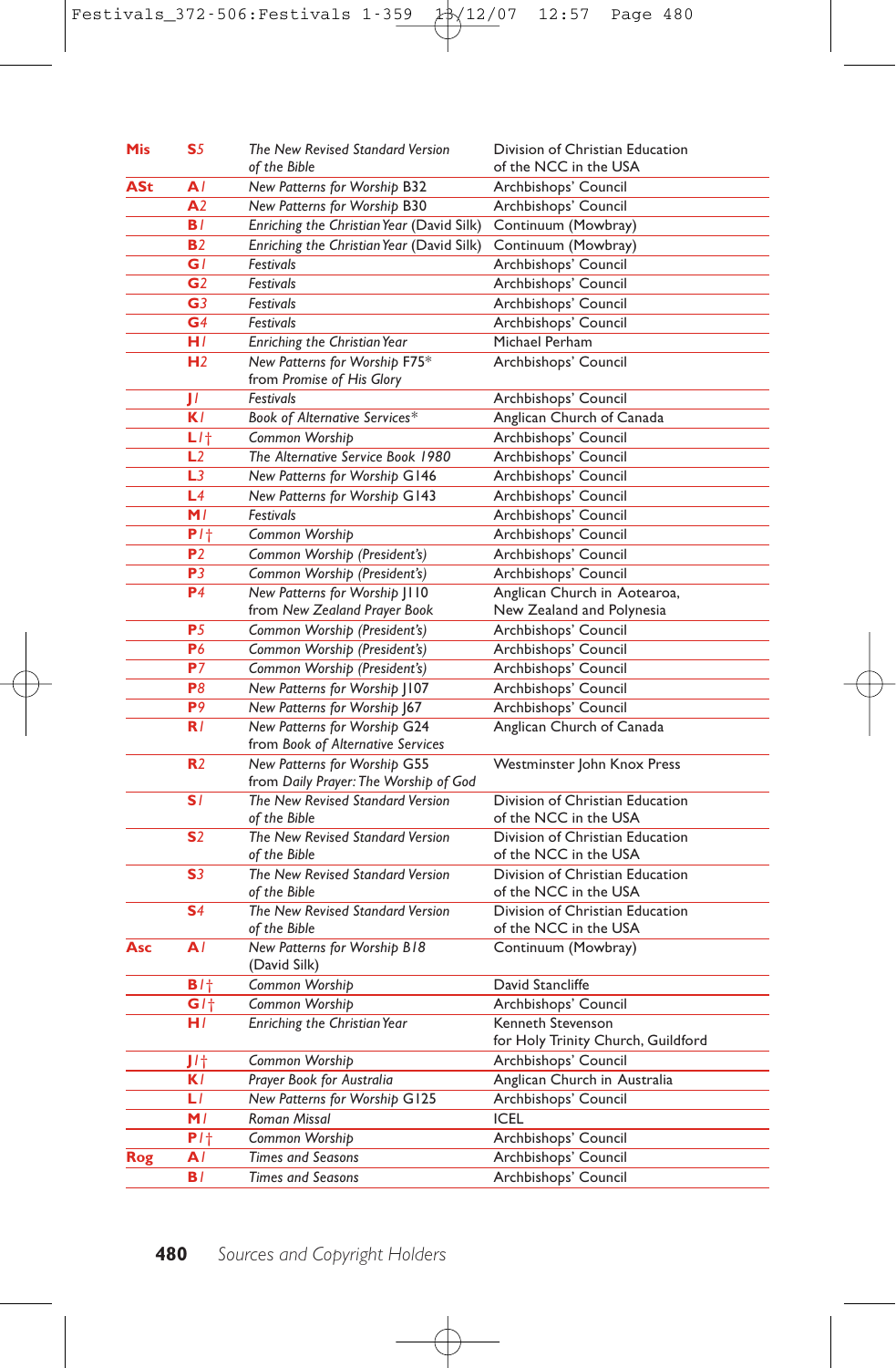| Rog        | G I               | <b>Times and Seasons</b>            | Archbishops' Council                    |
|------------|-------------------|-------------------------------------|-----------------------------------------|
|            | G <sub>2</sub>    | <b>Times and Seasons</b>            | Archbishops' Council                    |
|            | H                 | <b>Times and Seasons</b>            | Archbishops' Council                    |
|            | П                 | <b>Times and Seasons</b>            | Archbishops' Council                    |
|            | K <sub>2</sub>    | <b>Times and Seasons</b>            | Archbishops' Council                    |
|            | LI                | <b>Times and Seasons</b>            | Archbishops' Council                    |
|            | M <sub>l</sub>    | <b>Times and Seasons</b>            | Archbishops' Council                    |
|            | PI                | New Patterns for Worship J69        | Continuum (Mowbray)                     |
|            | <b>Dism</b>       | <b>Times and Seasons</b>            | Archbishops' Council                    |
|            | R/                | <b>Times and Seasons</b>            | Archbishops' Council                    |
| EpM        | A <sub>2</sub>    | <b>Times and Seasons</b>            | Archbishops' Council                    |
|            | BI                | <b>Times and Seasons</b>            | Archbishops' Council                    |
|            | G/                | <b>Times and Seasons</b>            | Archbishops' Council                    |
|            | HI.               | <b>Times and Seasons</b>            | Archbishops' Council;                   |
|            |                   |                                     | concluding collect Archbishops' Council |
|            | J3                | <b>Times and Seasons</b>            | Archbishops' Council                    |
|            | K <sub>2</sub>    | <b>Book of Alternative Services</b> | Anglican Church of Canada               |
|            | M/                | Times and Seasons*                  | Archbishops' Council                    |
|            | M <sub>2</sub>    | <b>Times and Seasons</b>            | Archbishops' Council                    |
|            | P <sub>1</sub>    | <b>Book of Alternative Services</b> | Anglican Church of Canada               |
|            | <b>Dism</b>       | <b>Book of Alternative Services</b> | Anglican Church of Canada               |
| EpU        | AI                | <b>Times and Seasons</b>            | Archbishops' Council                    |
|            | BI                | <b>Times and Seasons</b>            | Archbishops' Council                    |
|            | <b>B2</b>         | <b>Times and Seasons</b>            | Archbishops' Council                    |
|            | G <sub>2</sub>    | <b>Times and Seasons</b>            | Archbishops' Council                    |
|            | HI                | Promise of His Glory                | <b>British Council of Churches</b>      |
|            | J4                | Roman Missal                        | <b>ICEL</b>                             |
|            | K <sub>2</sub>    | Roman Missal*                       | <b>ICEL</b>                             |
|            | K <sub>4</sub>    | <b>Book of Common Order</b>         | Panel on Worship, Church of Scotland    |
|            | LГ                | <b>Times and Seasons</b>            | Archbishops' Council                    |
|            | L2                | Roman Missal*                       | <b>ICEL</b>                             |
|            | M/                | Roman Missal*                       | <b>ICEL</b>                             |
|            | $\overline{PI}$   | <b>Times and Seasons</b>            | Archbishops' Council                    |
|            | Dism/             | Festivals                           | Archbishops' Council                    |
|            | Dism <sub>2</sub> | Festivals                           | Archbishops' Council                    |
| Pce        | AI                | Times and Seasons Asa A3            | Archbishops' Council                    |
|            | ВI                | New Patterns for Worship B67        | Archbishops' Council                    |
|            | $\overline{H}$ l  | Times and Seasons (p. 583)          | Freely available                        |
|            | П                 | New Patterns for Worship H20        | Archbishops' Council                    |
|            | K/t               | Common Worship                      | Archbishops' Council                    |
|            | LI                | Promise of His Glory                | Archbishops' Council                    |
|            | M/                | New Patterns for Worship G86        | Archbishops' Council                    |
|            | P <sub>1</sub>    | Times and Seasons (p. 581)          | Archbishops' Council                    |
| <b>Emb</b> | A <sub>2</sub>    | <b>Times and Seasons</b>            | Archbishops' Council                    |
|            | BI                | <b>Times and Seasons</b>            | Archbishops' Council                    |
|            | G I               | <b>Times and Seasons</b>            | Archbishops' Council                    |
|            | HI                | <b>Times and Seasons</b>            | Archbishops' Council                    |
|            | 12                | <b>Times and Seasons</b>            | Archbishops' Council                    |
|            | K1                | <b>Times and Seasons</b>            | Archbishops' Council                    |
|            | LI                | <b>Times and Seasons</b>            | Archbishops' Council                    |
|            | L2                | <b>Times and Seasons</b>            | Archbishops' Council                    |
|            | M/                | <b>Times and Seasons</b>            | Archbishops' Council                    |
|            | P1                | <b>Times and Seasons</b>            | Archbishops' Council                    |
|            | R/                | <b>Times and Seasons</b>            | Archbishops' Council                    |
|            |                   |                                     |                                         |

Æ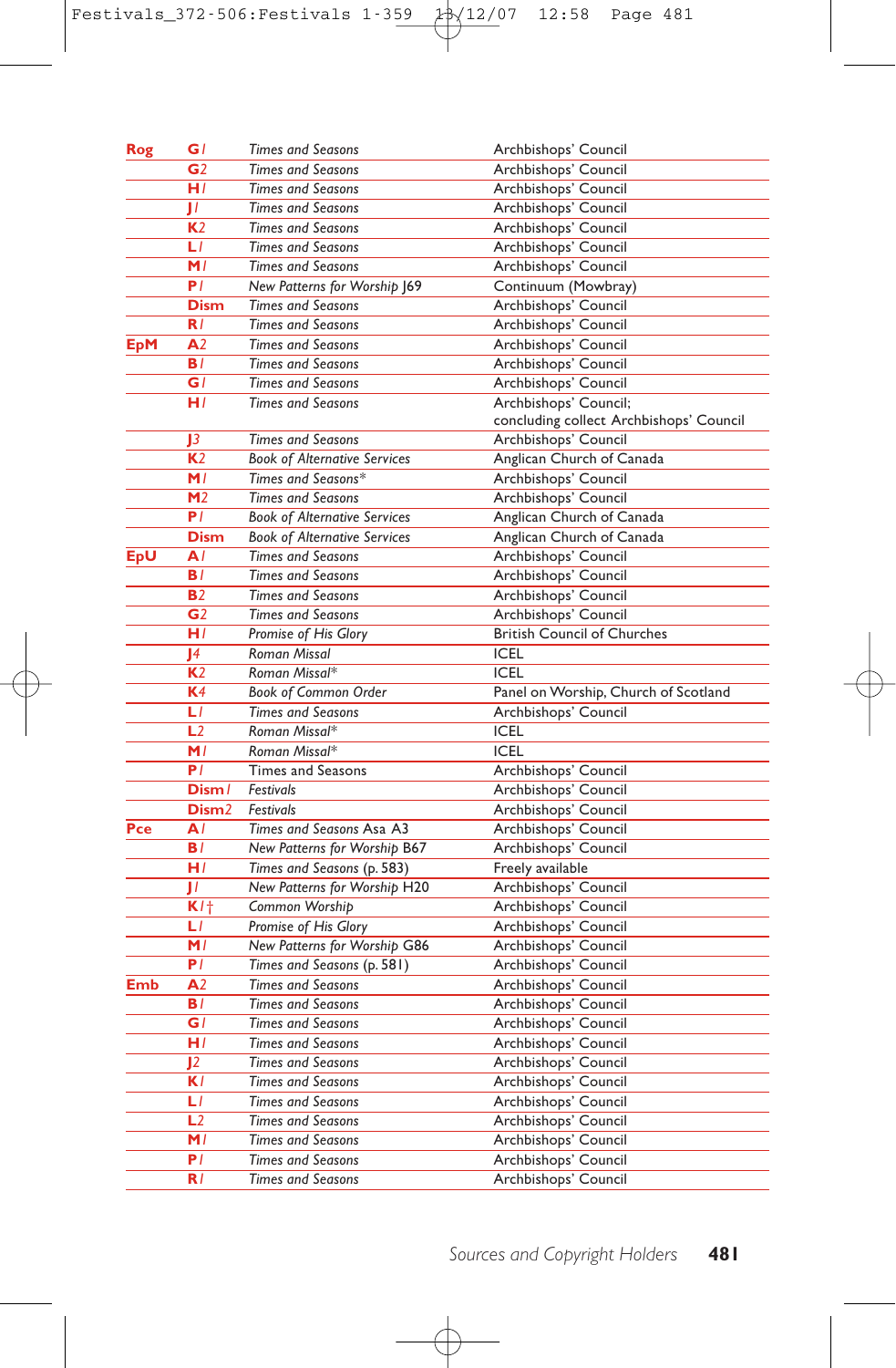### **Index of Biblical References**

#### **Old Testament**

Genesis 3.1–15 **103** 3.8–15 **269** 3.20 **269** 4.1–10 **120** 9.8–17 **366** 12.1–4 **316** 14.18–20 **62** 17.1–13 **38** 28.10–17 **101**, **110** 28.11–18 **134** 28.17 **138** 37.13–20 **128** 50.22–26 **48** Exodus 31.1–5 **298** 33.7–11a **125** 33.12–23 **125** 34.29–35 **95** Numbers 6.22–27 **38** 11.16,17 **359** 11.24–29 **359** 21.4–9 **103** 27.15–23 **359** Deuteronomy 8.1–10 **338** 8.2–16 **62** 18.15–19 **101** 30.[1–10] 11–20 **38** Joshua 1.1–9 **57**, **367** 1 Samuel 2.1–10 **52**, **69** 2.1 **73** 2.27–35 **60** 16.1–13a **60**, **316**, **359** 16.1 **298** 16.6–13 **298** 16.14–23 **88** 2 Samuel 7.4–16 **48** 15.17–21 **87** 23.1–5 **316** 23.1–4 **298** 1 Kings 3.3–14 **316** 3.[6–10]11–14 **292** 8.22–30 **134**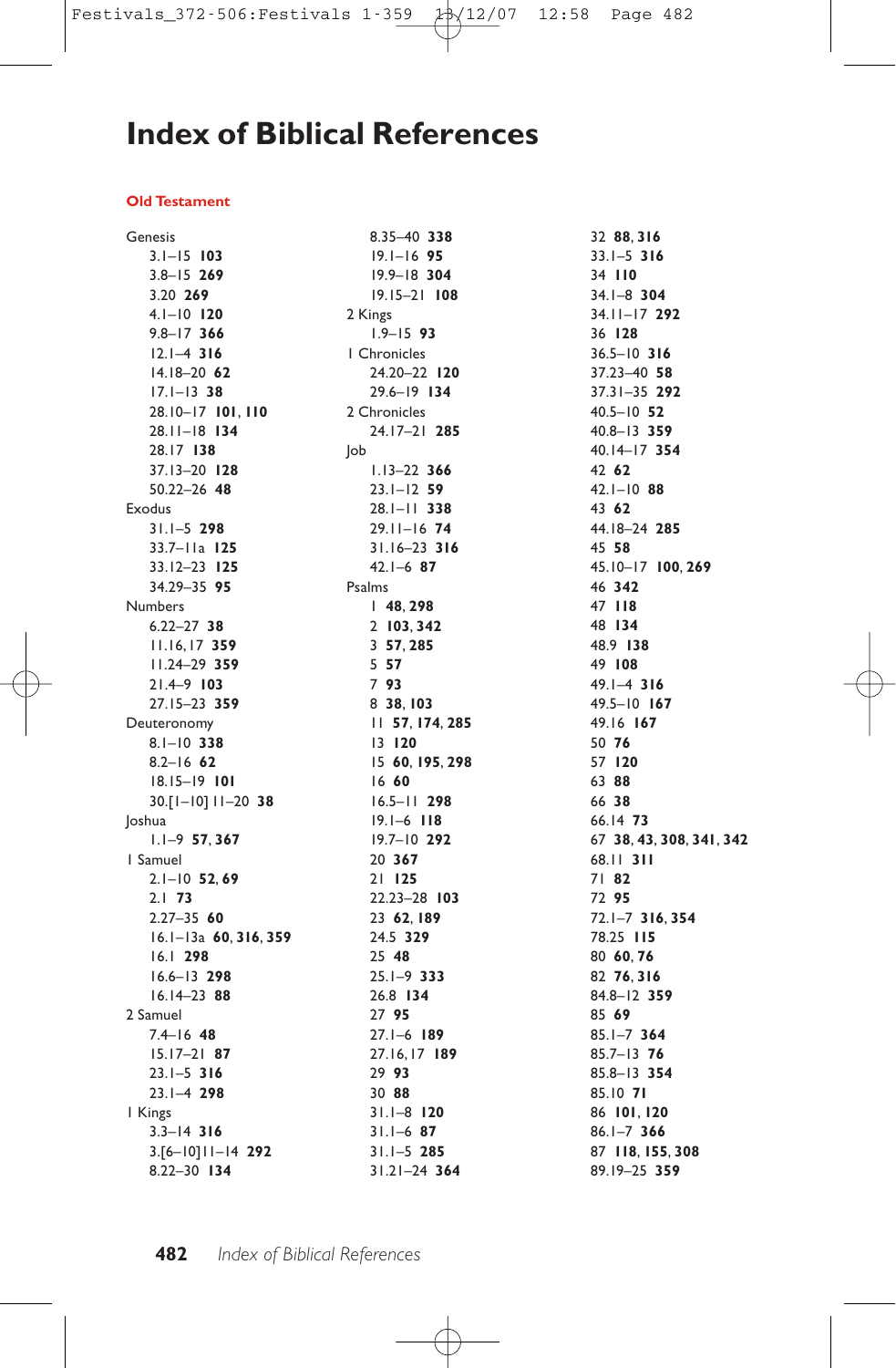89.19–22 **298** 89.24 **298** 89.26–36 **48** 91 **101** 91.1–4 **308** 91.13–16 **308** 92 **87** 94 **93** 96 **118**, **298** 97 **95**, **125** 98 **100** 99 **316** 100 **74**, **145**, **308**, **348** 101 **74**, **367** 101.1–5 **359** 101.7 **359** 103 **38**, **116** 103.19–22 **110** 103.21 **110** 104.21–30 **338** 104.26–33 **333** 107.1–9 **338** 107.4–15 **366** 110 **103**, **298** 111 **52** 112 **48**, **74** 112.1–9 **304** 113 **52**, **69**, **82**, **269** 115 **38** 116 **101**, **117** 116.10–19 **62** 117 **74**, **93**, **101**, **108**, **117**, **125**, **308** 119.1–16 **117** 119.1–8 **59**, **316** 119.9–16 **58** 119.15 **306** 119.33–40 **108** 119.41–56 **38** 119.57–64 **304** 119.65–72 **108** 119.89–96 **108**, **117**, **292** 119.97–104 **292** 119.161–168 **120** 121 **338**, **367** 122 **69**, **134**, **348**, **359** 123 **128**, **304** 124 **82**, **128** 125 **82** 126 **57**, **93**, **285** 127 **69**, **166**, **316** 127.1 **138** 128 **69**, **128**, **316** 131 **52**, **269**, **304**

132 **100**, **134** 133 **348** 138 **82**, **100**, **110** 139 **59**, **87** 139.1–4[5–12] **316** 142.1–7 **366** 143.8–10 **333** 145 **116** 145.1–7 **101** 145.8–14 **316** 146 **52**, **57**, **59**, **87**, **103**, **116**, **128** 146.5–10 **316**, **364** 147 **62**, **74** 147.1–12 **48**, **60**, **100**, **118** 147.1–7 **116** 147.13–20 **38**, **125** 148 **58**, **110** 148.1, 2 **115** 149 **59**, **76** 150 **38**, **69**, **88**, **95**, **103**, **110**, **120**, **134** Proverbs 3.13–18 **108**, **292** 4.1–9 **292** 4.4, 6 **296** 4.10–18 **59** 8.1–16 **367** 8.1–11 **316** 8.1 **292** 8.22–31 **316** 8.4–11 **285** 8.6–11 **292** 9.1–5 **62** 10.27–32 **304** 15.28–33 **58** 20.28 **285** 21.1–4 **285** 21.7 **285** 24.3–7 **333** 31.10–31 **316** 31.10–13 **316** 31.10–12 **316** 31.19, 20 **316** 31.26–31 **316** 31.30–31 **316** Ecclesiastes 5.4–12 **108** 12.9–14 **74** Song of Solomon 2.1–7 **100** 3.1–4 **88** 3.4 **306** 8.6, 7 **304**

Isaiah 6.1–8 **125**, **298**, **359** 7.10–15 **100** 7.10–14 **52**, **269** 7.14 **56** 9.1–6 **354** 9.2 **99** 9.6 **271** 11.1–10 **48** 22.15–25 **60** 25.6–9 **167** 28.14–16 **117** 30.15–21 **59**, **333** 32.15–20 **364** 35.3–6 **116** 38.6–11 **366** 40.1–11 **76** 41.9b–13 **292** 43.1–7 **57**, **155**, **285** 43.8–13 **101** 45.18–25 **117** 49.1–6 **82**, **342** 49.14–25 **128** 52.1–12 **52** 52.7–10 **118**, **308**, **342** 52.7 **304**, **311** 55 **116** 55.6–11 **308** 56.1–8 **43** 57.15–19 **354** 58.6–11 **316** 60.1 **99** 61.1–3a **145**, **308** 61.1–3 **298**, **359** 61.1–6 **116** 61.4–9 **195** 61.10 – 62.5 **304** 61.10–11 **100** 61.10 **306** 62.6–10 **58** 63.1–16 **103** 66.13 **130** Jeremiah 1.4–10 **43**, **174**, **292**, **298**, **359** 3.11–18 **117** 7.1–11 **134** 9.23, 24 **74** 11.18–20 **285** 26.1–15 **93** 26.12–15 **120** 31.13 **132** 31.15–17 **128** 33.6–9a **348**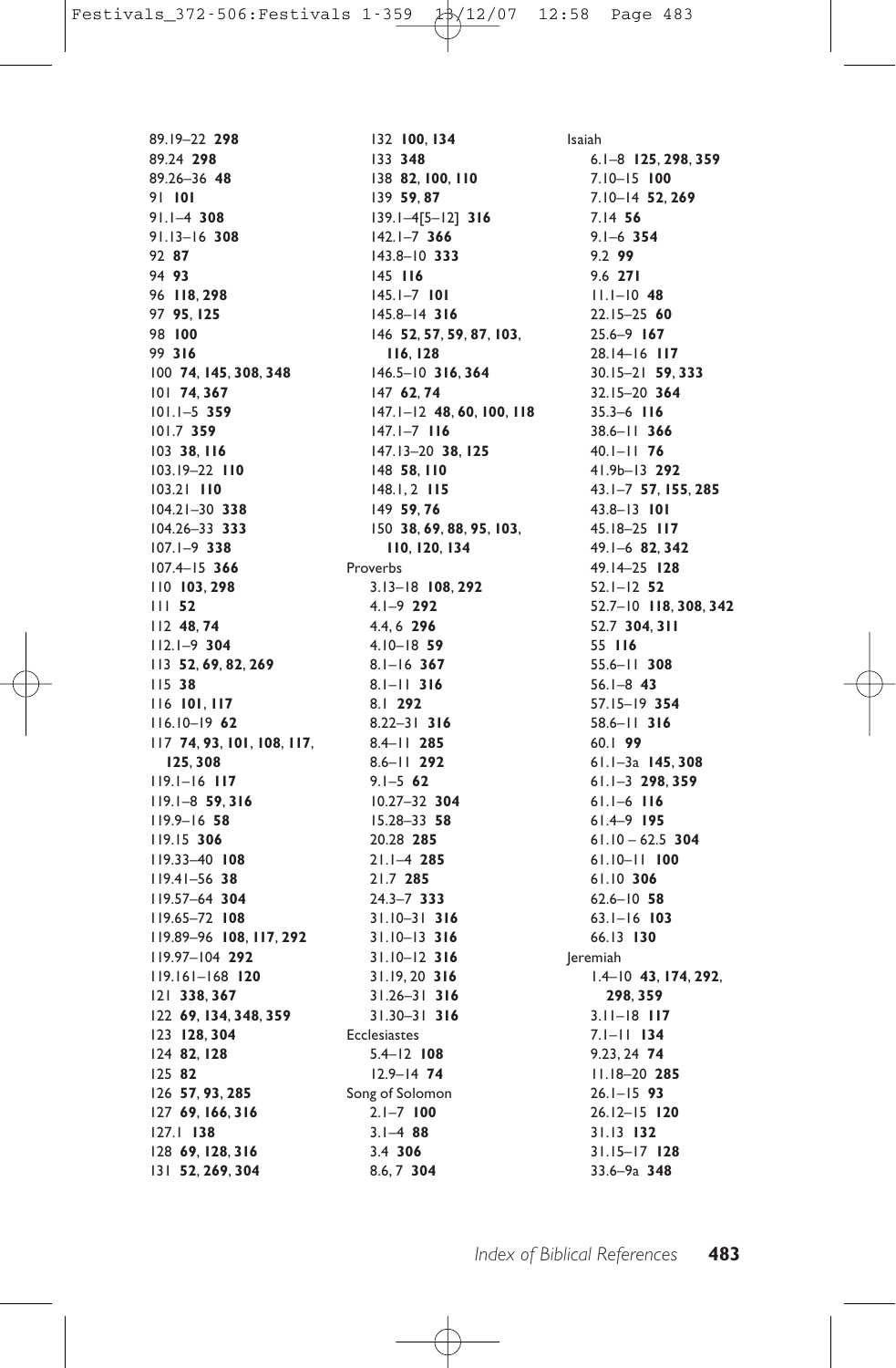45.1–5 **93** Lamentations 3.17–26 **189** 3.19–26 **298** 3.31–33 **189** Ezekiel 1.4–14 **58** 3.16–21 **298** 3.22–27 **38**, **82** 34.11–16 **82**, **308** 36.23–28 **348** 47.1–12 **118** Daniel 7.9,10 **95** 7.13,14 **95** 10.4–21 **110** 12.1–4 **110** Hosea 2.14,15 **304** 2.19, 20 **304** Amos 5.21–24 **364** 8.4–7 **364** Jonah 3.1–5 **308** 3.2 **311** Micah 4.1–5 **342**, **354** 5.1–4 **269** 6.6–8 **316** Habakkuk 2.1–4 **87** Zephaniah 3.14–20 **88** 3.14–18a **166** 3.14–18 **69** 3.16–20 **348** Haggai 2.6–9 **134** Zechariah 2.10–13 **69** 4.1–6a **82** 4.10b–14 **82** 8.20–23 **118** Malachi 2.5–7 **298** 3.1–6 **76** 4 **76 Apocrypha** Tobit

4.5–11 **74** 8.4–7 **316** 12.6–22 **110**

Wisdom of Solomon 3.1–9 **189** 3.1–7 **285** 4.10–15 **285** 5.1–16 **117** 7.7–10 **292** 7.15,16 **292** 9.13–18 **292** 9.13–17 **292**, **333** Ecclesiasticus 2 **87** 2.1, 2 **329** 2.7–13[14–18] **316** 2.10–17 **155** 2.12–18 **285** 4.20–28 **285**, **292** 14.20–27 **118** 15.1–6 **304** 15.5, 6 **296** 26.1–3 **316** 26.13–16 **316** 38.1–14 **116** 39.1–10 **43**, **101**, **292**, **304** 44.1–15 **195**, **316** 44.10–15 **292** 48.1–10 **76**, **95** 51.1–8 **285** 51.13–30 **58** Baruch 4.21–27 **128** 1 Maccabees 2.15–22 **285** 2.42–66 **117** 2.59–64 **57 New Testament** Matthew 1.16 **51** 1.18–25 **48** 1.20 **51** 1.21 **37**, **47** 2.13–23 **48** 2.13–18 **128** 2.23 **51** 3.2 **75** 4.1–12 **364** 4.18–22 **118** 5.1–12 **316**

5.19 **49**, **292** 5.43–48 **354** 6.1–15 **338** 7.15–27 **60** 9.9–13 **108** 9.10–13 **316** 9.35–38 **308** 10.1–22 **101** 10.16–22 **285** 10.17–22 **120** 10.24–27 **292** 10.28–39 **285** 10.28–33 **285** 11.2–19 **76** 11.25–30 **298**, **304** 11.28 **215** 13.16,17 **166** 13.31–33 **298** 13.44–46 **316** 13.52–58 **292** 13.52 **296**, **316** 13.54–68 **48** 14.1–12 **174** 16.13–19 **82**, **285** 16.18 **86** 16.24–26 **285** 16.24 **285** 17.1–9 **292** 17.4 **99** 18.1–10 **128** 18.10 **129** 18.12–14 **308** 18.18–22 **285** 18.19–22 **348** 19.3–12 **304** 19.16–30 **108** 19.16–26 **304** 19.16–21 **316** 19.23–30 **304** 19.27–30 **43** 19.29 **306** 20.20–28 **93** 21.12–16 **134** 22.16–22 **367** 23.8–12 **292** 23.34–39 **120** 24.42–46 **298** 24.46 **302** 25.1–13 **304**, **316** 25.14–30 **316** 25.31–46 **316**, **364** 25.34–46 **316** 25.34–40 **298**, **304** 25.35 **329** 28.7 **92**

5.1–8 **298** 5.8 **317** 5.9 **317**, **354** 5.13–19 **292** 5.13–16 **292**, **342** 5.14 **292**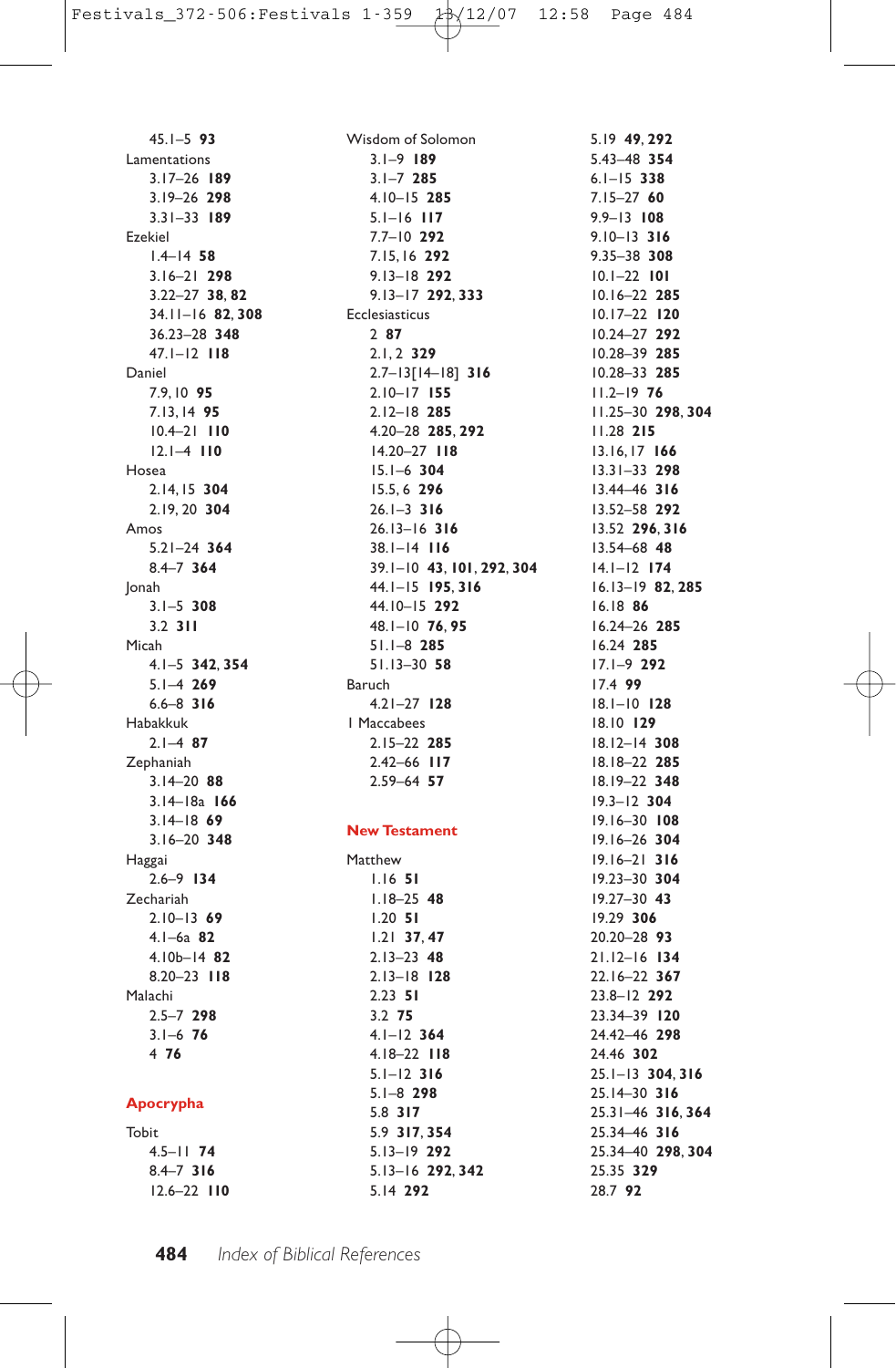28.16–20 **308**, **342** 28.19 **86**, **299**, **343**, **359** 28.20 **86**, **283**, **299**, **343** Mark 1.14–20 **93** 3.31–35 **69**, **316** 4.1–9 **292** 4.35–41 **366** 8.35 **290** 10.13–16 **128**, **298** 10.42–45 **316** 10.45 **329** 11.22–24 **338** 13.5–13 **58** 15.40 – 16.7 **88** 16.6, 7 **283** 16.15–20 **308** 16.15 **283**, **311** Luke 1.1–4 **116** 1.26–38 **52**, **269** 1.28 **269**, **270** 1.31, 32 **56** 1.38 **276** 1.39–49[50–56] **69** 1.39–47 **269** 1.42 **269**, **270** 1.45 **70**, **276** 1.46–55 **100** 1.46 **269** 1.47 **269** 1.48 **73**, **269** 1.49 **73** 1.53 **73** 1.57–66 **76** 1.68 **80** 1.76 **76**, **80** 1.78, 79 **54**, **80** 1.80 **76** 2.15–21 **38** 2.19 **276** 2.39 **51** 3.1–17 **76** 4.16–21 **316**, **359** 4.18,19 **302** 5.1–11 **308** 6.12–16 **117** 8.1–3 **88** 8.4–8 **298** 8.11 **338** 9.11–17 **62** 9.28–36 **95** 9.46–56 **93** 9.57–62 **304**

10.1–12 **308** 10.1–9 **116**, **145**, **308** 10.9 **308** 10.17–20 **308** 10.21–24 **304** 10.38–42 **316** 11.5–13 **338** 11.27, 28 **100** 11.28 **276** 12.1–7 **366** 12.22–34 **304** 12.32–37 **304** 12.33 **306** 12.35–43 **359** 12.42 **51** 14.27–33 **316**, **333** 16.19–31 **364** 18.18–22 **304** 19.1–10 **134** 21.21 **292** 21.34–36 **292** 22.24–30 **101**, **292**, **367** 24.31a **68** 24.35 **68** John 1 **56** 1.6, 7 **80** 1.14 **53**, **56** 1.17 **41** 1.35–42 **118** 1.43–51 **59**, **101** 1.47–51 **110** 2.13–22 **134** 3.13–17 **103** 3.16 **215** 3.17–21 **292** 3.25–30 **69** 4.19–24 **304** 4.24 **138** 4.31–38 **359** 5.19–25 **189** 6.35 **68** 6.37–40 **189** 6.39 **189** 6.51–58 **62** 6.51 **62** 6.52–58 **285** 7.14–18 **316** 8.12 **99** 8.25–32 **292** 10.11–16 **298** 10.14 **299** 10.22–29 **134** 11.1–16 **87**

11.45–52 **348** 12.1–8 **167** 12.20–32 **118** 12.20–26 **155** 12.24–32 **285** 12.24–26 **285** 12.24 **290** 12.26 **296** 12.27–46a **103** 12.32 **107** 14.1–14 **59** 14.13 **86**, **283** 14.18–23 **292** 14.23–29 **354** 14.23–26 **333** 14.27 **126**, **355** 15.1–8 **57**, **316** 15.5–17 **359** 15.9–17 **60**, **298**, **354** 15.12–17 **74** 15.14 **81** 15.15 **82**, **278**, **317** 15.16 **278**, **285**, **302** 15.17–27 **117** 15.18–21 **57**, **285** 16.12–15 **292** 16.13–15 **333** 16.24 **338** 16.29–33 **285** 16.31–33 **366** 16.33 **120** 17.11b–23 **348** 17.12–26 **292** 17.18–23 **195** 17.20–26 **316**, **342** 18.33–37 **316** 19.25–27 **269** 20.1–2 **88** 20.11–18 **88** 20.17 **92** 20.24–29 **87** 20.31 **127** 21.15–22 **82** 21.15–19 **298** 21.15–17 **298** 21.19b–25 **125** 21.24 **127** Acts 1.6–14 **100** 1.12–14 **269** 1.15–26 **60** 2.14 **308** 2.22–36 **308** 2.37–47 **60**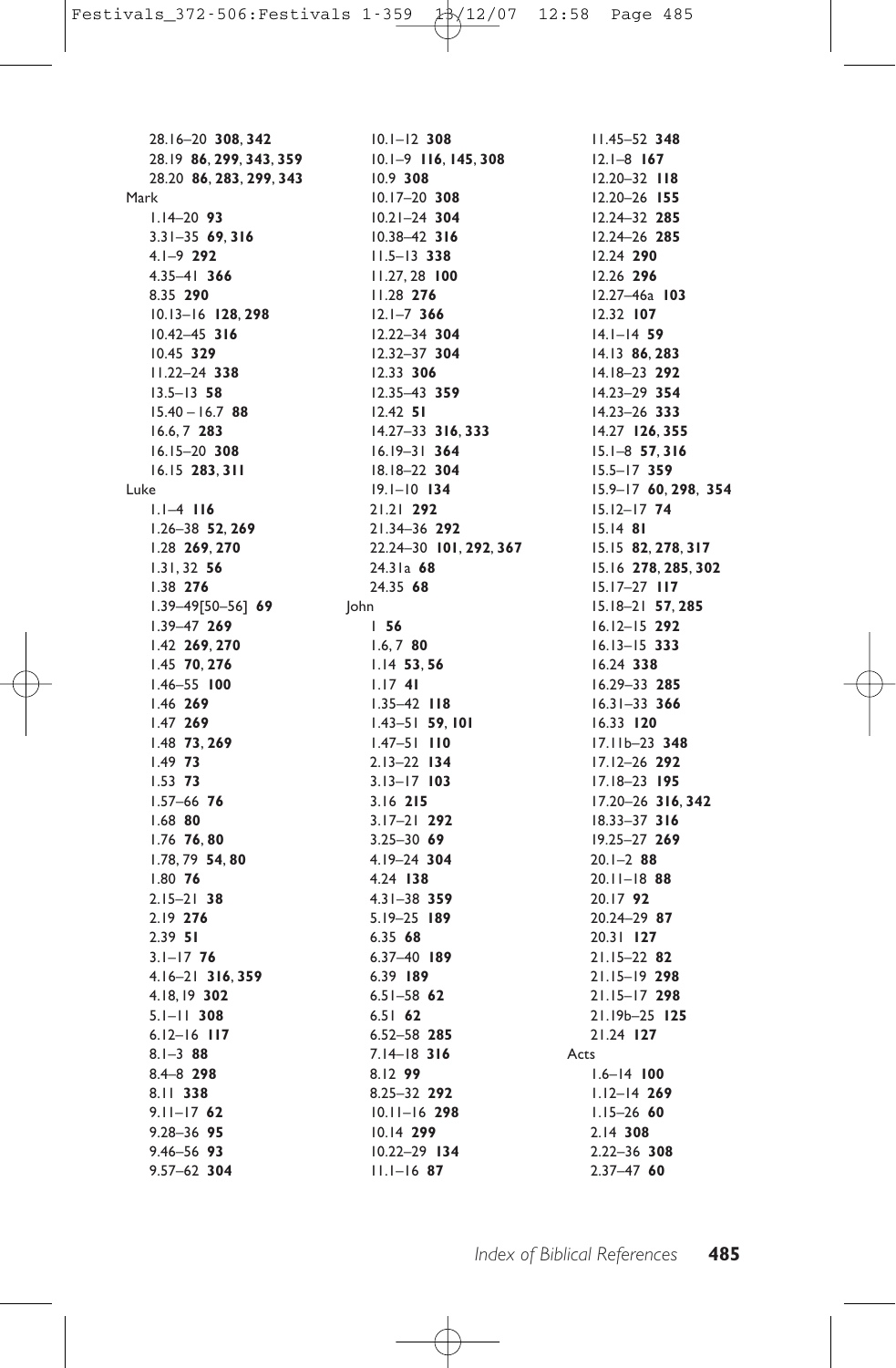2.42 **280** 3.1–16 **38** 4.32–37 **74** 4.32–35 **304** 5.12–16 **101** 6 **120** 6.8 **123** 7.51–60 **120** 7.55–60 **285** 7.56 **120**, **123** 7.59 **123** 9.1–22 **43** 9.15 **46** 9.26–31 **74** 11.1–18 **82** 11.19–30 **74** 11.27 – 12.2 **93** 12.1–11 **82**, **110** 12.25 – 13.13 **58** 13.14b–26 **76** 13.46–49 **308** 15.23–29 **333** 15.35–41 **58** 16.6–12a **116** 16.6–10 **308** 17.10–34 **342** 20.24–28 **285** 20.24 **342** 20.28–35 **298**, **359** 20.28 **297**, **302** 26.19–23 **308** 27.35 **46** Romans 2.17–29 **38** 3.21–26 **366** 4.13–18 **48** 5.5–11 **189** 5.8–11 **292** 5.8 **102** 5.12–21 **52** 6.8 **290** 8.18–30 **269** 8.18–25 **366** 8.22–27 **292**, **333** 8.28–30 **166** 8.35–39 **155** 8.38, 39 **290** 10.11–15 **308** 10.12–18 **118** 12.9–16 **69** 12.9 **69** 13.1–10 **367** 13.11–13 **292** 15.17–21 **308**

1 Corinthians 1 **107** 1.18–25 **103**, **285**, **292**, **308** 1.25–31 **304** 1.26–29 **128** 2.1–10 **292** 2.9–16 **292** 2.9–13 **292**, **304** 3.3–11 **359** 3.9–17 **134** 3.10,11 **304** 4.1-7 **60** 4.1–5 **298** 4.9–15 **101** 9.16–19 **308** 10.1–17 **62** 10.16,17 **68** 11.23–26 **62** 11.26 **68** 11.27–29 **61** 12.4–13 **333** 12.13 – 13.3 **316** 13.8–13 **292** 15.9,10 **46** 2 Corinthians 1.22 **335** 3 **95** 4.1–10 **298** 4.1–6 **108** 4.1, 2 **298** 4.4 **304** 4.5–12 **155** 4.5–7 **298** 4.6–15 **285** 4.7–15 **59**, **285** 5.7 **88** 5.11 – 6.2 **308** 5.14–20 **298** 5.14–17 **88** 5.14 – 6.2 **342** 5.15 **92** 5.17 **308** 5.18 **311** 8.1–5 **366** 8.9 **366** 9.6–10 **285** 10.17 – 11.2 **304** Galatians 1.11–16a **43** 2.1–10 **74** 2.16b–20 **120** 3.23–29 **76** 3.26–29 **316** 4.4–7 **38**, **100**, **269**

4.4, 5 **38** 6 **107** 6.14–18 **304** 6.14 **107** Ephesians 1.3–10 **59** 1.7, 8 **327** 2.1 **42** 2.5 **42** 2.13 **104**, **287** 2.13–22 **342** 2.17 **84**, **280**, **308** 2.18 **42** 2.19–22 **87**, **117**, **134** 2.19 **84**, **280**, **308**, **327** 3.8–12 **292** 3.14–19 **316** 4.4–16 **359** 4.4–6 **348** 4.7–16 **58** 5.15–20 **298** 6.10–20 **57** 6.11–18 **316** Philippians 2.6–11 **103** 3.1–14 **43** 3.7–14 **304**, **359** 3.7–12 **285** 3.17 – 4.3 **285** 4.4–7 **338** 4.6–9 **354** 4.6 **340** 4.7 **316**, **340** 4.8 **316** Colossians 1.3–8 **298** 1.20 **107** 1.24 – 2.7 **43** 3.12–16 **304** 3.12–15 **364** 3.17 **41** 4.7–18 **116** 1 Thessalonians 2.2b–8 **298** 2.3–8 **292** 3.13 **321** 5.1–11 **298** 5.23 **321** 2 Thessalonians 3.6–13 **338** 1 Timothy 1.15 **215** 2.1–6 **316** 4.6 **295**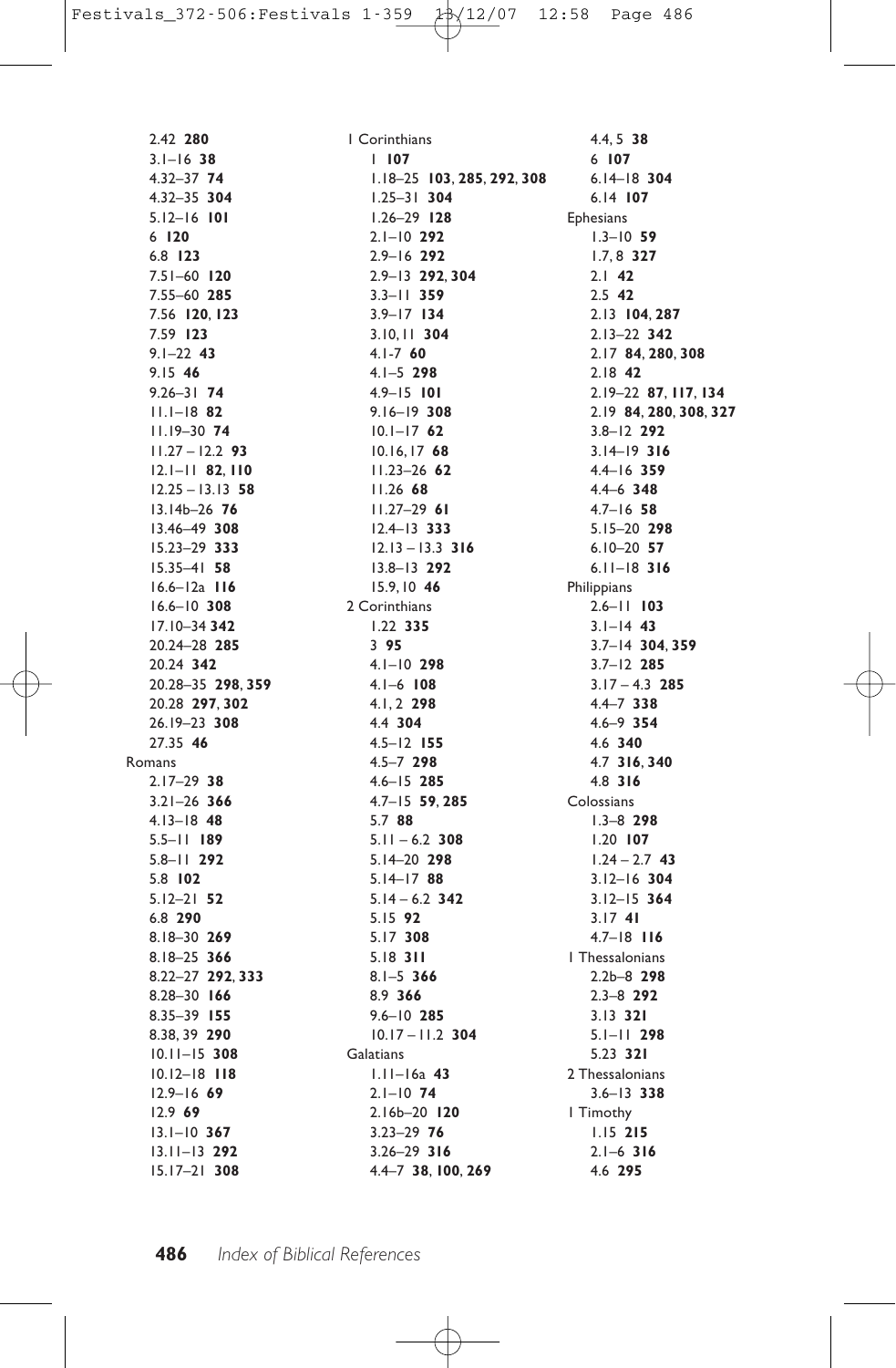6.11–16 **298** 6.12–16 **285** 2 Timothy 2.1–8 **145** 2.1–6 **354** 2.3–13 **57**, **285** 2.3–7[8–13] **285** 2.19–26 **82** 3.12–17 **285** 3.12 **285** 3.14–17 **108** 4.1–11 **58** 4.1–8 **292** 4.5–17 **116** 6.11b–16 **308 Titus** 1.1–5 **145** 2.1–8 **292** 2.7, 8 **292**, **296** 2.11–15 **308** 2.11–14 **52**, **292 Hebrews** 1.5–14 **110** 2.5–18 **52** 2.10–15 **167** 5.1–4 **285** 5.5 **99** 10.4–10 **52** 10.19–25 **134** 11.32 – 12.2 **174** 11.32–40 **285** 12.1–2 **3** 12.1 **277**, **292** 12.2 **292** 12.18–24 **134** 12.22–24 **109** 13.1–8 **298** 13.1–5 **316** 13.1–3 **316** 13.7, 8 **316** 13.15,16 **316** James 1.1–12 **59** 2.1–4 **364** 2.14–17 **316** 3.13–18 **354** 5.13–18 **298** 5.7–11 **298** 1 Peter 1.3–12 **87** 1.3–9 **189** 2.1–10 **134** 2.5 **138**

6.6–11 **298**

2.19–25 **82** 2.24 **102** 3.1–9 **316** 4.12–19 **285** 5.1–11 **292** 5.1–4 **298** 2 Peter 1.16–21 **292** 1.16–19 **95** 1 John 1 **125** 1.8, 9 **124** 2.1–11 **125** 2.1, 2 **215** 2.15–17 **304** 2.18–25 **292** 3.1–3 **95** 3.14–18 **316** 3.18–23 **316** 4.7–16 **316** 4.13–16 **316** 5.1–12 **125** 5.12–15 **338** Jude 1–4 **117** 17–25 **117** Revelation 2.8–11 **285** 5 **110** 7.13–17 **285** 11.19 – 12.6,10 **100** 12.7–12 **57**, **110** 12.10–12a **285** 14.4 **132** 19.1 **304** 19.5–10 **195** 19.5–9 **292**, **298**, **304** 19.6, 7 **306** 19.9 **115** 21.[1–4]5–7 **316** 21.9–14 **134** 21.22 – 22.4 **367**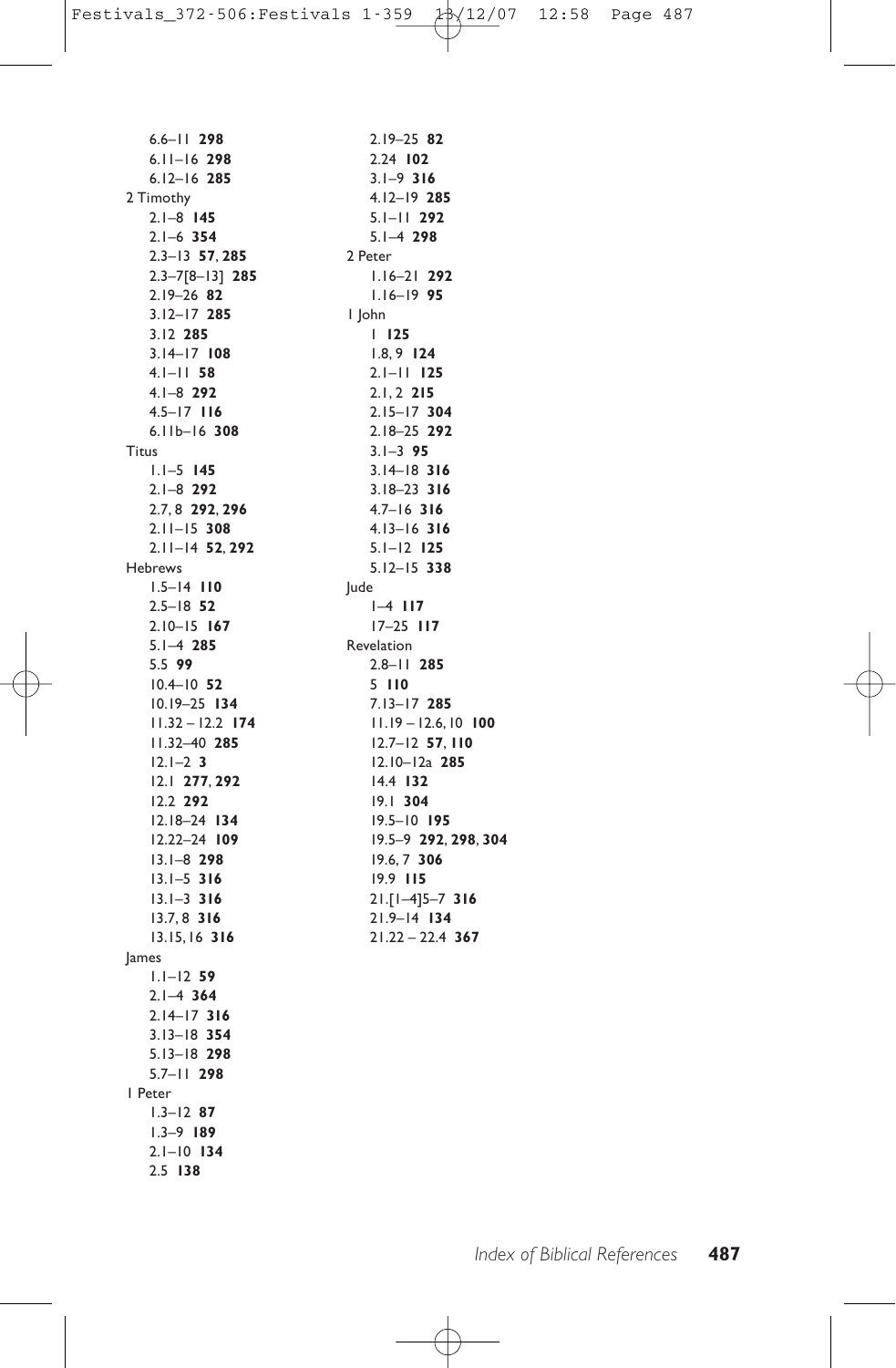Festivals\_372-506: Festivals 1-359  $\frac{1}{2}$ /12/07 12:58 Page 488

# **General Index**

Absolution **217, 220** accession of HM The Queen (6 February) **367** Acclamations **219, 261, 264** Annunciation **56** Apostles and Evangelists **283** Birth of John the Baptist **79** Bishops and other Pastors **302** BlessedVirgin Mary **276** Corpus Christi **68** Dedication Festivals **138** Easter Day to Pentecost **219** Holy Cross Day **107** Holy Innocents **132** John **127** Joseph of Nazareth **51** Mary Magdalene **92** Members of Religious Communities **306** Michael and All Angels **114** Ministry **363** Missionaries **310** Naming and Circumcision of Jesus **41** Peter and Paul **86** Rogation Days **341** Saints, Holy Men and Women **328** Stephen **123** Teachers of the Faith and Spiritual Writers **296** Transfiguration **99** Visit of the BlessedVirgin Mary **72** *see also* Gospel Acclamations Advent calendar **6** date **21** liturgical colour **29** Sundays of **6** Aelred of Hexham (12 January) **9, 142** Agnes (21 January) **9, 144, 285** Agnus Dei **231, 265**

Aidan (31 August) **16, 176, 308** Alban (22 June) **14, 162, 285** Alcuin of York (20 May) **13, 157** Aldhelm (25 May) **13** Alfred the Great (26 October) **18, 186, 316** All Saints'Day (1 November) **19, 28** observance **22, 23** transference **30** All Souls' Day (2 November) **19, 26, 188–93** liturgical colour **29** Alphege (19 April) 1**2, 153, 285** Ambrose (7 December) **20, 203, 292** Andrew the Apostle (30 November) **19, 24, 118** Andrewes, Lancelot (25 September) **17, 180, 298** Anne and Joachim (26 July) **15, 166** Annunciation of Our Lord (25 March) **3, 11, 52–6** observance **22–3** transference **30** Anselm (21 April) **12, 153, 292** Anskar of Hamburg (3 February) **10, 146, 308** Antony of Egypt (17 January) **9, 143** Apostles and Evangelists **277–83** Aquinas, Thomas (28 January) **9, 145, 292** Ascension Day **21, 22, 32** Ash Wednesday **21, 23** Athanasius (2 May) **13, 154, 292** Augustine of Canterbury (26 May) **13, 158, 298** Augustine of Hippo (28 August) **16, 174, 292** Authorization **vi** Azariah,Vedanayagam Samuel (2 January) **9**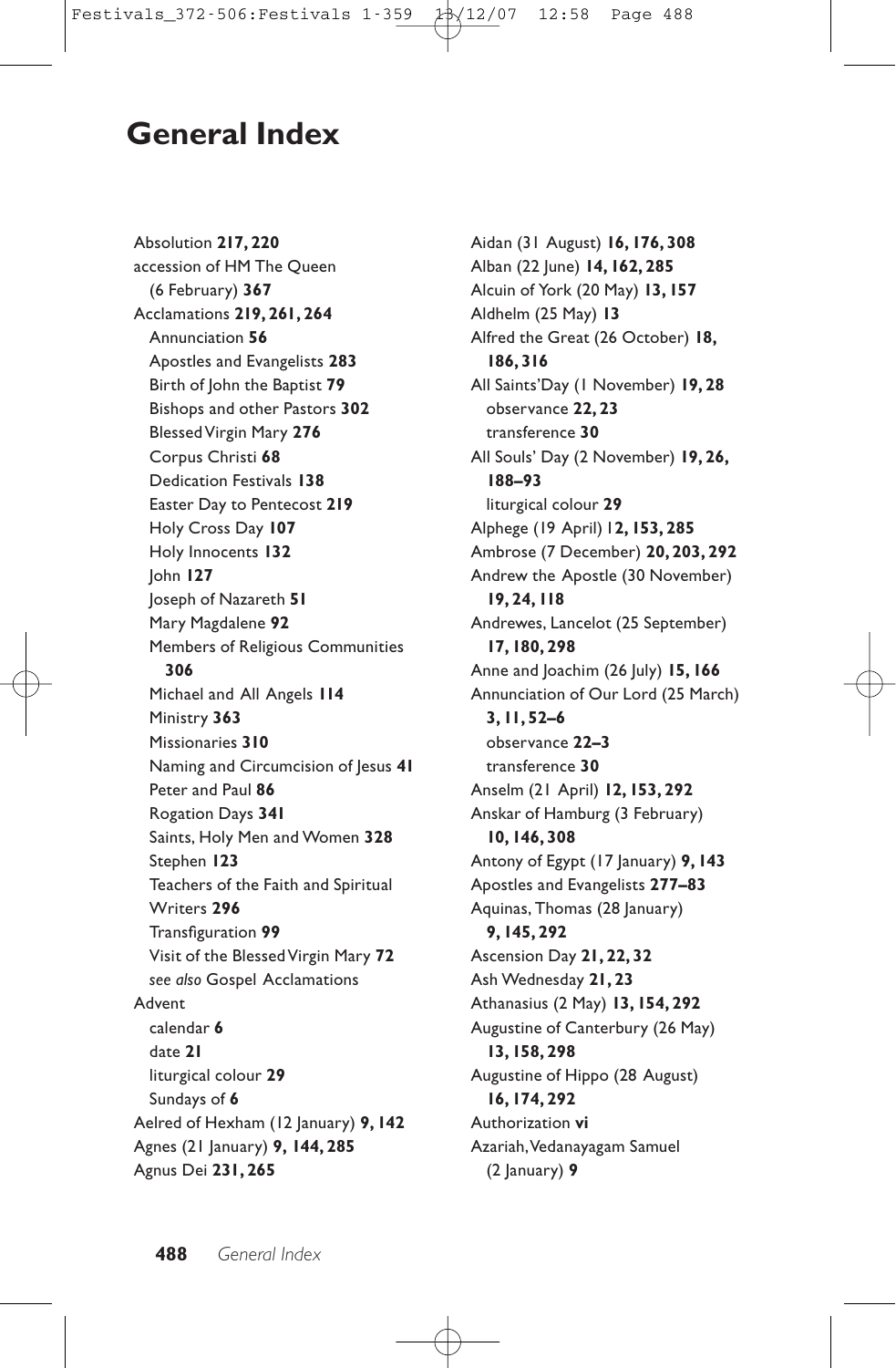Baptism, Thanksgiving for, litugical colour **28** Baptism of Christ **3, 24, 25** transference **30** Barnabas the Apostle (11 June) **14, 24, 32, 74** Barnett, Samuel and Henrietta (17 June) **14** Bartholomew (24 August) **16, 24, 101** Basil the Great (2 January) **9, 141, 292** Baxter, Richard (14 June) **14** Beatitudes **216, 262** Becket, Thomas (29 December) **15** *note***, 20, 205, 285** Bede,Venerable (25 May) **13, 158** Beheading of John the Baptist (29 August) **16, 174–5** Benedict Biscop (12 January) **9** Benedict of Nursia (11 July) **15, 164** Bernard of Clairvaux (20 August) **16, 172, 292** Birinus (4 September) **17** Birth of the BlessedVirgin Mary (8 September) **17, 24, 177** Birth of John the Baptist (24 June) **14, 75–80** bishop, at Holy Communion **211** Bishops and other Pastors **297–302** BlessedVirgin Mary (15 August) **16, 24, 25, 100, 268–76;***see also* Annunciation; Birth; Conception;Visit Blessings All Souls' Day **192–3** Annunciation **56** Apostles and Evangelists **282** Birth of John the Baptist **79** Bishops and other Pastors **301** BlessedVirgin Mary **275–6** Conversion of Paul **46** Corpus Christi **67** Dedication Festivals **137** Guidance of the Holy Spirit **336**

Holy Cross Day **106** Holy Innocents **132**

John **127** Joseph of Nazareth **51** Martyrs **289** Mary Magdalene **91** Members of Religious Communities **306** Michael and All Angels **113–14** Ministry **362** Mission and Evangelism **346** Missionaries **310** Naming and Circumcision of Jesus **40** Peace of the World **356** Peter and Paul **86** Rogation Days **341** Saints, Holy Men and Women **325–7** Stephen **123** Teachers of the Faith and Spiritual Writers **295** Transfiguration **98** Unity of the Church **352** Visit of the BlessedVirgin Mary **72** Bonaventure (15 July) **15** Bonhoeffer, Dietrich (9 April) **12** Boniface (Wynfrith) (5 June) **14, 160, 285** *Book of Common Prayer* **260, 264** Booth,William and Catherine (20 August) **16** Bosco, John (31 January) **9** Bray, Thomas (15 February) **10** Bridget of Sweden (23 July) **15** Brigid (1 February) **10** Bunyan, John (30 August) **16, 175, 292** Butler, Joseph (16 June) **14** Butler, Josephine (30 May) **13, 159, 316**

calendar **5–29** date of Easter **21** Holy Days **9–20** rules **22–30** seasons **6–8** Sundays **22** table of transferences **30** Calvin, John (26 May) **13** Candlemas (2 February) **10, 22, 23, 30**

*General Index* **489**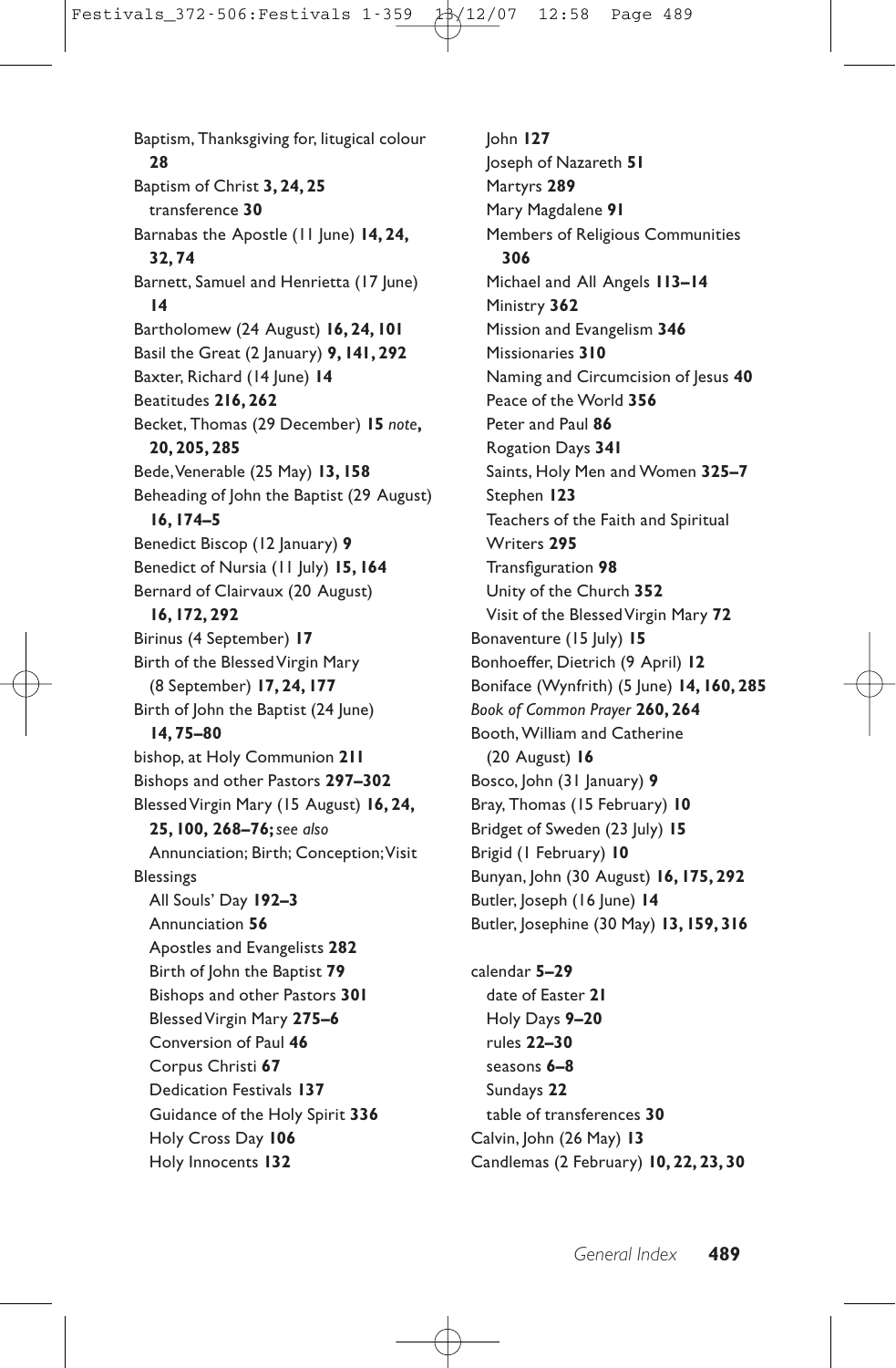Canons B 2 **vi, 260, 264** B 5 **vi** B 12 211 B 14 **22, 23** B 15A **211** B 18 **211** Carlile,Wilson (26 September) **17** Casas, Bartolomé de las (20 July) **15** Catherine of Alexandria (25 November) **19** Catherine of Siena (29 April) **12, 154, 292** Cavell, Edith (12 October) **18** Cecilia (22 November) **19** Cedd (26 October) **11** *note*, **18** celebrations, local **26** Chad (2 March) **11, 18** *note***, 149, 308** Chanel, Peter (28 April) **12** Charles, King and Martyr (30 January) **9, 146, 285** Chisholm, Caroline (16 May) **13** Christ the King **3, 24, 25, 30** Christian rulers **314, 316** Christian Unity,Week of Prayer for **9** Christmas **6, 28** Christmas Day (25 December) **20, 22** Christmas Eve (24 December) **20, 23** Chrysostom, John (13 September) **17, 177, 292** Clare of Assisi (11 August) **16, 171** Clement of Rome (23 November) 1**9, 202, 285 Collects** Aelred of Hexham **142** Agnes **144** Aidan **176** Alban **162** Alcuin of York **157** Alfred the Great **186** All Souls' Day **188** Alphege **153** Ambrose **203** Andrew **118**

Anne and Joachim **166** Annunciation **52** Anselm **153** Anskar **146** Antony of Egypt **143** Apostles and Evangelists **278** Athanasius **154** Augustine of Canterbury **158** Augustine of Hippo **174** Barnabas **74** Bartholomew **101** Basil the Great and Gregory of Nazianzus **141** Bede **158** Beheading of John the Baptist **174** Benedict of Nursia **164** Bernard **172** Birth of the BlessedVirgin Mary **177** Birth of John the Baptist **75** Bishops and other Pastors **297–8** BlessedVirgin Mary **100, 269** Boniface **160** Catherine of Siena **154** Chad **149** Charles King and Martyr **146** Charles Simeon **197** Clare of Assisi **171** Clement of Rome **202** Columba **161** Conception of BlessedVirgin Mary **204** Conversion of Paul 43 Corpus Christi **62** Cuthbert **151** Cyprian **178** Cyril and Methodius **147** David **149** Dedication Festivals **133** Dominic **169** Dunstan **156** Edmund **202** Edward the Confessor **183** Edward King **150**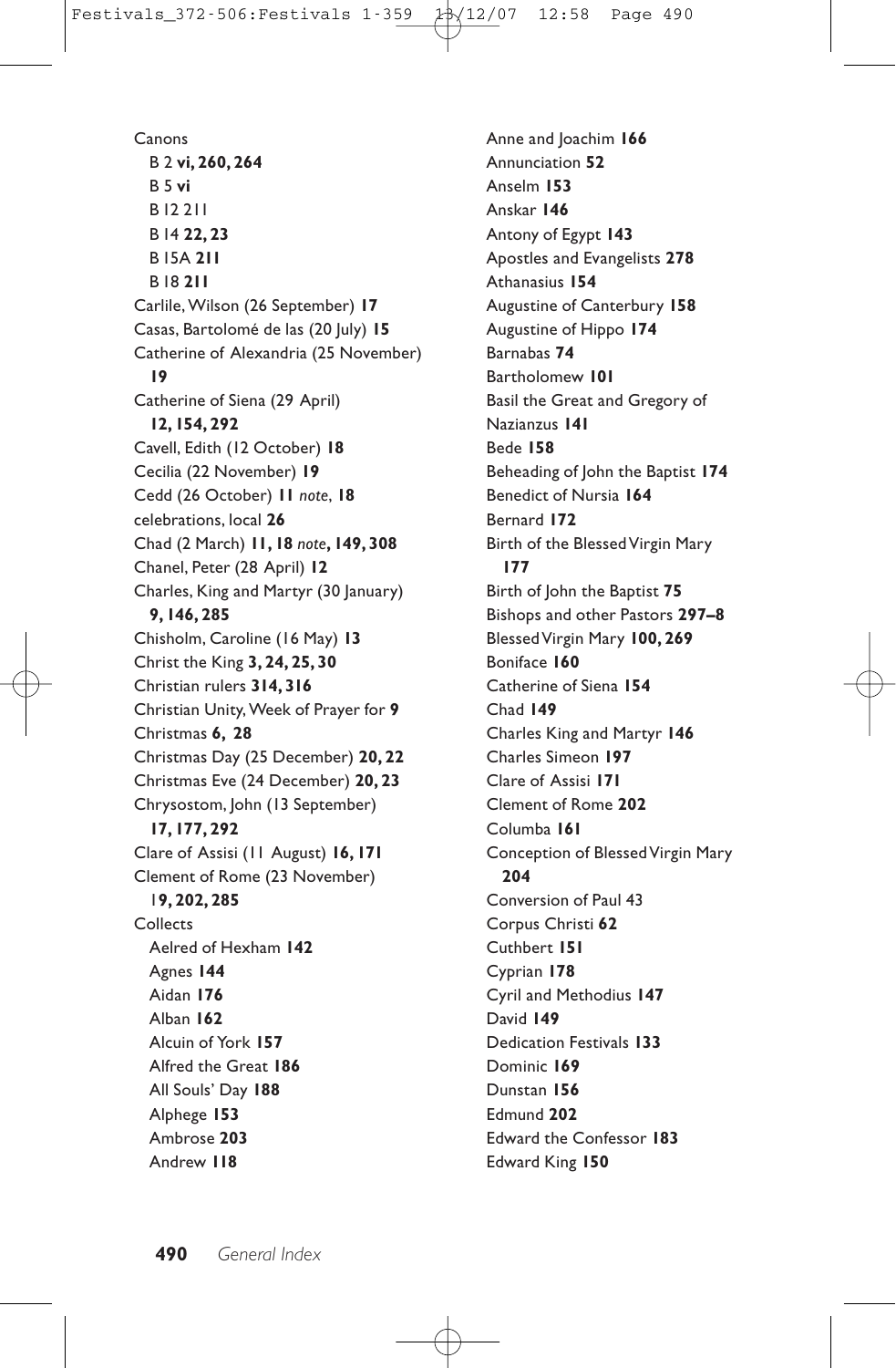Festivals\_372-506: Festivals 1-359  $\cancel{13}/12/07$  12:58 Page 491

Elizabeth of Hungary **200** English Saints and Martyrs, Reformation Era **155** Etheldreda **163** for Evening Prayer **22** Francis of Assisi **181** Francis de Sales **144** George **57** George Herbert **148** Gregory the Great **176** Gregory of Nyssa and Macrina **165** Guidance of the Holy Spirit **333** Henry Martyns **185** Hilary **142** Hilda **201** Hildegard **179** at Holy Communion **223, 260** Holy Cross Day **102** Holy Innocents **128** Hugh of Lincoln **199** Ignatius **184** Irenæus **163** James **93** James Hannington **187** Janani Luwum **147** Jeremy Taylor **172** John **124** John Bunyan **175** John and Charles Wesley **157** John Chrysostom **177** John Coleridge Patteson **179** John of the Cross **205** John Keble **164** Joseph of Nazareth **47** Josephine Butler **159** Julian of Norwich **156** Justin **160** Lancelot Andrewes **180** Laurence **171** Leo the Great **196** Lucy **204** Luke **116** Margaret of Scotland **198** Mark **58**

Martin of Tours **196** Martyrs **284** Mary Magdalene **88** Mary, Martha and Lazarus **167** Mary Sumner **170** Matthew **108** Matthias **60** Members of Religious Communities **303** Michael and All Angels **109** Ministry **357–8** Mission and Evangelism **342** Missionaries **307** Monica **173** Naming and Circumcision of Jesus **37** Nicholas **203** Ninian **178** Oswald **169** Patrick **151** Paulinus **182** Peace of the World **353** Perpetua **150** Peter and Paul **81–2** Philip and James **59** Polycarp **148** Richard **162** Rogation Days **337–8** Saints, Holy Men and Women **314–15** Saints and Martyrs of England **195** Simon and Jude **117** Social Justice and Responsibility **364** for the Sovereign **367** Stephen **119** Swithun **165** Teachers of the Faith and Spiritual Writers **291** Teresa of Avila **184** Thomas **87** Thomas Aquinas **145** Thomas Becket **205** Thomas Cranmer **152** Thomas Ken **161** Time of Trouble **366** Timothy and Titus **145**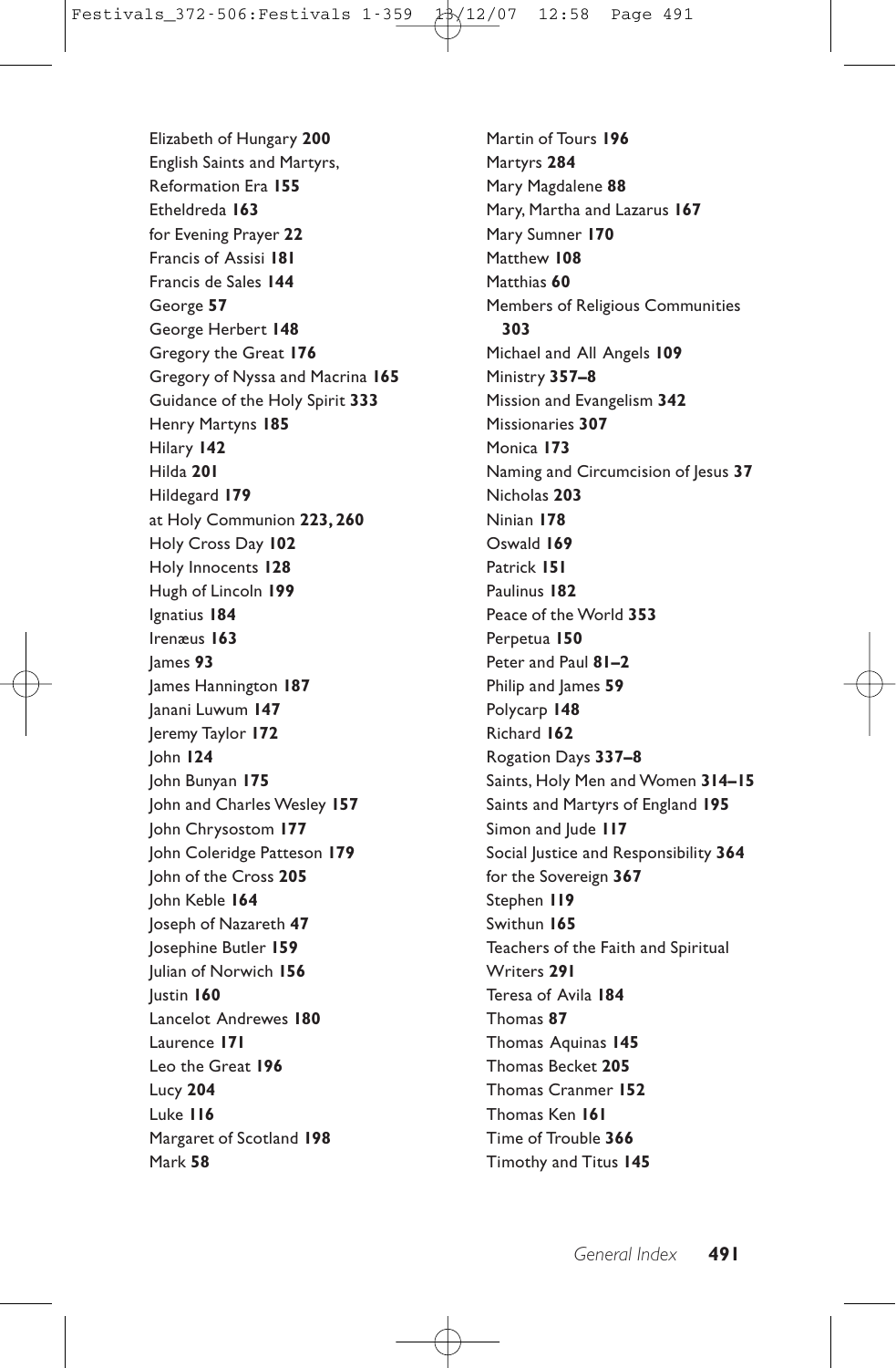Festivals\_372-506: Festivals 1-359  $\frac{1}{2}$ 12/07 12:58 Page 492

Transfiguration **94** Unity of the Church **348** Vincent de Paul **180** Visit of the BlessedVirgin Mary **69** Wilfrid of Ripon **182** William Law **152** William Tyndale **181** William Wilberforce **168** Wulfstan **143** colour, liturgical **28–9** Columba (9 June) **14, 161, 308** 'Come, Holy Ghost' **213** Comfortable Words **215, 262** Commandments **214, 262** Commemoration of the Faithful Departed (2 November) **3, 19, 26, 29, 188–93** commemorations **1, 26, 27** Common of the Saints **268–329** Apostles and Evangelists **277–83** Bishops and other Pastors **297–302** BlessedVirgin Mary **268–76** Martyrs **284–90** Members of Religious Communities **303–6** Missionaries **307–311** Saints, Holy Men and Women **312–29** Teachers of the Faith and Spiritual Writers **291–6** communicant members of other Churches **211** Conception of the Blessed Virgin Mary (8 December) **20, 204** Confession 217 Conversion of Paul (25 January) **9, 24, 32, 42–6** Corpus Christi **25, 30, 61–8** Cranmer, Thomas (21 March) **11, 152** Creed **225, 263** Crispin and Crispinian (25 October) **18** Cuthbert (20 March) **11, 17** *note*, **151**, **308** Cyprian of Carthage (15 September) **17, 178, 285**

Cyril of Alexandria (27 June) **14** Cyril of Jerusalem (18 March) **11** Cyril and Methodius (14 February) **10, 147, 308** David, Patron of Wales (1 March) **11, 149, 298** De Paul,Vincent (27 September) **17, 180** De Sales, Francis (24 January) **9, 144, 292** deacon, at Holy Communion **210–211** Dedication Festivals **23, 26, 28, 30, 133–8** Denys (9 October) **18** discipline, days of **27** Dismissals All Souls' Day **193** Dedication Festivals **137** Holy Communion Order One **235** Mission and Evangelism **346** Rogation Days **341** Unity of the Church **352** Dominic (8 August) **16, 169** Donne, John (31 March) **11** Dunstan (19 May) **13, 156, 298**

Easter Day **21, 22** Easter Eve, Collect **23** Eastertide **7, 23, 28** Edmund (20 November) **19, 202, 285** Edward the Confessor (13 October) **18, 183, 316** Elizabeth of Hungary (18 November) **19, 200, 316** Ember Days **27, 357–63** Endings Apostles and Evangelists **282** Michael and All Angels **114** Saints, Holy Men and Women **328** English Saints and Martyrs (8 November) **19, 195** English Saints and Martyrs of Reformation Era (4 May) **13, 155**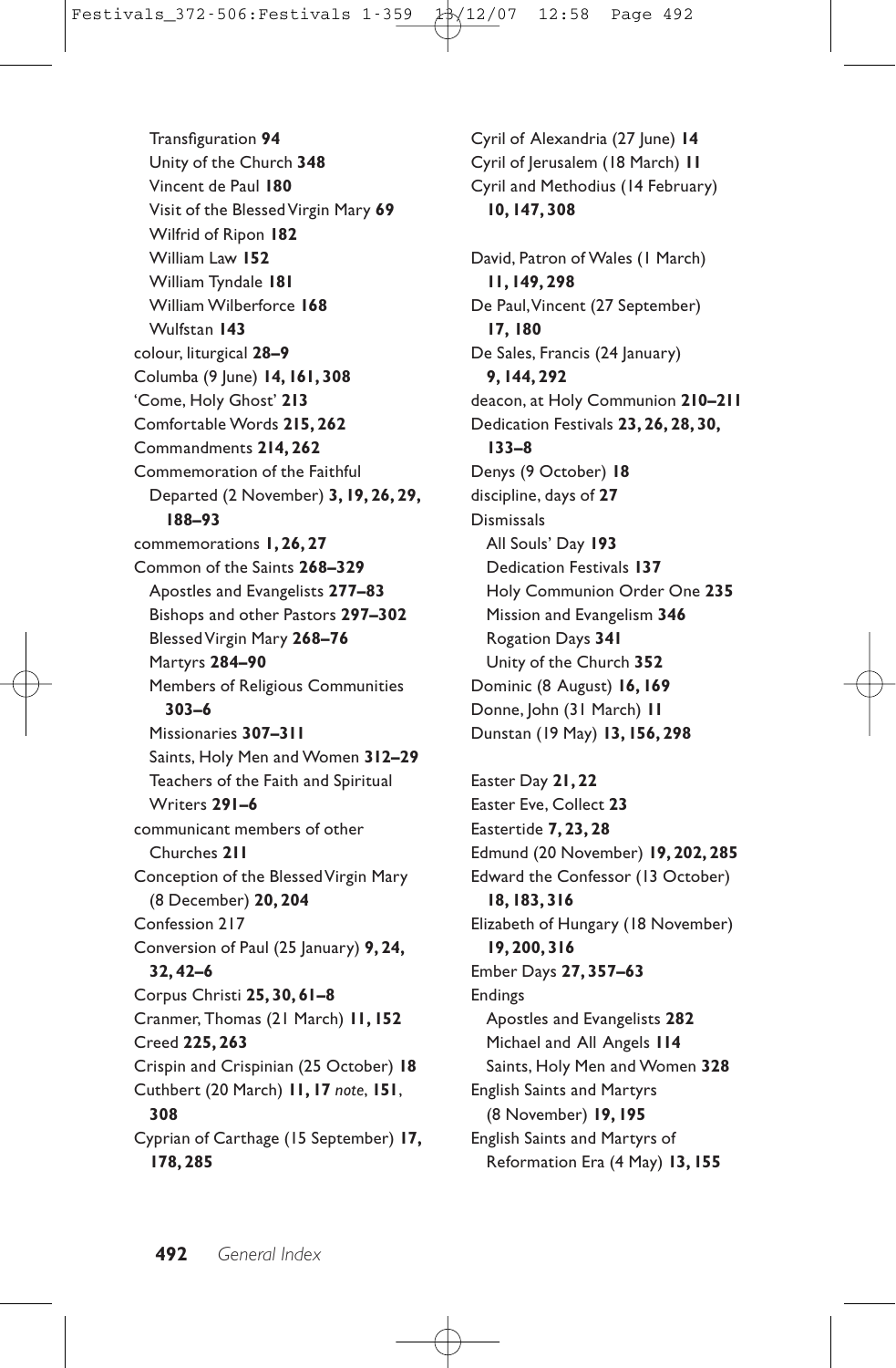Festivals\_372-506: Festivals 1-359  $\frac{1}{2}$ 12/07 12:58 Page 493

Ephrem of Syria (9 June) **14** Epiphany **6, 9, 22, 23, 30** Ethelburga (11 October) **18** Etheldreda (23 June) **14, 163** Eucharistic Prayers **227–9, 236–57** Prayer A **229, 236–9, 264** Prayer B **240–42, 264** Prayer C **243–5, 264** Prayer D **229, 246–7** Prayer E **248–9, 264** Prayer F **229, 250–52, 264** Prayer G **229, 253–5** Prayer H **229, 256–7** Evening Prayer before a Festival **22, 24** Collects **22, 24** and Principal Festivals **23** Exhortation **214, 262** Extended Prefaces **264** All Souls' Day **191** Annunciation **55** Apostles and Evangelists **281** Birth of John the Baptist **78** Bishops and other Pastors **301** BlessedVirgin Mary **273–4** Conversion of Paul **45** Corpus Christi **66** Dedication Festivals **136** Guidance of the Holy Spirit **336** Holy Cross Day **106** Holy Innocents **131** John **126** Joseph of Nazareth **50** Martyrs **288** Mary Magdalene **91** Members of Religious Communities **305** Michael and All Angels **113** Ministry **361** Mission and Evangelism **345** Missionaries **309** Naming and Circumcision of Jesus **40** Peace of the World **356** Peter and Paul **85**

Rogation Days **340** Saints, Holy Men and Women **323** Stephen **122** Teachers of the Faith and Spiritual Writers **295** Transfiguration **97** Unity of the Church **351** Visit of the BlessedVirgin Mary **71** Feasts *see* Festivals Felix (8 March) **11** Ferard, Elizabeth (18 July) **15** Ferrar, Nicholas (4 December) **20** Festivals **1, 3, 22, 24–6, 37–138** Lesser **1, 3, 26, 27, 141–205** local **26, 30** Principal Feasts **22–3, 27, 30** readings **33** transference **30** Fisher, John (6 July) **15** Foucauld, Charles de (1 December) **20** Fox, George (13 January) **9** Francis of Assisi (4 October) **18, 181** Fry, Elizabeth (12 October) **18** funerals, liturgical colour **29** Gardiner, Allen (6 September) **17** George, Patron of England (23 April) **12, 24, 25, 30, 57**

Gilbert of Sempringham (4 February) **10** Giles of Provence (1 September) **17** Gilmore, Isabella (16 April) **12** Gloria in excelsis **223, 262** Good Friday **23, 28** Gore, Charles (17 January) **9** Gospel Acclamations **261** All Souls' Day **189** Annunciation **53** Apostles and Evangelists **278** Birth of John the Baptist **76** Bishops and other Pastors **299** BlessedVirgin Mary **269–70** Conversion of Paul **43** Corpus Christi **62**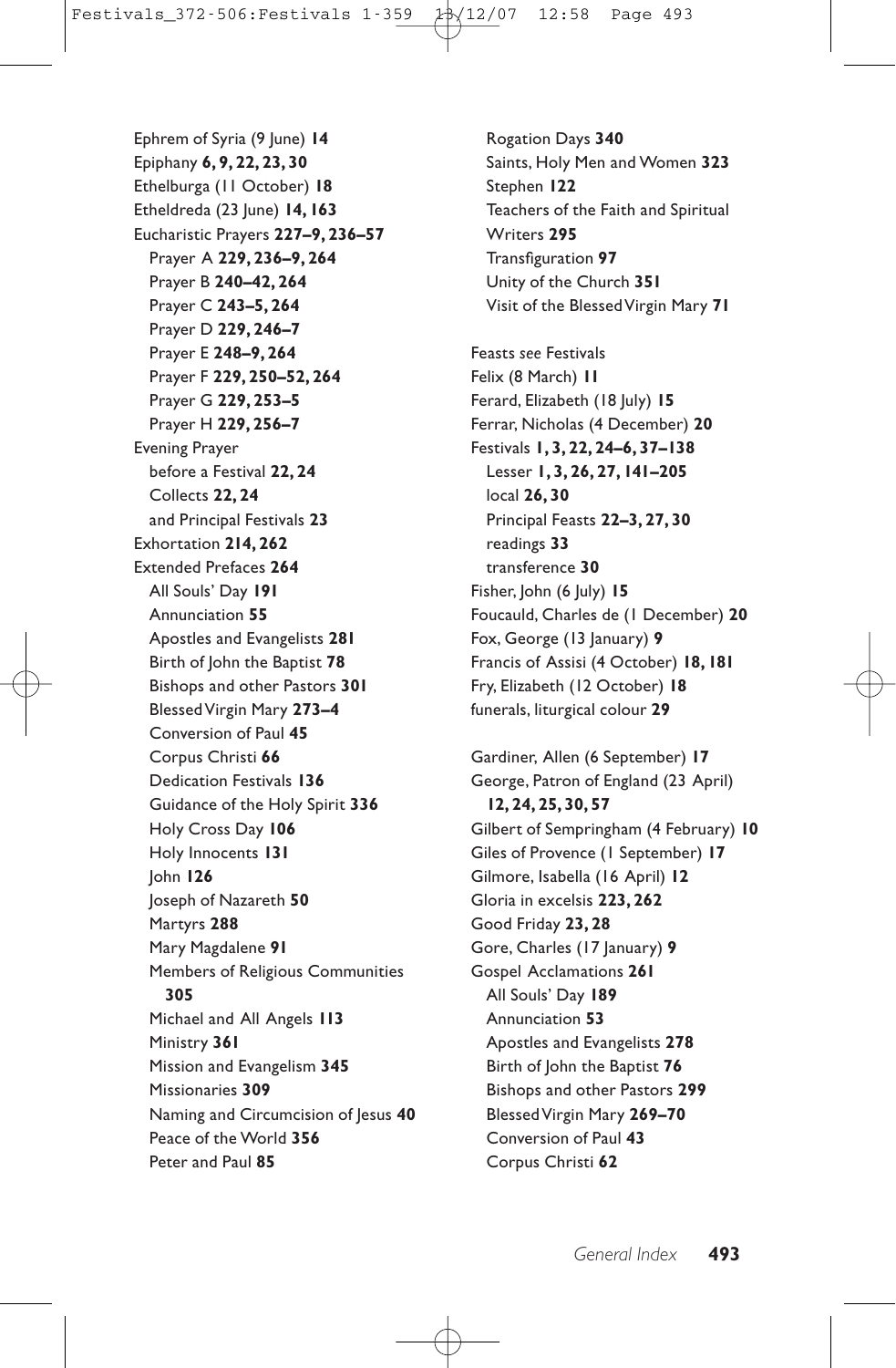Dedication Festivals **134** Guidance of the Holy Spirit **333** Holy Cross Day **103** Holy Innocents **129** John **125** Joseph of Nazareth 48 Martyrs **285** Mary Magdalene **89** Members of Religious Communities **304** Michael and All Angels **110** Ministry **359** Mission and Evangelism **343** Missionaries **308** Naming and Circumcision of Jesus **38** Peace of the World **354** Peter and Paul **82** Rogation Days **338** Saints; Holy Men and Women **317** Stephen **120** Teachers of the Faith and Spiritual Writers **292** Transfiguration **95** Unity of the Church **348** Visit of the BlessedVirgin Mary **70** Gospel Book **210, 262** Gregory the Great (3 September) **17, 176, 292** Gregory of Nazianzus (2 January) **9, 141, 292** Gregory of Nyssa (19 July) **15, 165, 292** Grosseteste, Robert (9 October) **18** Guidance of the Holy Spirit **332–6** Hannington, James (29 October) **18, 187, 285** Harvest Festival **3, 26, 30** Helena (21 May) **13** Herbert, George (27 February) **10, 148, 298** Hilary of Poitiers (13 January) **9, 142, 292** Hilda of Whitby (19 November) **19, 201** Hildegard of Bingen (17 September)

**17, 179**

Hill, Octavia (13 August) **16** Hilton,Walter (24 March) **11** Holy Communion Institution **25** notices **262** preparation for **210, 213–17** Thanksgiving for **25, 30, 61–8** Holy Communion, Order One **210–65** blessing of non-communicants **265** Dismissal **235** Gathering **219–23** Collect **223, 260** Gloria in excelsis **223, 262** Greeting **219** Prayer of Preparation **220** Prayers of Penitence **220–22, 262** general rules **260** Liturgy of the Sacrament **227–34** Breaking of the Bread **231, 265** Eucharistic Prayer **227–9, 236–57** Giving of Communion **232–4, 258** Lord's Prayer **230, 260, 264** Peace **227, 264** Prayer after Communion **234, 265** Preparation of the Table **227** Taking of the Bread and Wine **227, 264** Liturgy of the Word **224–6** Gospel Reading **224** Intercessions **226, 263** Nicene Creed **225, 263** readings **224, 260, 263** sermon **224, 263** ministries **210–211** notes **210–211, 261–5** posture for **260, 261** structure **218** supplementary consecration **259** supplementary texts **258–9**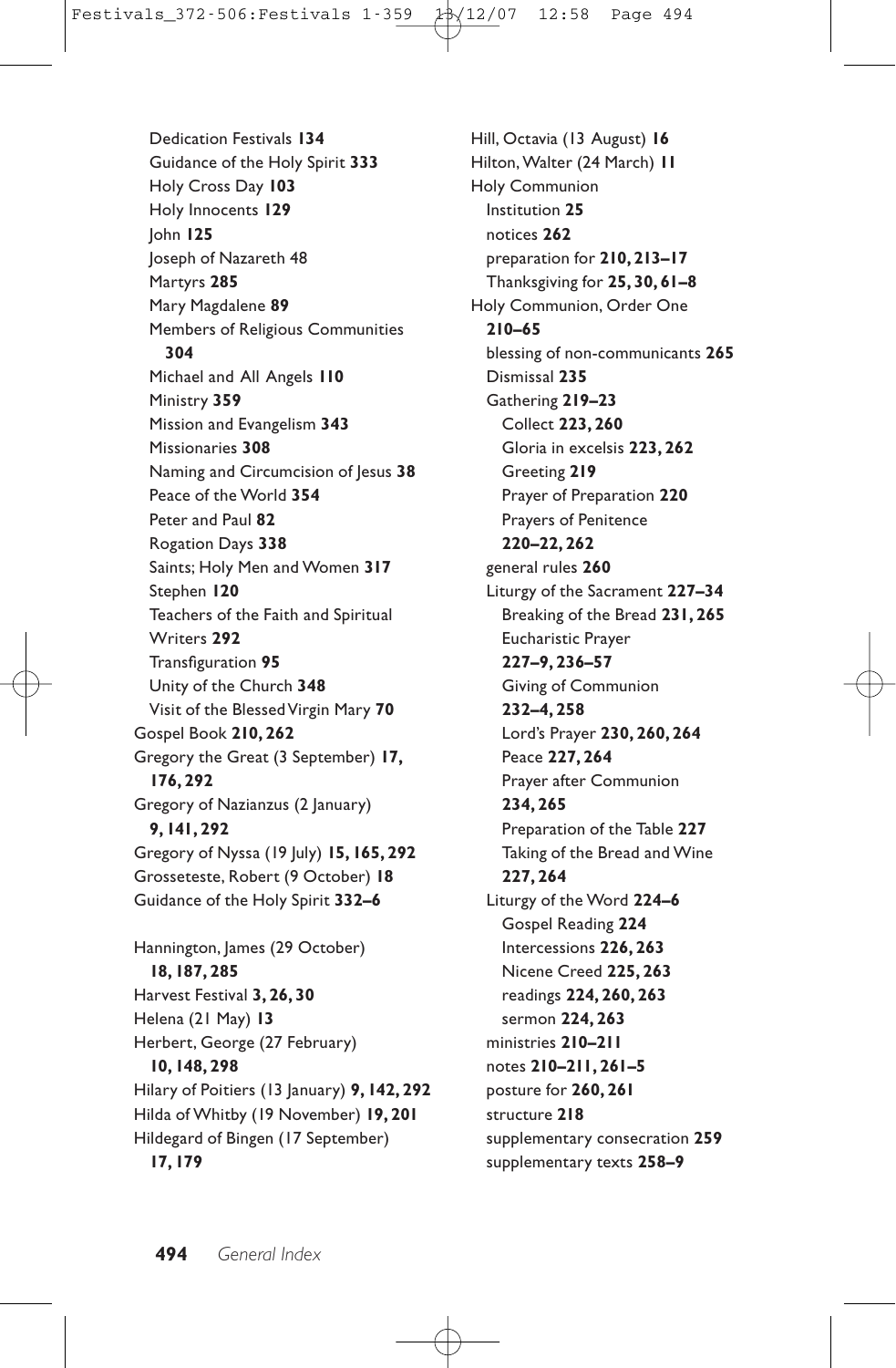*see also* Acclamations; Extended Prefaces; Gospel Acclamations; Peace; Prefaces Holy Cross Day (14 September) **17, 24, 102–7** Holy Days **1, 9–20, 23, 30** Holy Innocents (28 December) **20, 24, 128–32** Holy Men and Women **312–29** Holy Scripture, versions **32** Holy Spirit, Guidance **332–6** Holy Week, liturgical colour **28** Hooker, Richard (3 November) **19, 26, 194, 292** Hugh of Lincoln (17 November) **19, 199, 298** hymns, at Holy Communion **260** Ignatius of Antioch (17 October) **18, 184, 285** Ignatius of Loyola (31 July) **15** Institution of Holy Communion **25** Intercessions **226, 263** All Souls' Day **189–90** Annunciation **53–4** Apostles and Evangelists **278–9** Birth of John the Baptist **76–7** Bishops and other Pastors **299–300** BlessedVirgin Mary **270–71** Conversion of Paul **43–4** Corpus Christi **63–4** Dedication Festivals **134–5** Guidance of the Holy Spirit **334–5** Holy Cross Day **103–4** Holy Innocents **129–30** John **125** Joseph of Nazareth **48–9** Martyrs **286** Mary Magdalene **89–90** Michael and All Angels **110–111** Ministry **359–60** Mission and Evangelism **343–4** Naming and Circumcision of Jesus **38–9**

Peace of the World **354–5** Peter and Paul **83–4** Rogation Days **339** Saints; Holy Men and Women **318–21** Stephen **120–21** Teachers of the Faith and Spiritual Writers **293** Transfiguration **95–6** Unity of the Church **349** Visit of the BlessedVirgin Mary **70** Invitations to Communion **232** All Souls' Day **191** Invitations to Confession **262** All Souls' Day **188** Annunciation **52** Apostles and Evangelists **277** Birth of John the Baptist **75** Bishops and other Pastors **297** BlessedVirgin Mary **268** Conversion of Paul **42** Corpus Christi **61** Dedication Festivals **133** Guidance of the Holy Spirit **332** Holy Cross Day **102** Holy Innocents **128** John **124** Joseph of Nazareth **47** Martyrs **284** Mary Magdalene **88** Members of Religious Communities **303** Michael and All Angels **109** Ministry **357** Mission and Evangelism **342** Missionaries **307** Naming and Circumcision of Jesus **37** Peace of the World **353** Peter and Paul **81** Rogation Days **337** Saints, Holy Men and Women **312** Stephen **119** Teachers of the Faith and Spiritual Writers **291** Transfiguration **94**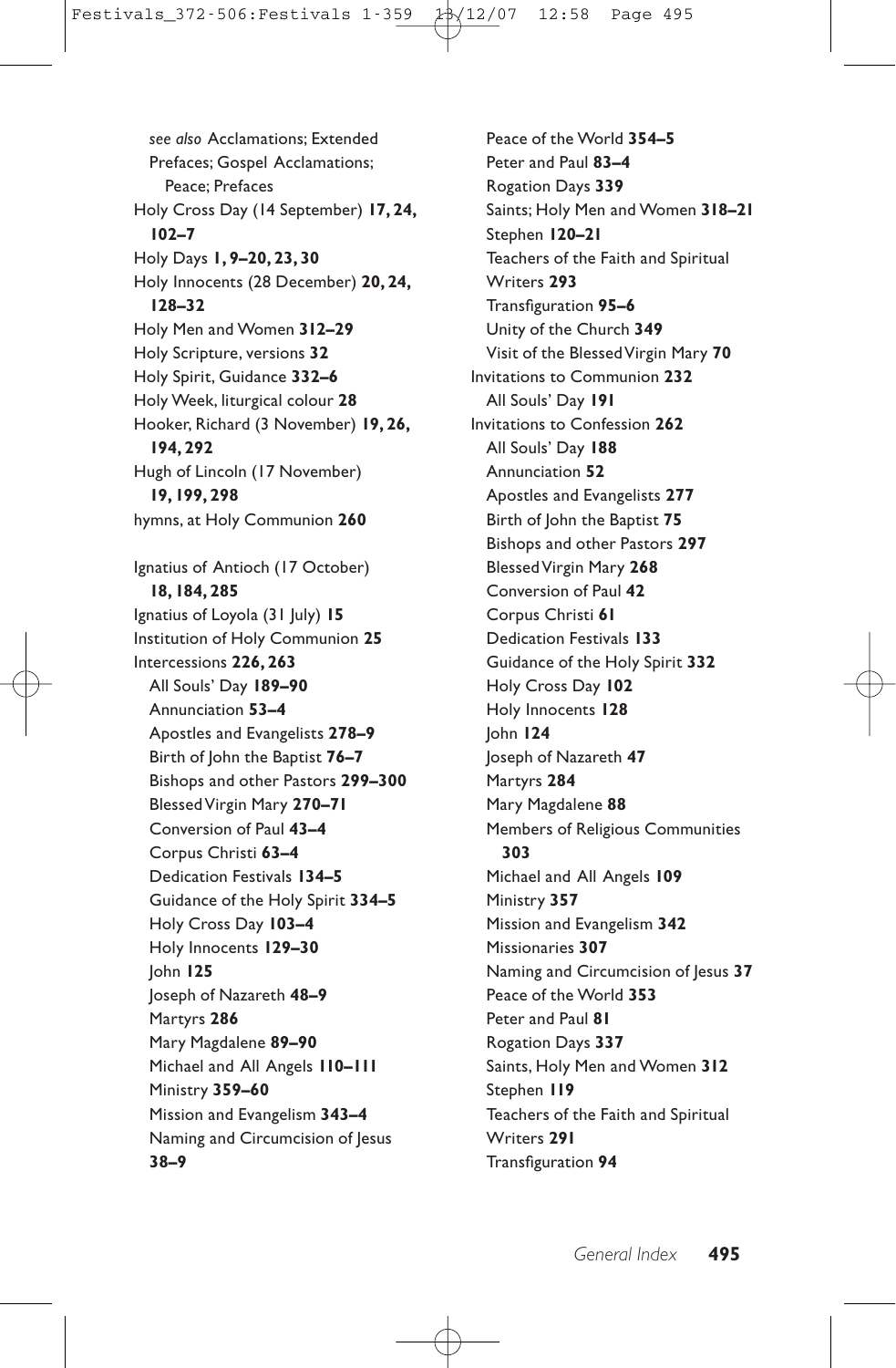Festivals\_372-506: Festivals 1-359  $\frac{1}{2}$ 12/07 12:58 Page 496

Unity of the Church **347** Visit of the BlessedVirgin Mary **69** Irenæus of Lyons (28 June) **14, 163, 292**

James the Apostle (25 July) **15, 24, 32, 93** James the Deacon (11 October) **18** Japan, Martyrs (6 February) **10** Jebb, Eglantyne (17 December) **20** Jerome (30 September) **17** Joan of Arc (30 May) **13** John, Apostle and Evangelist (27 December) **20, 24, 124–7** John the Baptist Beheading (29 August) **16, 174–5** Birth (24 June) **14, 24, 75–80** John Chrysostom (13 September) **17, 177, 292** John of the Cross (14 December) **20, 205, 292** John of Damascus (4 December) **20** Johnson, Samuel (13 December) **20** Joseph of Nazareth (19 March) **11, 24, 25, 30, 47–51** Julian of Norwich (8 May) **13, 156, 292** justice *see* Social Justice Justin Martyr (1 June) **14, 160, 285**

Keble, John (14 July) **15, 164, 298** Kempe, Margery (9 November) **19** Ken, Thomas (8 June) **14, 161, 298** Kennedy, Geoffrey Studdert (8 March) **11** Kentigern (Mungo;13 January) **9** King, Edward (8 March) **11, 150, 298** Kivebulaya, Apolo (30 May) **13** Kolbe, Maximilian (14 August) **16** Kopuria, Ini (6 June) **14** Kyrie Confessions **262** All Souls' Day **188** Annunciation **52** Apostles and Evangelists **277** Birth of John the Baptist **75** Bishops and other Pastors **297** BlessedVirgin Mary **268** Conversion of Paul **42**

Corpus Christi **61–2** Dedication Festivals **133** Guidance of the Holy Spirit **332** Holy Cross Day **102** Holy Innocents **128** John **124** Martyrs **284** Mary Magdalene **88** Members of Religious Communities **303** Michael and All Angels **109** Ministry **357** Mission and Evangelism **342** Missionaries **307** Naming and Circumcision of Jesus **37** Peace of the World **353** Peter and Paul **81** Saints, Holy Men and Women **313** Stephen **119** Teachers of the Faith and Spiritual Writers 291 Transfiguration **94** Unity of the Church **347** Visit of the BlessedVirgin Mary **69**

Lanfranc (28 May) **13** Latimer, Hugh (16 October) **18** Laud,William (10 January) **9** Laurence (10 August) **16, 171, 285** Law,William (10 April) **12, 152, 292** learning, men and women of **315, 316** Lectionary All Souls' Day **189** Andrew **118** Anne and Joachim **166** Barnabas **74** Bartholomew **101** Beheading of John the Baptist **174** Bishops and other Pastors **298** BlessedVirgin Mary **100, 269** Conversion of Paul **43, 52** Corpus Christi **62** Dedication Festivals **134**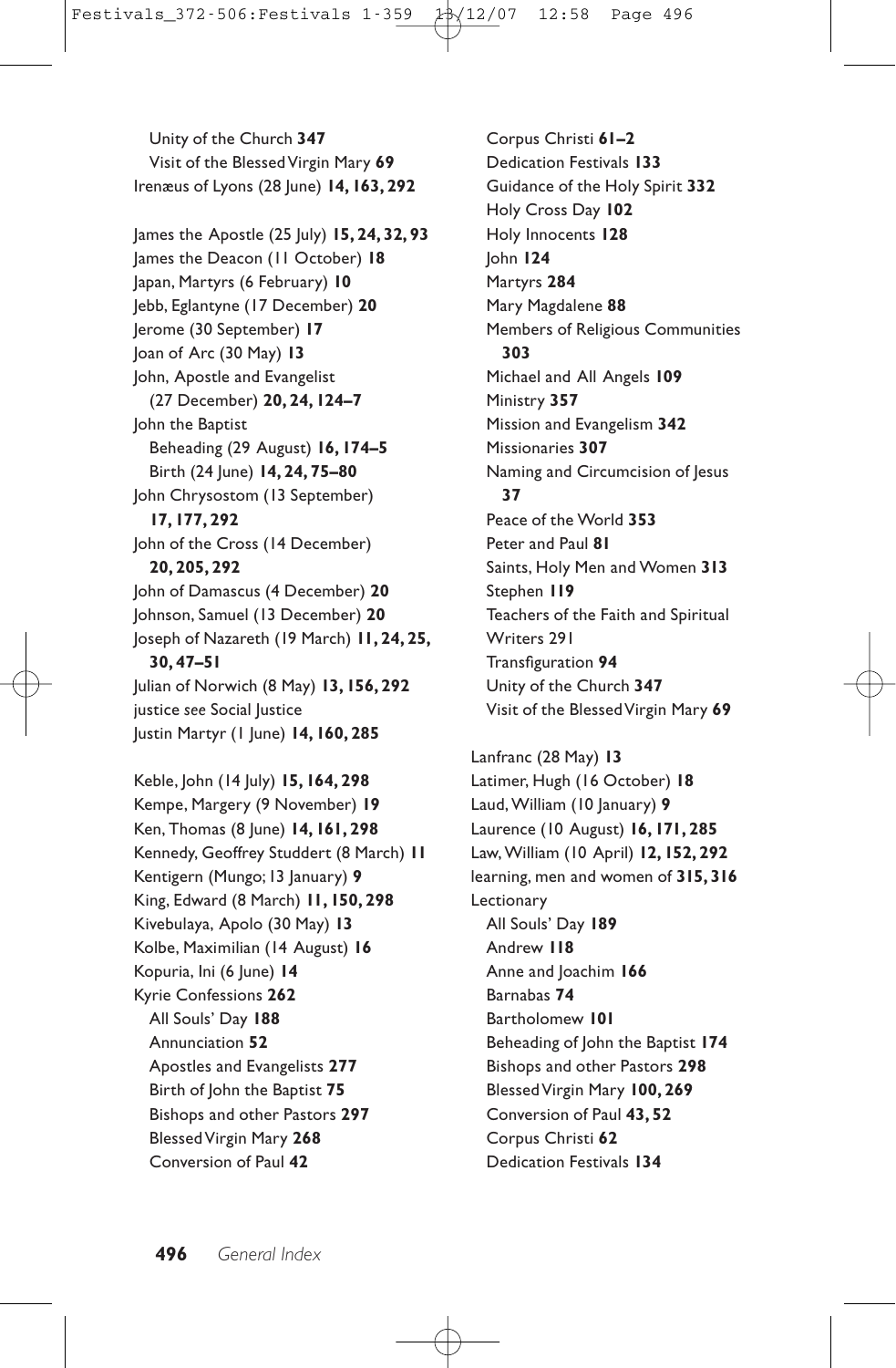Festivals\_372-506: Festivals 1-359  $\frac{1}{2}$ 12/07 12:58 Page 497

English Saints and Martyrs, Reformation Era **155** George **57** Guidance of the Holy Spirit **333** Holy Cross Day **103** Holy Innocents **128** James **93** John **125** Joseph of Nazareth **48** Luke **116** Mark **58** Martyrs **285** Mary Magdalene **88** Mary, Martha and Lazarus **167** Matthew **108** Matthias **60** Members of Religious Communities **303** Michael and All Angels **110** Ministry **359** Mission and Evangelism **342** Missionaries **308** Naming and Circumcision of Jesus **38** Peace of the World **354** Peter and Paul **82** Philip and James **59** Rogation Days **338** Saints, Holy Men and Women **316** Saints and Martyrs of England **195** Simon and Jude **117** Social Justice and Responsibility **364** for the Sovereign **367** Stephen **120** Teachers of the Faith and Spiritual Writers **292** Thomas **87** Time of Trouble **366** Transfiguration **95** Unity of the Church **348** Visit of the BlessedVirgin Mary **69** Lectionary years **31** Lent **7, 29** Leo the Great (10 November) **19, 196, 292**

Leonard (6 November) **19** Lesser Festivals **1, 3, 26, 28, 141–205** Lord's Prayer **230, 260, 264** Lowder, Charles Fuge (9 September) **17** Lucy (13 December) **20, 285** Luke the Evangelist (18 October) **18, 24, 116** Luther, Martin (31 October) **18** Luwum, Janani (17 February) **10, 147, 285** Macrina (19 July) **15, 165, 292** Margaret of Antioch (20 July) **15** Margaret of Scotland (16 November) **19, 198, 316** Mark the Evangelist (25 April) **12, 24, 25, 30, 58** marriage and family life **315, 316** marriages, liturgical colour **28** Martin of Porres (3 November) **19** Martin of Tours (11 November) **19, 196, 298** Martyn, Henry (19 October) **18, 185, 308** Martyrs **284–90** of Japan (6 February) **10** of Papua New Guinea (2 September) **17** of Uganda (3 June) **14** Mary, BlessedVirgin *see* BlessedVirgin Mary Mary Magdalene (22 July) 1**5, 24, 88–92** Mary, Martha and Lazarus (29 July) **15, 167** Matthew, Apostle and Evangelist (21 September) **17, 24, 108** Matthias (14 May) **10** *note*, **13, 24, 32, 60** Maundy Thursday **23, 28** Maurice, Frederick Denison (1 April) **12** Mechtild (19 November) **19** Mellitus (24 April) **12** Members of Religious Communities **303–6** Michael and All Angels (29 September) **17, 24, 109–115** Ministry **357–63**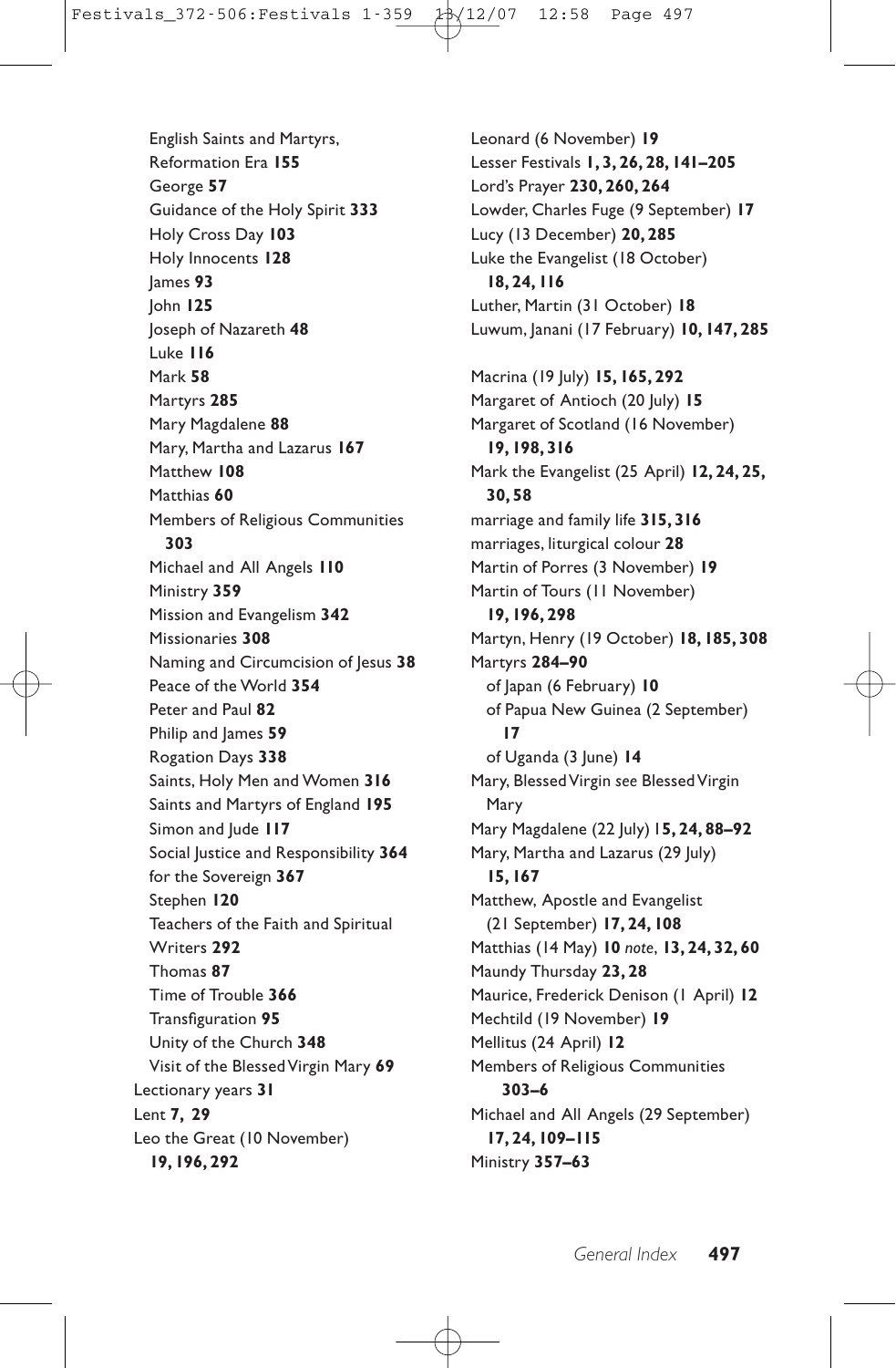Mission and Evangelism **342–6** Missionaries **307–311** Missionary Work of the Church (29 November) **19** Mizeki, Bernard (18 June) **14** Monica (27 August) **16, 173, 316** Monsell, Harriet (26 March) **11** More, Thomas (6 July) **15** Morning Prayer, Collects for Festivals **23** Mungo (Kentigern;12 January) **9**

Naming and Circumcision of Jesus (1 January) **9, 24, 37–41** Neale, John Mason (7 August) **16** Neri, Philip (26 May) **13** Newman, John Henry (11 August) **16** Nicene Creed **225, 263** Nicholas (6 December) **20, 203, 298** Nightingale, Florence (13 August) **16** Ninian (16 September) **17, 178, 308** non-communicants, blessing **265** notices **262**

*O Sapientia* (17 December) **6, 20** Ordinary Time **6, 8, 28, 33** Osmund (16 July) **15** Oswald (5 August) **16, 169, 285**

Papua New Guinea, Martyrs (2 September) **17** Patrick, Patron of Ireland (17 March) **11, 151, 308** Patronal Festivals **23, 26, 30** Patteson, John Coleridge (20 September) **17, 179, 285** Paul Conversion (25 January) **9, 24, 32, 42–6** Peter and Paul (29 June) **14, 24, 81–6** Paulinus of York (10 October) **18, 182, 308** Peace, introductions to **227, 264** All Souls' Day **190** Annunciation **54** Apostles and Evangelists **280**

Birth of John the Baptist **78** BlessedVirgin Mary **271** Conversion of Paul **45** Corpus Christi **64** Dedication Festivals **135** Guidance of the Holy Spirit **335** Holy Cross Day **104** Holy Innocents **130** John **126** Joseph of Nazareth **48–9** Martyrs **287** Mary Magdalene **90** Members of Religious Communities **304** Michael and All Angels **111** Ministry **360** Mission and Evangelism **344** Missionaries **308** Naming and Circumcision of Jesus **39** Peace of the World **355** Peter and Paul **84** Rogation Days **340** Saints, Holy Men and Women **321** Stephen **121** Teachers of the Faith and Spiritual Writers **294** Transfiguration **96** Unity of the Church **350** Visit of the BlessedVirgin Mary **71** Peace of the World **353–6** Pentecost **7, 21, 22, 28, 32** Perpetua, Felicity and Companions (7 March) **11, 150, 285** Peter and Paul (29 June) **14, 24, 81–6** Petroc (4 June) **14** Philip and James (1 May) **13, 24, 59** Polycarp of Smyrna (23 February) **10, 148, 285** poor and underprivileged, working for **315, 316** Post Communion prayers **265** Alfred the Great **186** All Souls' Day **192** Anne and Joachim **166**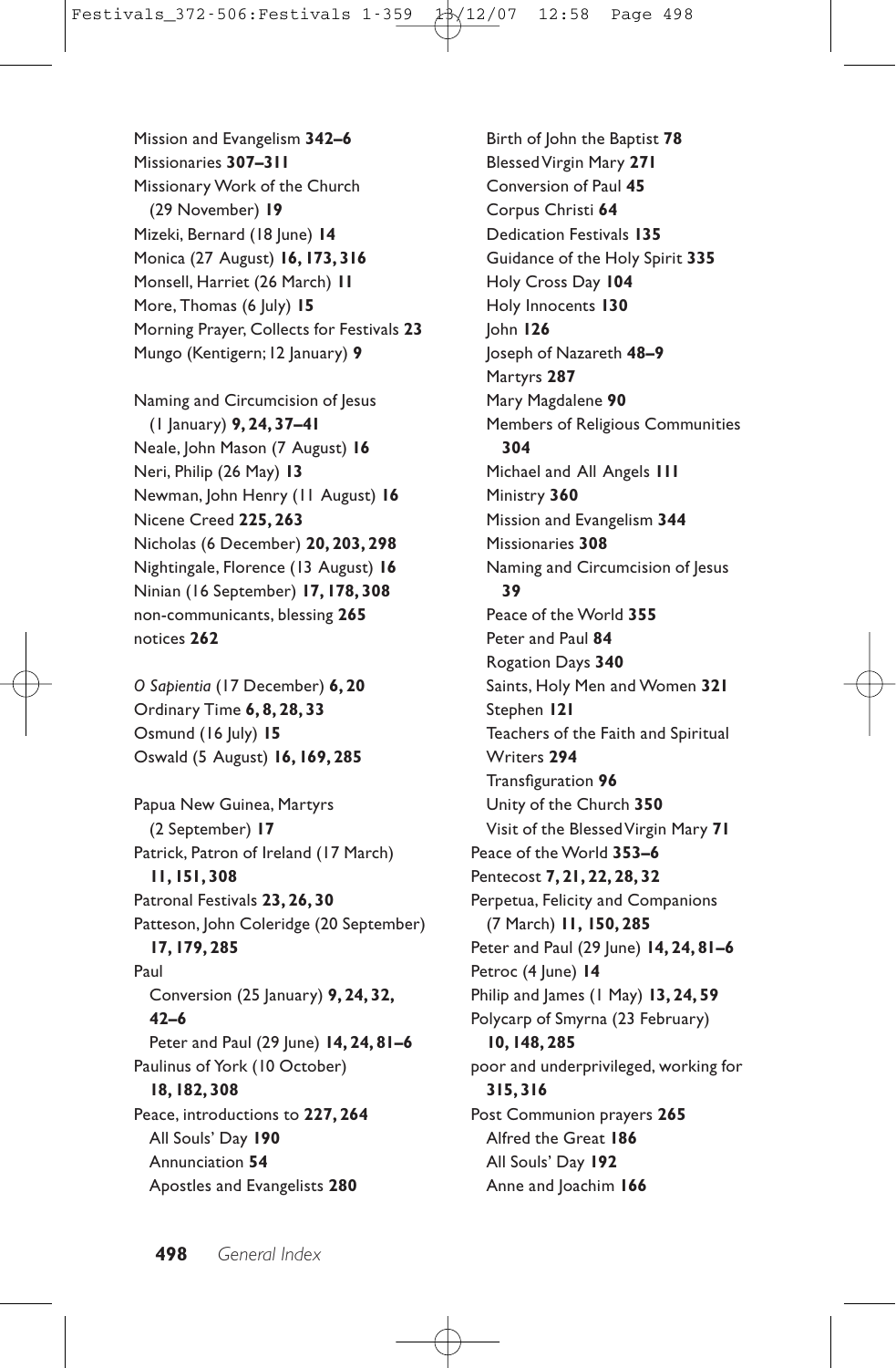Festivals\_372-506: Festivals 1-359  $\frac{1}{2}$ 12/07 12:58 Page 499

Annunciation **55** Apostles and Evangelists **282** Beheading of John the Baptist **175** Birth of John the Baptist **79** Bishops and other Pastors **301** BlessedVirgin Mary **274** Conversion of Paul **46** Corpus Christi **66** Dedication Festivals **137** Edward the Confessor **183** Elizabeth of Hungary **200** English Saints and Martyrs, Reformation Era **155** Guidance of the Holy Spirit **336** Holy Cross Day **106** Holy Innocents **131** John **127** Joseph of Nazareth **50** Josephine Butler **159** Margaret of Scotland **198** Martyrs **289** Mary Magdalene **91** Mary, Martha and Lazarus **167** Mary Sumner **170** Members of Religious Communities **305** Michael and All Angels **113** Ministry **362** Mission and Evangelism **346** Missionaries **309** Monica **173** Naming and Circumcision of Jesus **40** Peace of the World **356** Peter and Paul **85** Rogation Days **341** Saints, Holy Men and Women **324** Saints and Martyrs of England **195** Social Justice and Responsibility **365** for the Sovereign **367** Stephen **122** Teachers of the Faith and Spiritual Writers **295** Time of Trouble **366** Transfiguration **97** Unity of the Church **351**

Visit of the BlessedVirgin Mary **72** William Wilberforce **168** Prefaces **264** All Souls' Day **191** Annunciation **54** Apostles and Evangelists **281** Birth of John the Baptist **78** Bishops and other Pastors **300** BlessedVirgin Mary **272** Conversion of Paul **45** Corpus Christi **65** Dedication Festivals **136** Guidance of the Holy Spirit **335** Holy Cross Day **105** Holy Innocents **130** John **126** Joseph of Nazareth **50** Martyrs **287** Mary Magdalene **90** Members of Religious Communities **305** Michael and All Angels **112** Ministry **361** Missionaries **309** Naming and Circumcision of Jesus **39** Peace of the World **355** Peter and Paul **84** Rogation Days **340** Saints; Holy Men and Women **322** Stephen **121** Teachers of the Faith and Spiritual Writers **294** Transfiguration **97** Unity of the Church **350** Visit of the BlessedVirgin Mary **71** *see also* Extended Prefaces Preparation of the Table, prayers at All Souls' Day **190** Annunciation **54** Apostles and Evangelists **280** Birth of John the Baptist **78** Bishops and other Pastors **300** BlessedVirgin Mary **271** Conversion of Paul **45** Corpus Christi **64**

*General Index* **499**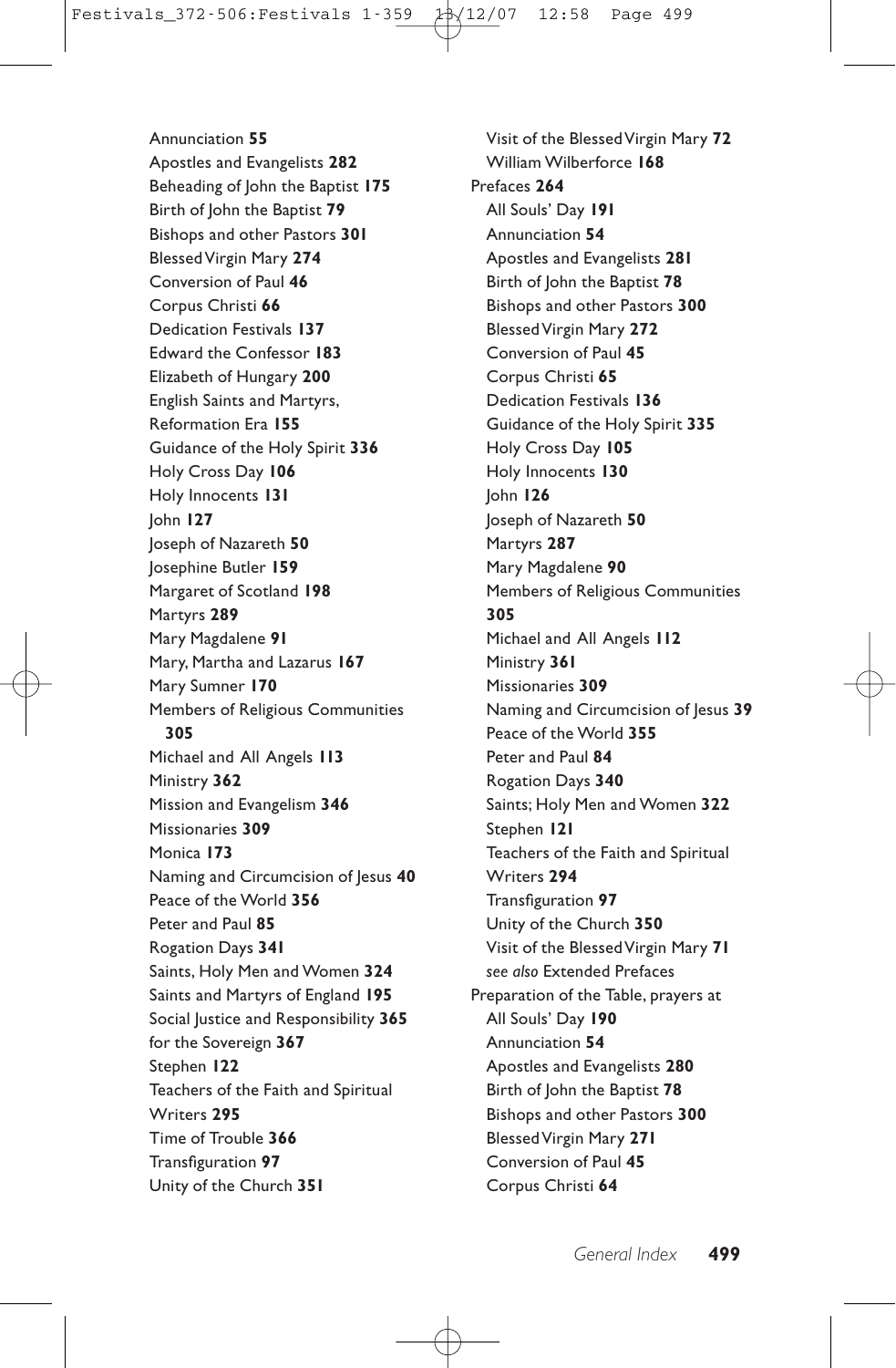Dedication Festivals **136** Guidance of the Holy Spirit **335** Holy Cross Day **104** Holy Innocents **130** John **126** Joseph of Nazareth **48–9** Martyrs **287** Mary Magdalene **90** Members of Religious Communities **304** Michael and All Angels **112** Ministry **360** Mission and Evangelism **344** Missionaries **308** Naming and Circumcision of Jesus **39** Peace of the World **355** Rogation Days **340** Saints, Holy Men and Women **321** Stephen **121** Teachers of the Faith and Spiritual Writers **294** Transfiguration **96** Unity of the Church **350** Visit of the BlessedVirgin Mary **71** Presentation of Christ in the Temple (2 February) **10, 22, 23** president, at Holy Communion **210–211** Principal Feasts **22–3, 27, 30, 37–138** Psalms, reading **32–3** Pusey, Edward Bouverie (16 September) **17**

Ramabai, Pandita Mary (30 April) **12** Reader, at Holy Communion **210–211** readings *see* Holy Communion, Order One;L ectionary; Scripture, short passages Remigius (1 October) **18** Rich, Edmund (16 November) **19** Richard of Chichester (16 June) **14, 162, 298** Ridley, Nicholas (16 October) **18** Rogation Days **23, 337–41** Rolle, Richard (20 January) **9**

Romero, Oscar (24 March) **11** Rossetti, Christina (27 April) **12** Saints and Holy Men and Women **312–29** Saints and Martyrs of England, Reformation Era (4 May) **13, 155** Saints and Martyrs of England (8 November) **19, 195** *sanctorale* **1** Saturday, Evening Prayer **22** Scholastica (10 February) **10** Scripture, short passages **261** Annunciation **56** Apostles and Evangelists **283** Birth of John the Baptist **80** Bishops and other Pastors **302** BlessedVirgin Mary **276** Conversion of Paul **46** Corpus Christi **68** Dedication Festivals **138** Holy Cross Day **107** Holy Innocents **132** John **127** Joseph of Nazareth **51** Martyrs **290** Mary Magdalene **92** Members of Religious Communities **306** Michael and All Angels **115** Missionaries **311** Naming and Circumcision of Jesus **41** Peter and Paul **86** Saints, Holy Men and Women **329** Stephen **123** Teachers of the Faith and Spiritual Writers **296** Transfiguration **99** Visit of the BlessedVirgin Mary **73** Seabury, Samuel (14 November) **19** seasons **2, 6–8** self denial, days of **27** Sellon, Priscilla Lydia (20 November) **19**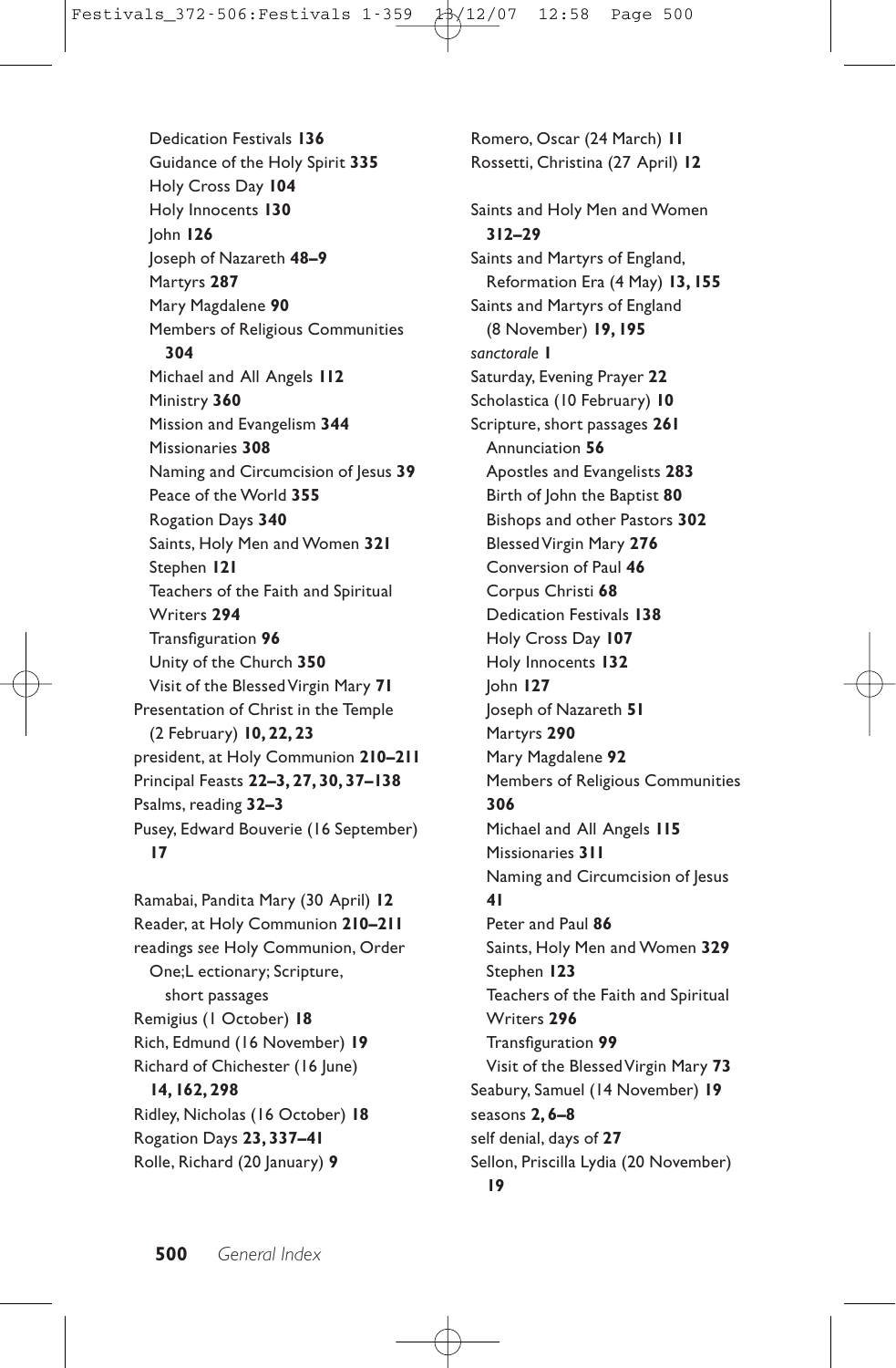Festivals\_372-506:Festivals 1-359 13/12/07 12:58 Page 501

Selwyn, George Augustus (11 April) **12** Seraphim of Sarov (2 January) **9** Sergei of Radonezh (25 September) **17** sermon, at Holy Communion **211, 263** Shaftesbury, Anthony Ashley Cooper (1 October) **18** Sigfrid (15 February) **10** silence **262** Simeon, Charles (13 November) **19, 197, 298** Simon and Jude (28 October) **18, 24, 117** Singh, Sundar (19 June) **14** Slessor, Mary (11 January) **9** Social Justice and Responsibility **364–5** Sovereign **367** Special Occasions **3, 332–67** Guidance of the Holy Spirit **332–6** Ministry and Ember Days **357–63** Mission and Evangelism **342–6** Peace of the World **353–6** Rogation Days **23, 337–41** Social Justice and Responsibility **364–5** Sovereign **367** Time of Trouble **366** Unity of the Church **347–52** Stephen (26 December) **20, 24, 32, 119–23** Summary of the Law **215, 262** Sumner, Mary (9 August) **16, 170, 316** Sundays **22, 25** Swithun (15 July) **15, 165, 298** Taylor, Jeremy (13 August) **16, 172, 292** Teachers of the Faith and Spiritual Writers **291–6** Temple,William (6 November) **19** *temporale* **2** Teresa of Avila (15 October) **18, 184, 292** Thanksgiving for Holy Baptism, litugical colour **28** Thanksgiving for Holy Communion **25,**

**28, 30, 61–8**

Theodore of Tarsus (19 September) **17** Thomas (3 July) **15, 20** *note*, **24, 87**

Thomas Aquinas (28 January) **9, 145, 292** Time of Trouble **366** Timothy and Titus ( 26 January) **9, 145** Traherne, Thomas (10 October) **18** transferences, table **30** Transfiguration of Our Lord (6 August) **16, 24, 94–9** Trinity Sunday **22, 28** Tyndale,William (6 October) **18, 181, 285**

Uganda, Martyrs (3 June) **14** Underhill, Evelyn (15 June) **14** Unity of the Church **347–52**

Valentine (14 February) **10** *Veni creator Spiritus* **213** Venn, Henry, John, and Henry the Younger (1 July) **15** Vianney, Jean-Baptiste (4 August) **16** Vincent de Paul (27 September) **17, 180** Vincent of Saragossa (22 January) **9** Visit of Mary to Elizabeth (31 May) **13, 24, 69–73**

Watts, Isaac (25 November) **19** Week of Prayer for Christian Unity **9** Wesley, John and Charles (24 May) 1**3, 157, 298** Westcott, Brooke Foss (27 July) **15** Whit Sunday *see* Pentecost Wilberforce,William (30 July) **15, 168, 316** Wilfrid of Ripon (12 October) 1**8, 182, 308** William of Ockham (10 April) **12** Willibrord of York (7 November) **19, 194, 308** Wulfstan of Worcester (19 January) **9, 143, 298** Wyclif, John (31 December) **20** Wynfrith (Boniface) (5 June) **14, 160**

Xavier, Francis (2 November) **20**

*General Index* **501**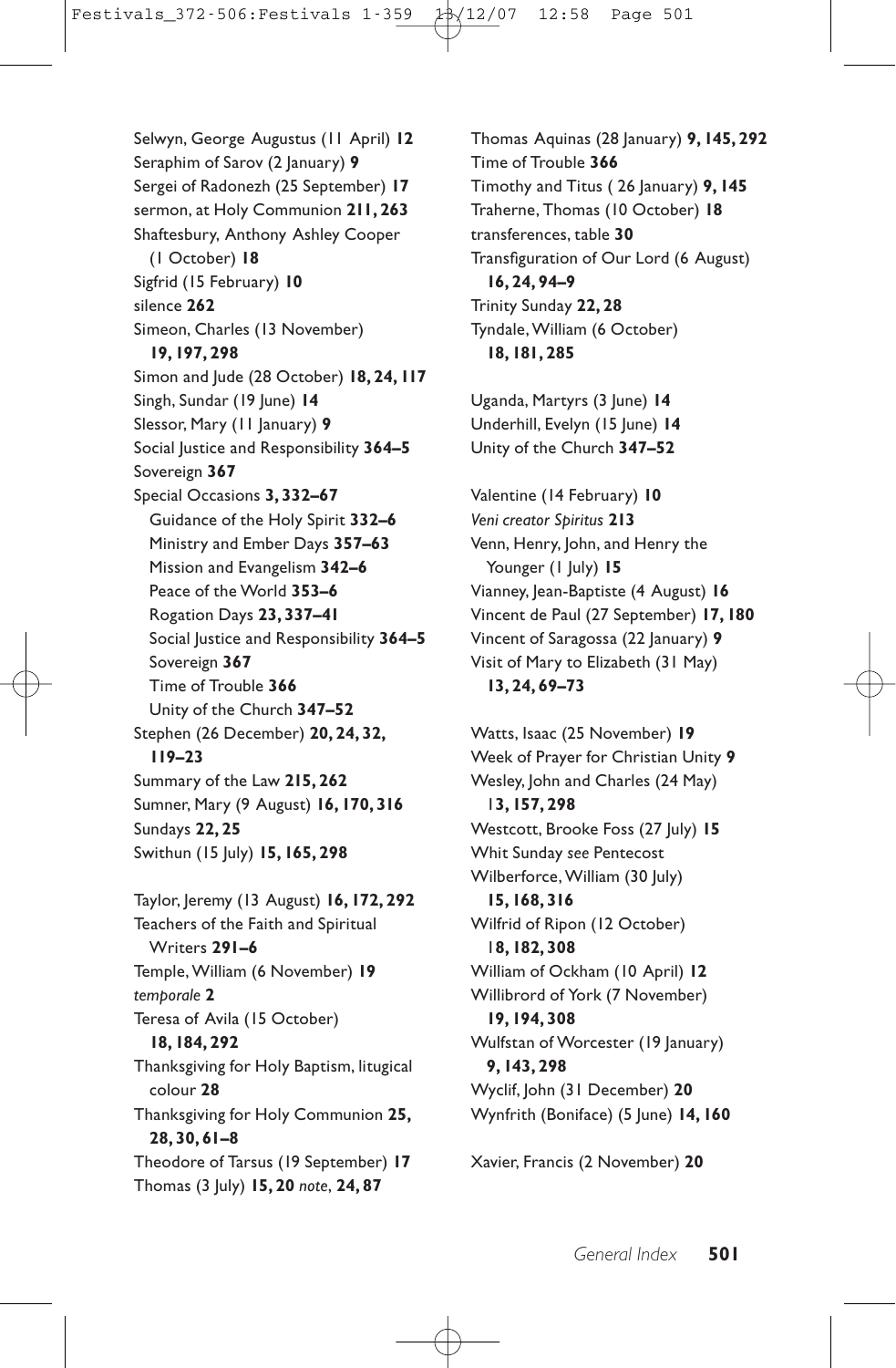$\overline{\varphi}$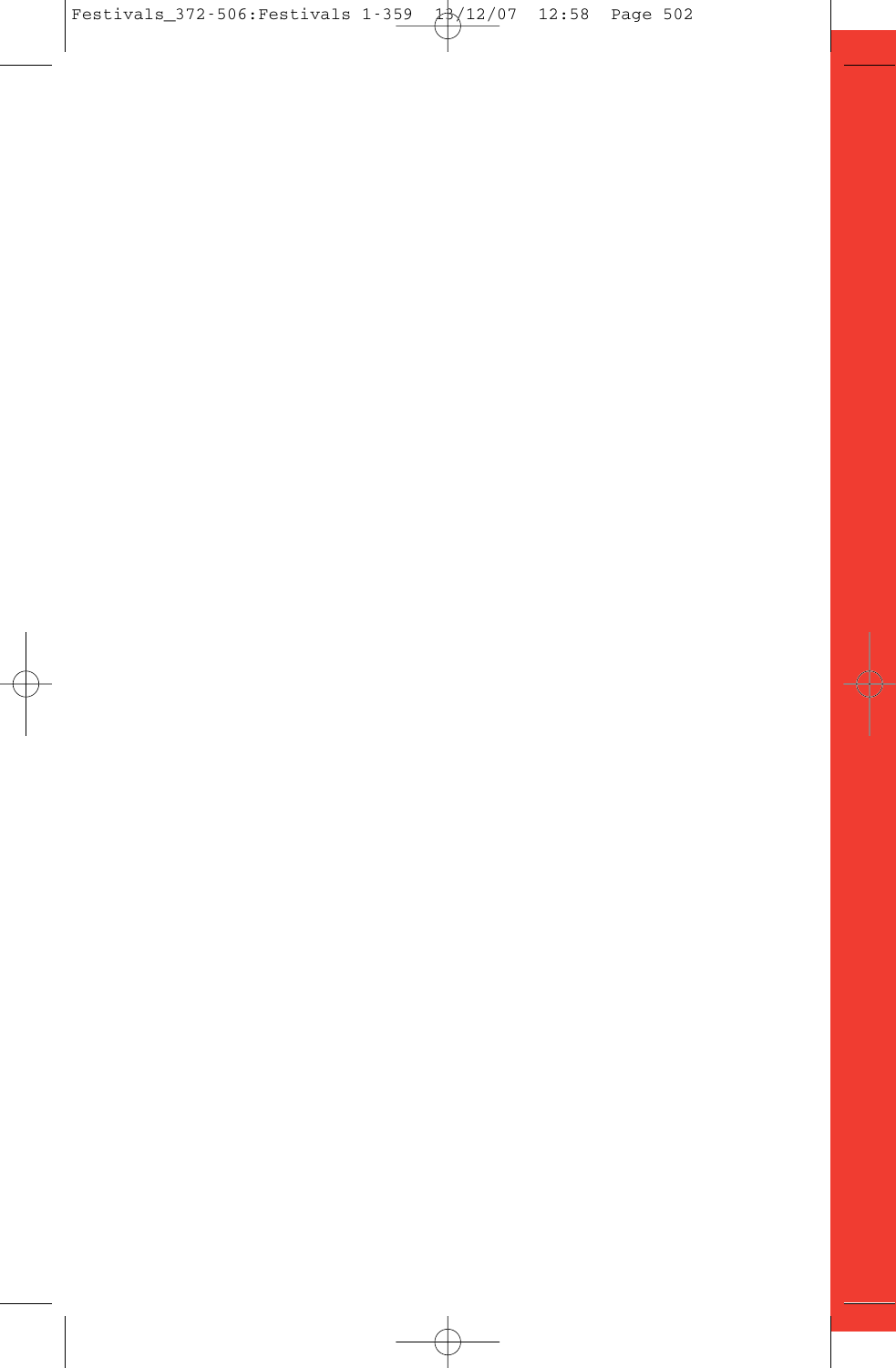$\overline{\bigoplus}$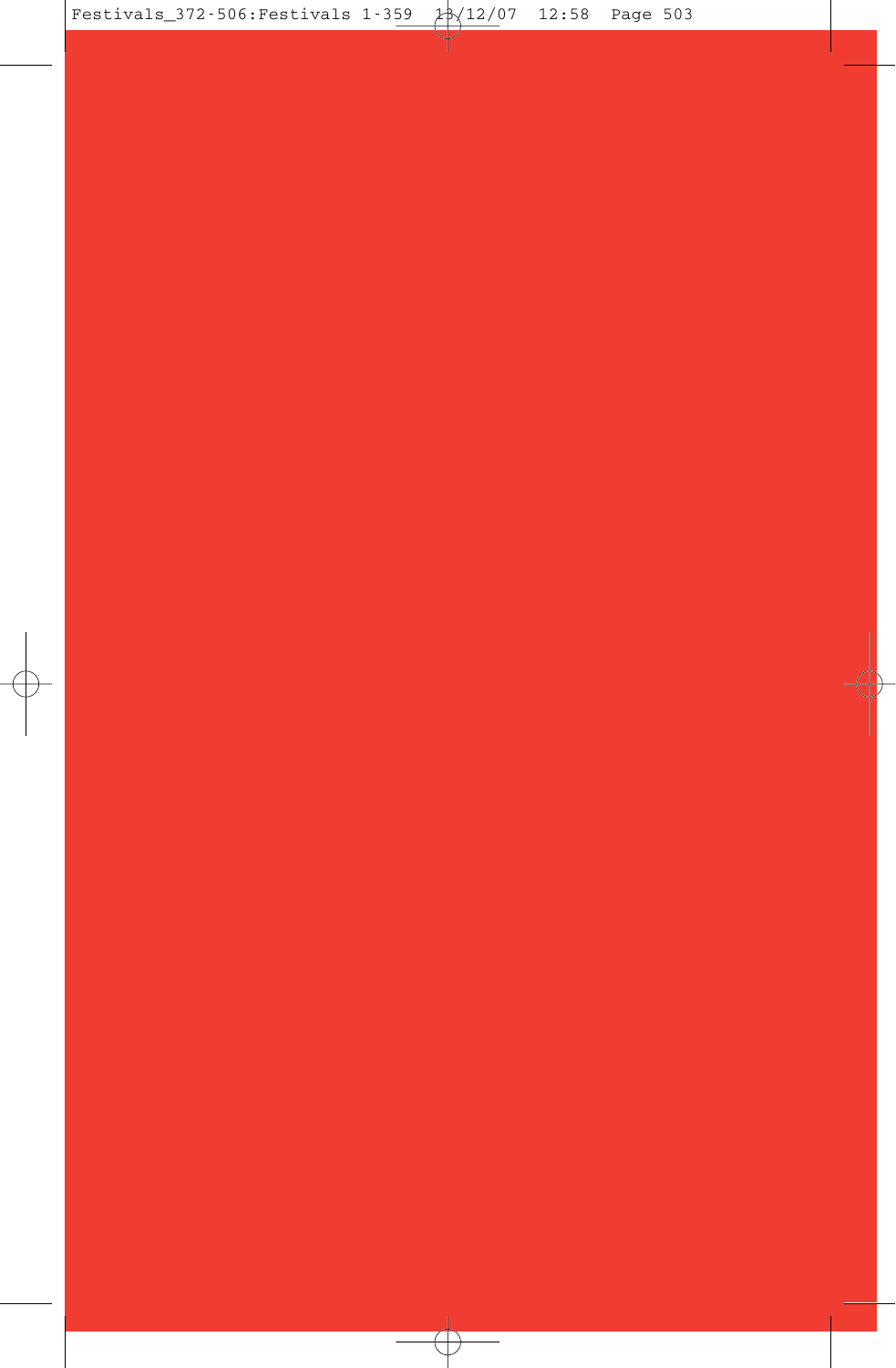$\mathbin{\oplus}$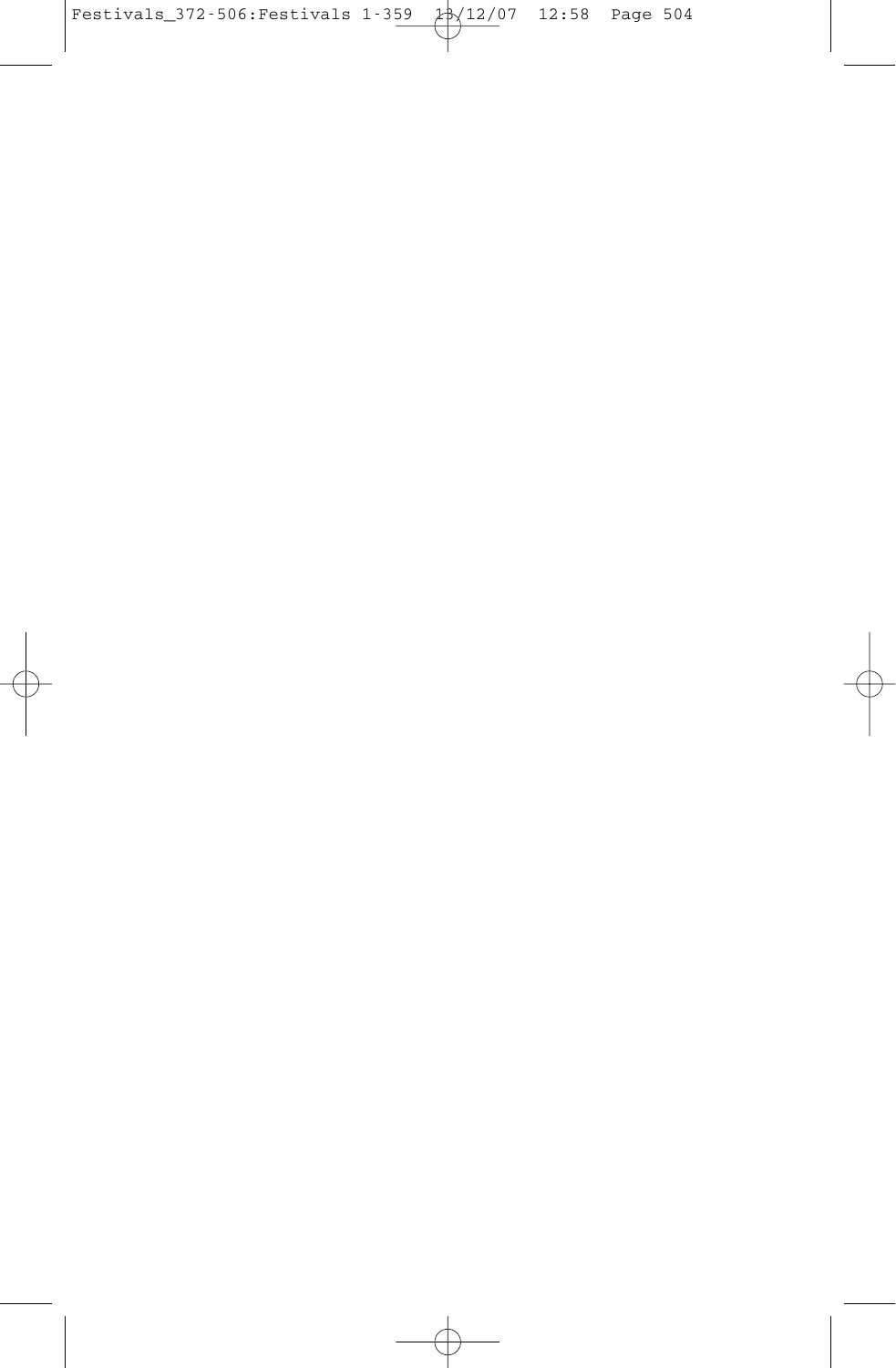$\mathbin{\oplus}$